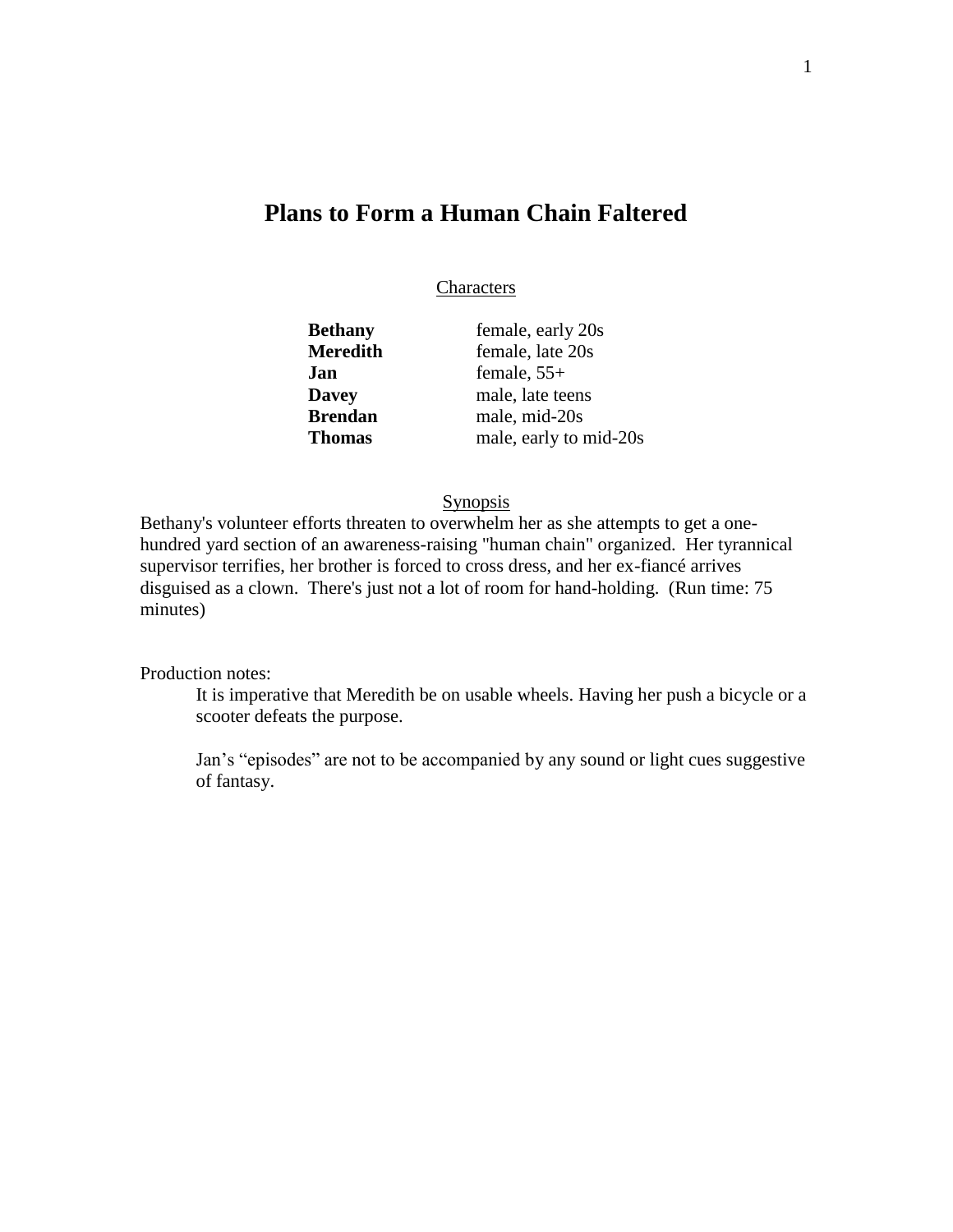*A cluttered backyard surrounded by acres of farm land. It is early morning. From offstage, BETHANY, early 20s, and her supervisor MEREDITH, 25-30, are heard before entering. When they do enter, BETHANY is walking and MEREDITH is on wheels. If budget allows, she will be on a Segway-type person mover. If not, she may be on a bicycle, roller blades, Heelies, or a razor scooter. She is aiming for maximum efficiency, for speed and the ability to cover a lot of ground. Her wheels bring her no joy.* 

#### BETHANY

I don't understand why it has to go this way, that's all. Can't we just sort of bend it so it stays on the side of the road?

#### MEREDITH

Bethany! The committee met about this 10 months ago and planned the route. Maybe you missed that meeting. You missed a lot of meetings. Maybe you never read the minutes. Were you conscientious about picking up the minutes of the meetings you missed?

#### BETHANY

I only missed—

I get it.

#### MEREDITH

Don't make excuses. I didn't believe Thomas when he said you were capable of doing this. I didn't believe him, but he begged me. Quite frankly, I never thought you were up to this level of responsibility.

## **BETHANY**

Then you should have fired me.

#### MEREDITH

You don't get off the hook that easy, Bethany. Thomas believed in you. Are you going to let him down? *(no response from a sad-looking BETHANY)* Look at me. Consider everything I've been through—the kind of household I was raised in?!? A lot of yelling, Bethany! A lot of criticizing! I should be holed up in a closet somewhere holding my knees to my chest and weeping. But I am not. I am out here, in the wilderness, on the side of the interstate, helping people! There's a lesson to be learned there. You yourself could be learning a lesson from me.

## BETHANY

MEREDITH

If you got it, then you would be radiating enthusiasm. You would be clinging to your captainship with everything you've got in you.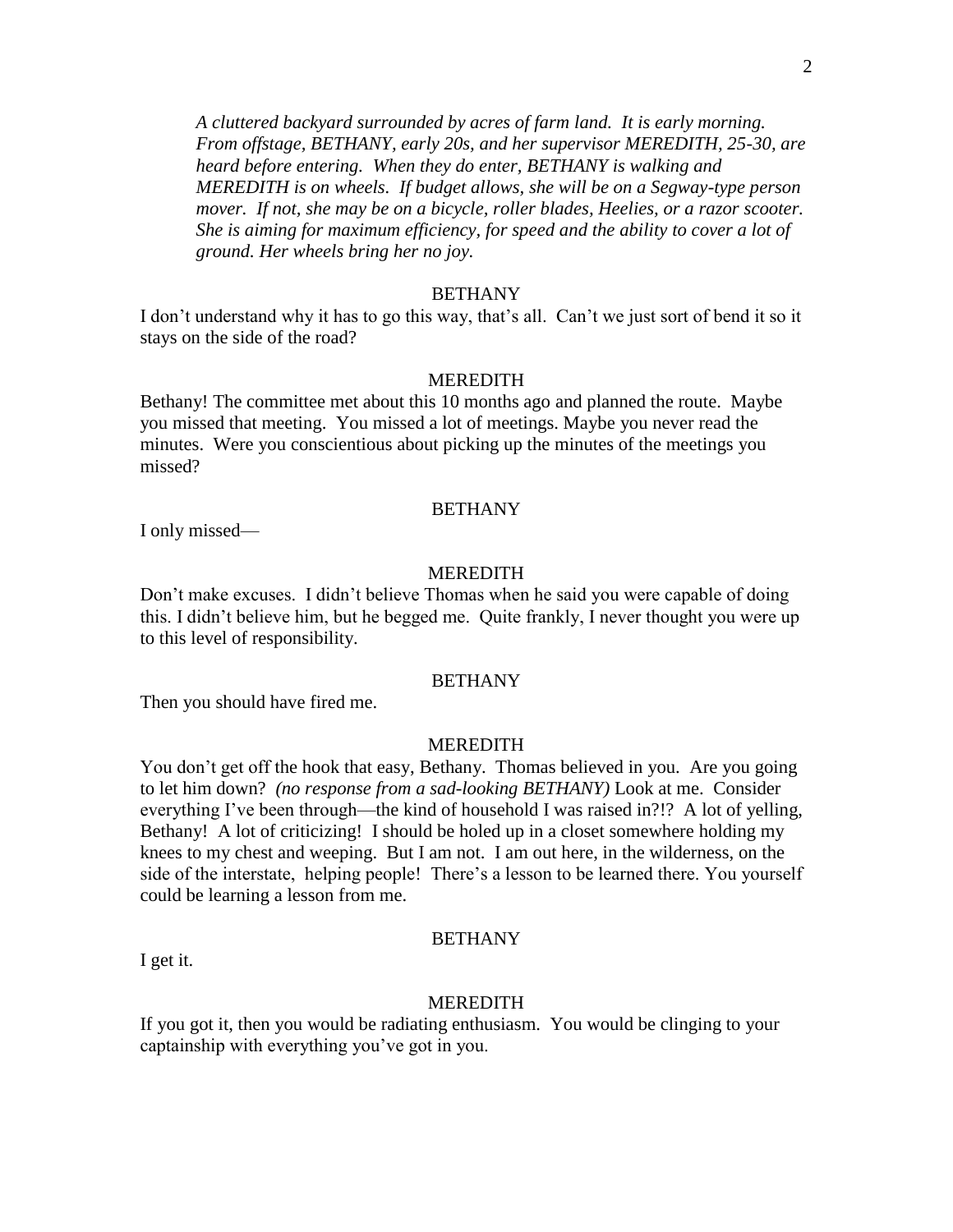## **BETHANY**

I am—

#### MEREDITH

Stop. You could've been a plain old participant. I think you might have been able to handle the drink station, even, but I really might need to consider possibly blaming myself for this. I saw it coming and I closed my eyes.

## BETHANY

I can do it. Just please explain to me why it has to go here, exactly.

## MEREDITH

It has to go this way because it has to turn. The human chain can't cross the interstate! You want your volunteers getting run down? I'm the Chain Supervisor, yes but this is on you now. I can't handle this for you. It's just too late. These, right here, are your hundred yards. This is why we delegate. So that when little problems like this come up, the Chain Supervisor doesn't get bogged down.

#### BETHANY

I don't want to go to these people's door and tell them that there's going to be a human chain running through their yard.

#### MEREDITH

Bethany, whatever goes on within these hundred yards is your responsibility. When I signed you up to be a captain, I had my doubts, but a team of superior leaders did the planning for this project. And you can rest assured that we planned the route so the chain would not intersect any homes or yards.

## BETHANY

I know.

#### MEREDITH

This is not my mistake.

#### **BETHANY**

But there *has* been a mistake. You admit that.

#### **MEREDITH**

There has been no mistake on my part or the part of the planning committee. There are no houses or yards in the mapped path of the human chain. No parts of the chain intersect private homes or the land immediately surrounding them.

### **BETHANY**

But my section does, Meredith.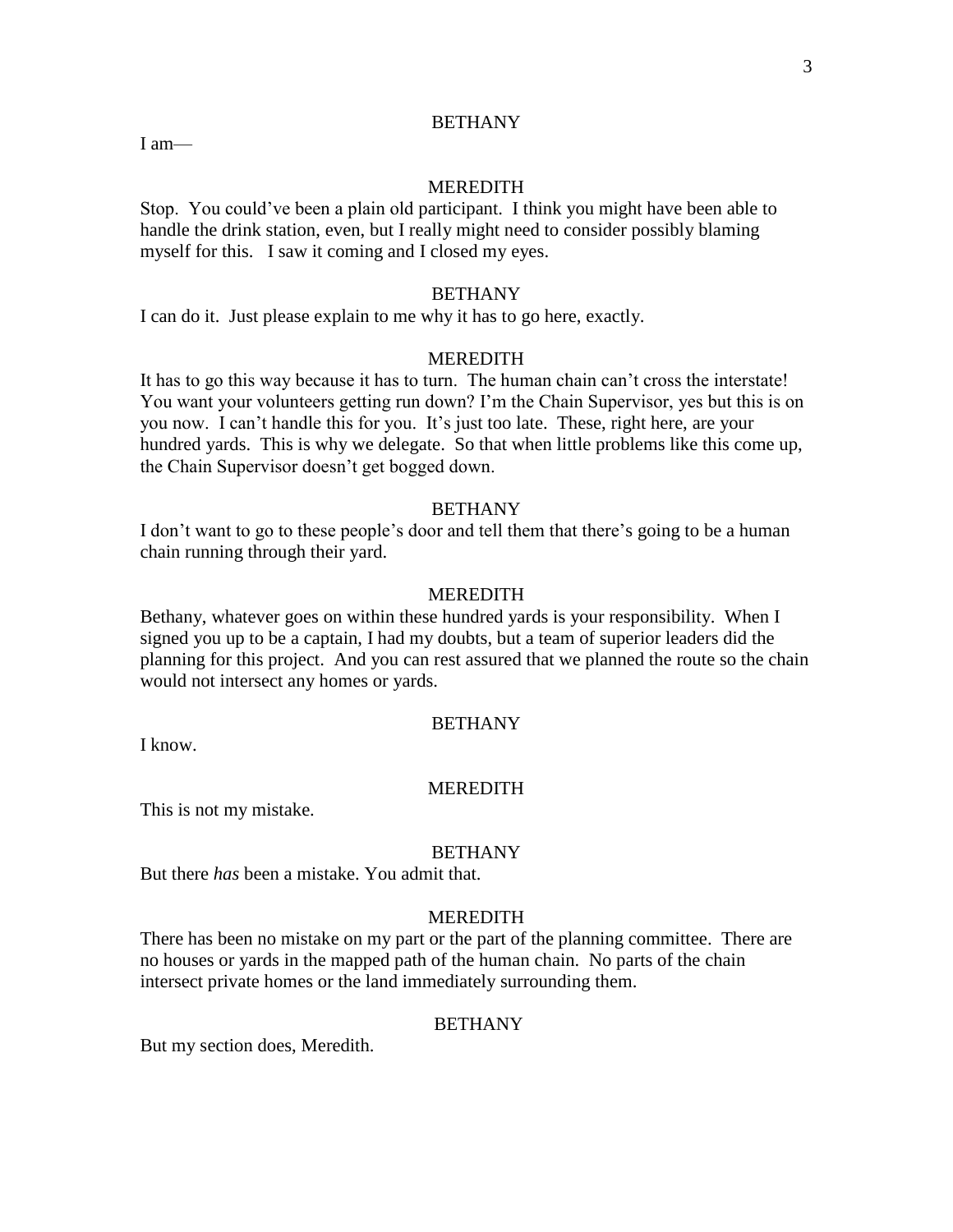This house is not on our map.

# BETHANY

But it's here in our reality.

## **MEREDITH**

The map is my concern, the reality is yours. What time are your people getting here?

#### BETHANY

Within the next 15 minutes, probably.

#### **MEREDITH**

Please remember that the chain has to be complete at 9:30 and stay in tact long enough for the overhead news copter deal, and for the golf cart drive by.

#### **BETHANY**

The drive by?

#### **MEREDITH**

Channel 9 is going to start at one end of the chain and film a steady-cam shot of the entire thing, driving from one end to the other in a golf cart. Then they're going to interview me. It's going to be awesome.

#### **BETHANY**

It is? *(indicating the house)* Well, do you want to go talk to these people?

#### MEREDITH

God, Bethany, we've covered that! You're the captain of this section. I'm the supervisor of all the captains. I'm not going up to that door. I have to go make sure all the other captains are doing their jobs. I'm going to do that right now, but I'll be back in a bit to make sure you've got everything under control. Remember all the meetings we had about this, Bethany. Remember that I gave this spot to you as a favor, because Thomas asked me to. The next 60 minutes are it. We planned this thing to the inch–don't be the reason it falls apart.

#### **BETHANY**

Um, okay. So I'll see you at the drive by? *(She mimes some kind of shoot 'em up thing)*

#### MEREDITH

Bethany, drive by shootings aren't funny. They're alarming.

#### **BETHANY**

Oh.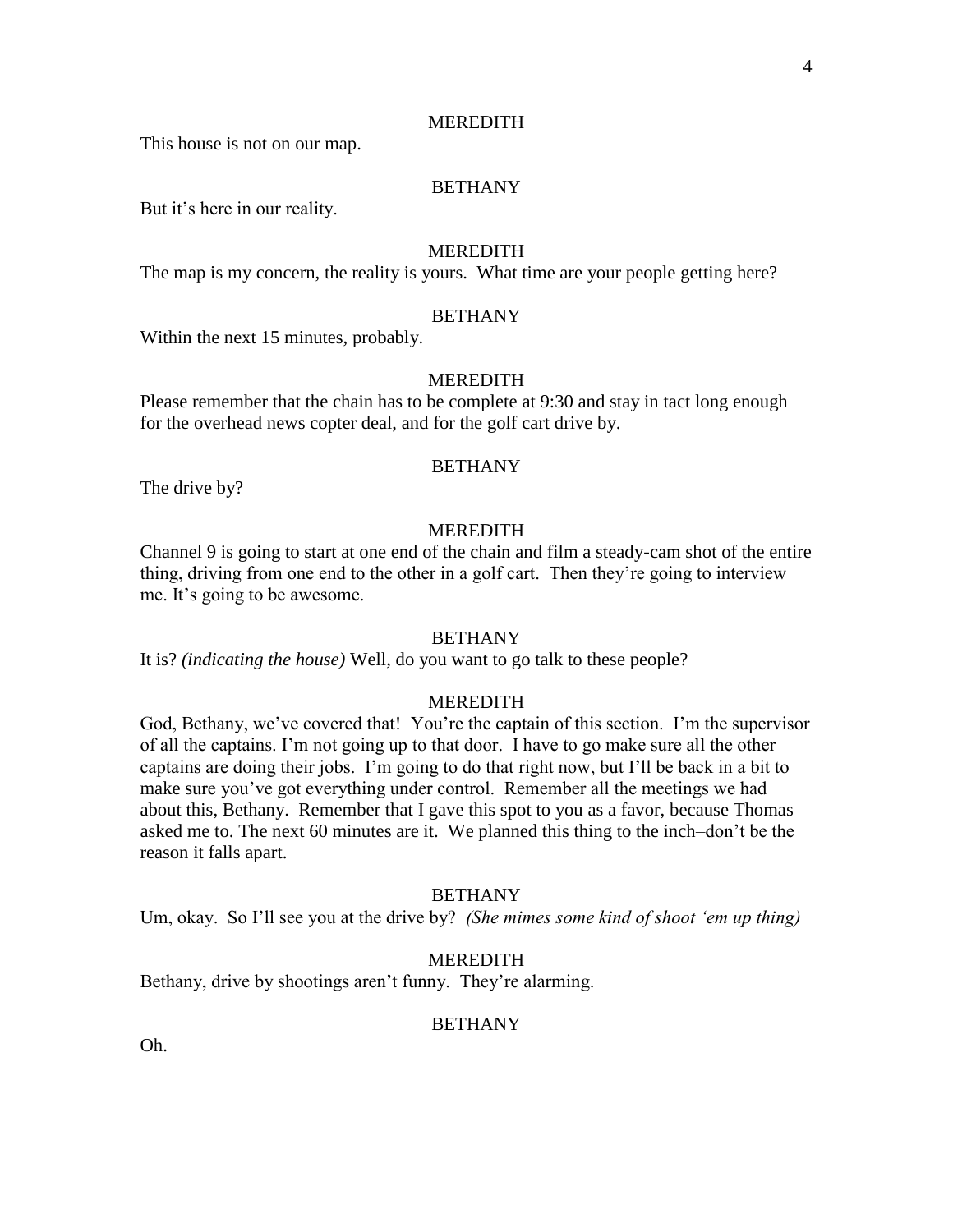You often behave in ways that suggest you are socially inept.

#### BETHANY

I'm sorry.

## **MEREDITH**

Work on that and maybe people will be more comfortable around you.

#### BETHANY

Okay.

#### MEREDITH

Thomas was always worried taking you out with his friends, you know, because of the way you–

#### **BETHANY**

You better go check the other groups.

## **MEREDITH**

*(startled at being interrupted)* Oh right. I'll be back here way before it's time for the golf cart. We have to make sure everything is in total order before we let that camera roll down the line.

#### **BETHANY**

We will! We can do it!

#### MEREDITH

When I say "we" I mean "I." You have my number, right?

#### BETHANY

Yes.

#### MEREDITH

Well, try not to use it. Don't call me for anything stupid. My job is to make sure you're here and capable. I've done the best that I can with that. This leg is in your hands.

#### **BETHANY**

Your leg?

#### MEREDITH

No! God, Bethany! This leg, of the human chain, is now entirely on your shoulders.

#### **BETHANY**

You're using too many body parts.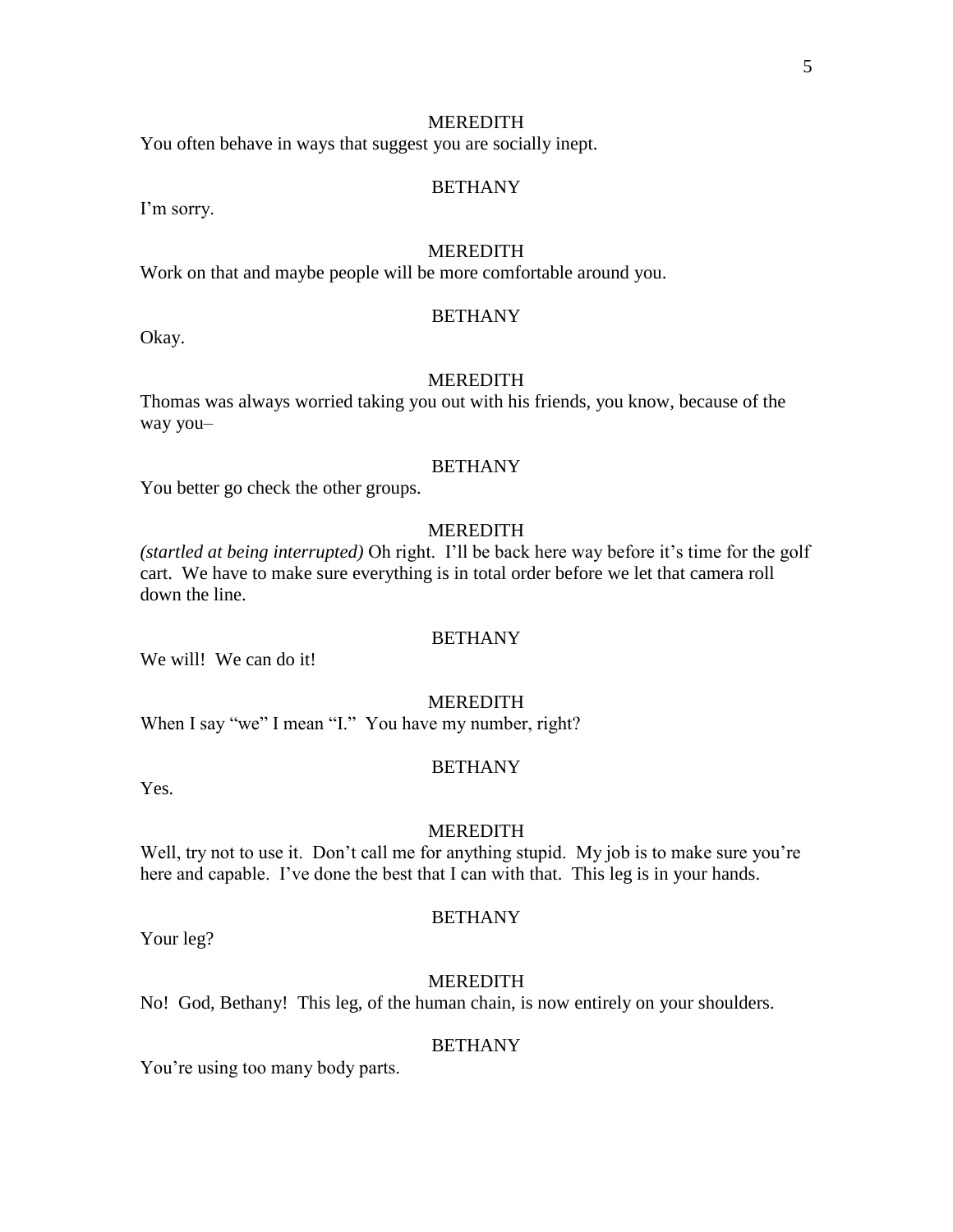Goodbye. You should only call me if you drop dead.

*(MEREDITH exits, with speed. BETHANY takes out a notepad from pocket and writes.)*

#### BETHANY

"Drop dead? Call Meredith." *(Puts notebook away, mimes knocking on a door and practices speaking to the imaginary person who has answered)* Good morning. I'm Bethany. Today, as you may have heard, people from around here . . . people from across the Midwest are gathering to form a human chain through a stretch of central Illinois to promote awareness of those who suffer from compulsive shopping disorder. This chain has been----this human chain has been in the planning for almost an entire year. Unfortunately . . . No . . . Interestingly, when we received a map of the area and planned our path, your house was not on it. Therefore, we need to ask your generous permission to allow the chain–the human chain–to cut through–to wind its way through– to–a small section of the human chain to overlap your property. Your backyard. A small section of the human chain to overlap your backyard. *(A pause)* Thank you so much. We are all very grateful.

> *(She turns toward the back door of the house and as she takes her first two or three steps, JAN comes through the door, carrying a bag of grass seed and quickly approaches)*

#### JAN

May I ask what you're doing in the middle of nowhere?

#### **BETHANY**

I'm Bethany Bell.

JAN

Bethany Bell, I'm Jan Everly. What brings you to where Jesus left his sandals?

#### BETHANY

JAN

Isn't this your yard?

It is.

#### BETHANY

Jesus? Was here?

JAN

Yeah. And Moses too.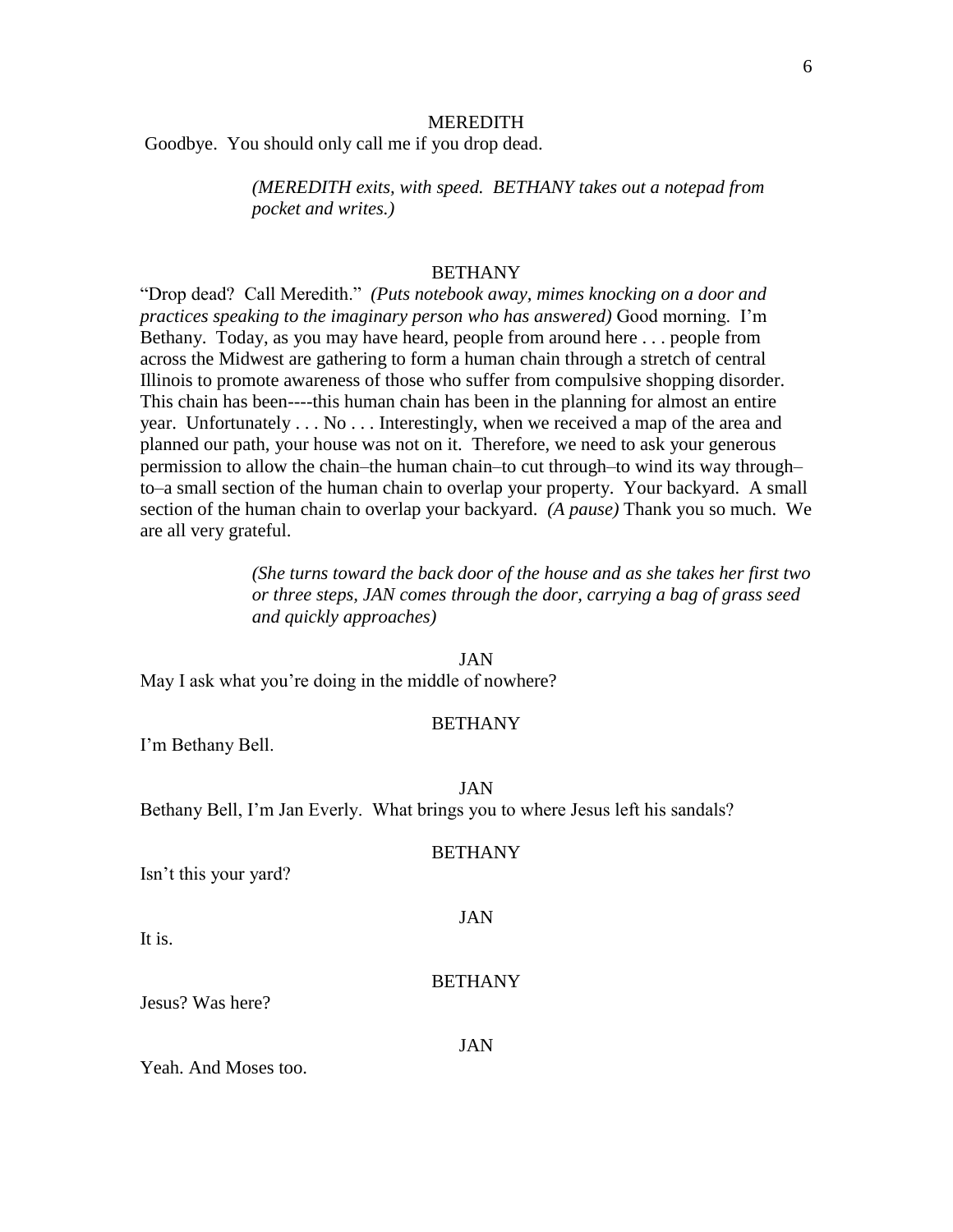# **BETHANY**

*(a moment very much at sea)* I'm Bethany Bell. *(JAN stares, drops the bag)* Oh, I did that part. Okay. Well, today, as you may have heard–

I haven't.

*(As this conversation continues, JAN works around the yard, moving things, raking, etc. It doesn't look any better for the effort)*

## **BETHANY**

JAN

Oh. *(Struggling)* Would you mind a lot if some people stood in your yard?

Who?

#### BETHANY

Volunteers.

JAN

I don't need help with anything.

BETHANY

Oh, they won't be helping.

JAN

They're volunteers?

#### BETHANY

Yes, but they don't volunteer to help. They just volunteer to stand.

#### JAN

They volunteer to stand?

#### BETHANY

Um, yes. And hold hands, for a short period.

#### JAN

Can't they find a more fruitful way to spend their volunteering hours?

#### BETHANY

This is fruitful. It's a show of force. Not force really. Not like violence. Not like drive by shootings, which I, for one, find very upsetting. It's more like people coming together to stand united for something.

# JAN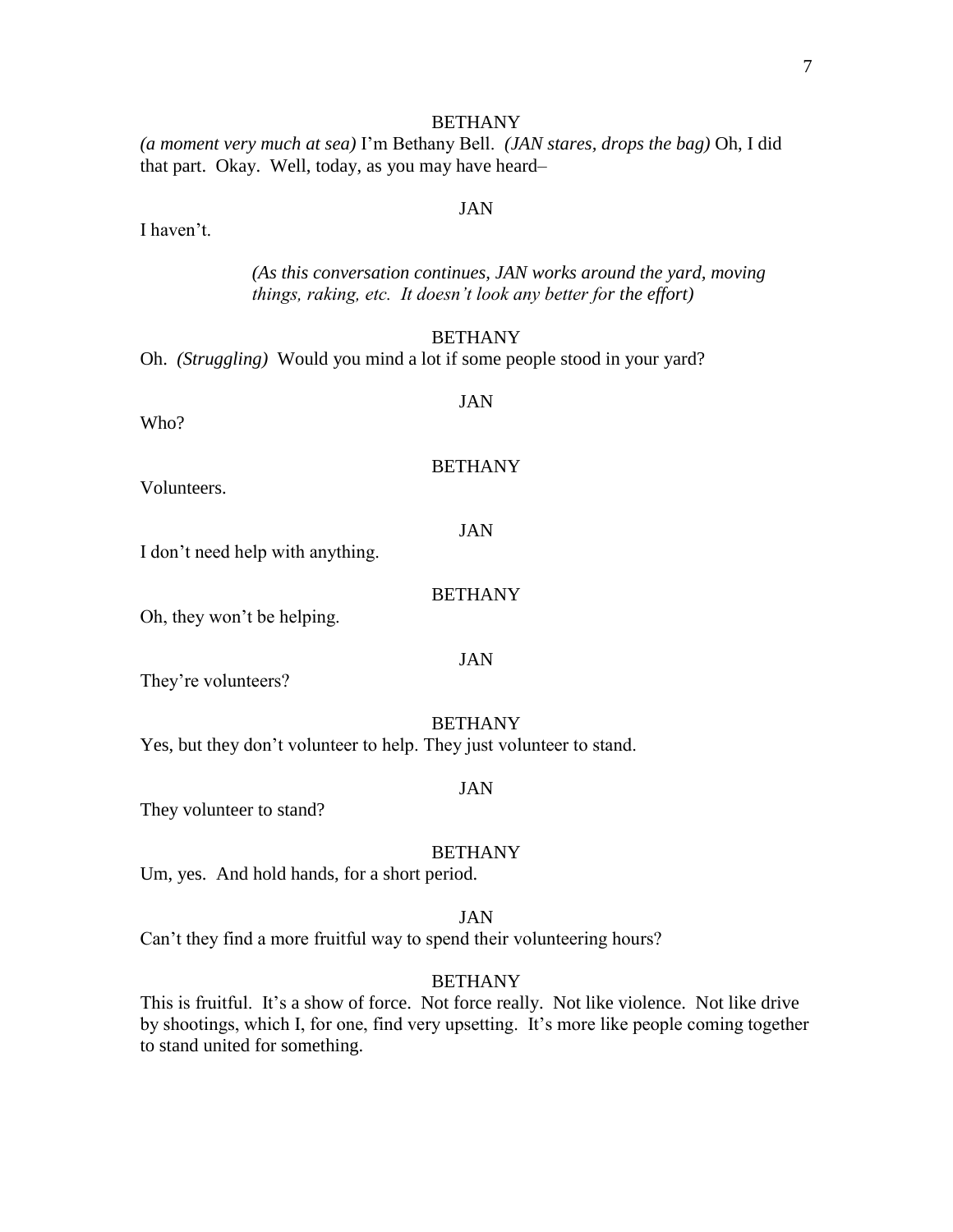And what exactly are we standing for this morning?

# BETHANY

We are standing together to promote awareness of compulsive shopping.

#### JAN

Shopping?

#### BETHANY

Yes. There are millions of people in America who suffer from an addiction to shopping. Mostly women, but some men. The men are mostly homosexual, but some are not. And these millions of women and gay and straight men . . . oh wait . . . I suppose some of the women are gay too. So all these women and men who have sex with men and women, although that has nothing to do with their problem, I don't think, well, they struggle with their inability to stop purchasing things. Look in their closets! They may have up to six pairs of white pants! Some with the tags still on. Look in their linen closets! They may have bedding that they've never ever used! It may not even fit any bed in their home! But it was on sale! They couldn't pass it up! They can't stop shopping! It's a real problem!

### JAN

Seems to me they could just stay out of the store.

#### **BETHANY**

You would think, wouldn't you? But I guess they can't.

#### JAN

You're not one?

#### BETHANY

*(recoiling)* Oh no! I just helped organize the chain. But there are lots of them coming, if you want to see what they look like.

# JAN

And you're going to stand in my yard to try to help these people?

#### **BETHANY**

Yes, if it's okay with you.

#### JAN

It's not something I'd stand for myself, but I'll defend to the death your right to stand for it.

#### BETHANY

Mrs. Everly, I don't really anticipate asking you to defend us to the death.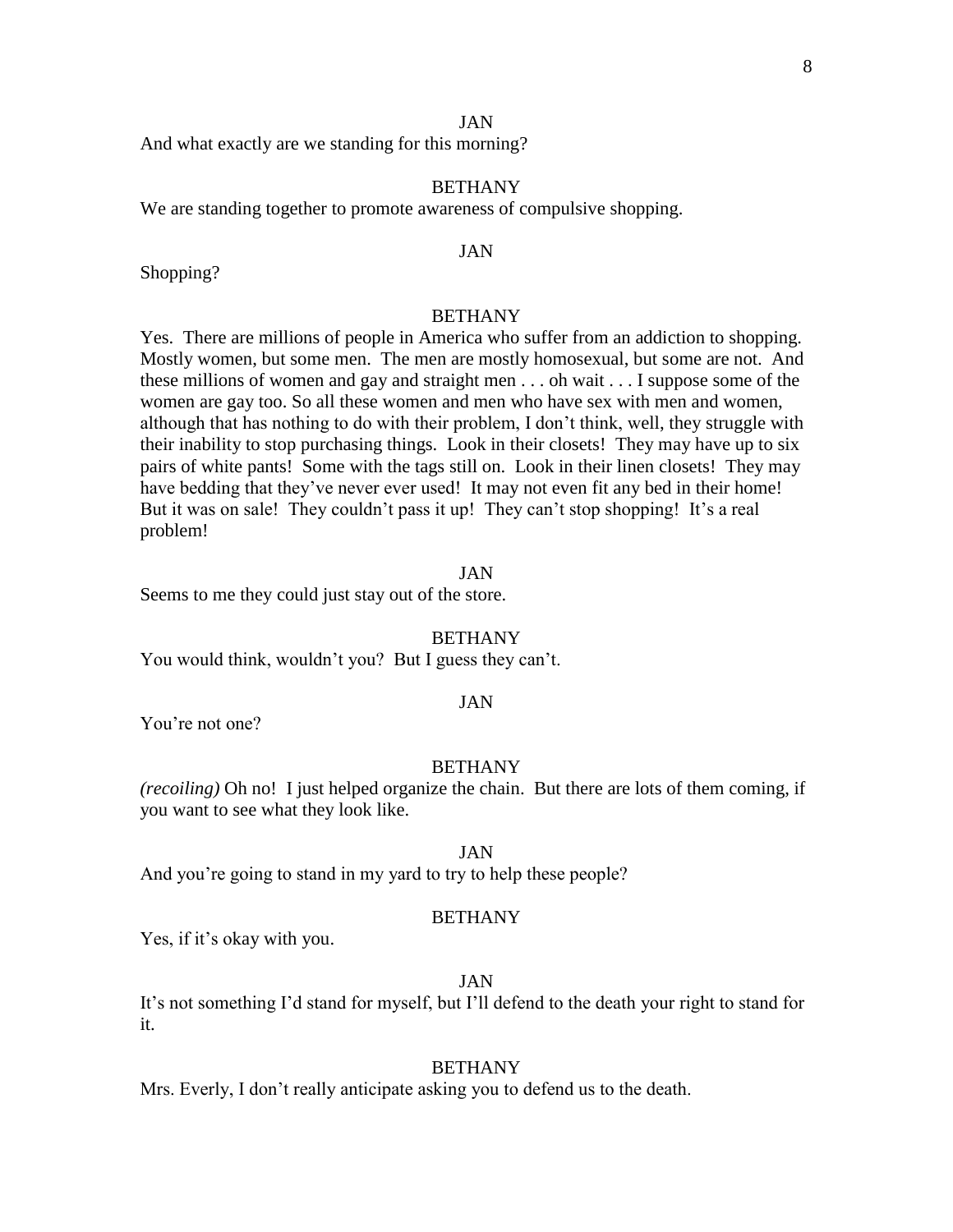Call me Jan.

#### **BETHANY**

Thanks, Jan. *(Pause)* So, can we stand in your yard?

#### JAN

It's going to be hot today.

#### BETHANY

We know.

#### JAN

Who's we?

#### BETHANY

Me. I know that it's going to be hot. I'm sure everyone involved with the human chain knows it's going to be hot.

#### JAN

I won't be supplying you all with food and drinks.

## BETHANY

We have a beverage and first aid cart coming around.

# JAN

I did my time as a waitress, young lady. Something really nice happened to me, too. I was living in a big city, working in a little diner. This police officer I waited on all the time, he always sat at the counter, and one day he couldn't leave me a tip. He said I could share the winnings from his lottery ticket, you know, that he had spent my tip money on. I just laughed, but then, you know what? He won. And we split a whole lot of money. I can't remember if we fell in love or not, but the winning of the money was very nice.

#### BETHANY

You won't need to wait on anyone, at all.

#### JAN

As long as you understand that.

#### BETHANY

We do. I do. I do.

#### JAN

How long are you going to be in the yard?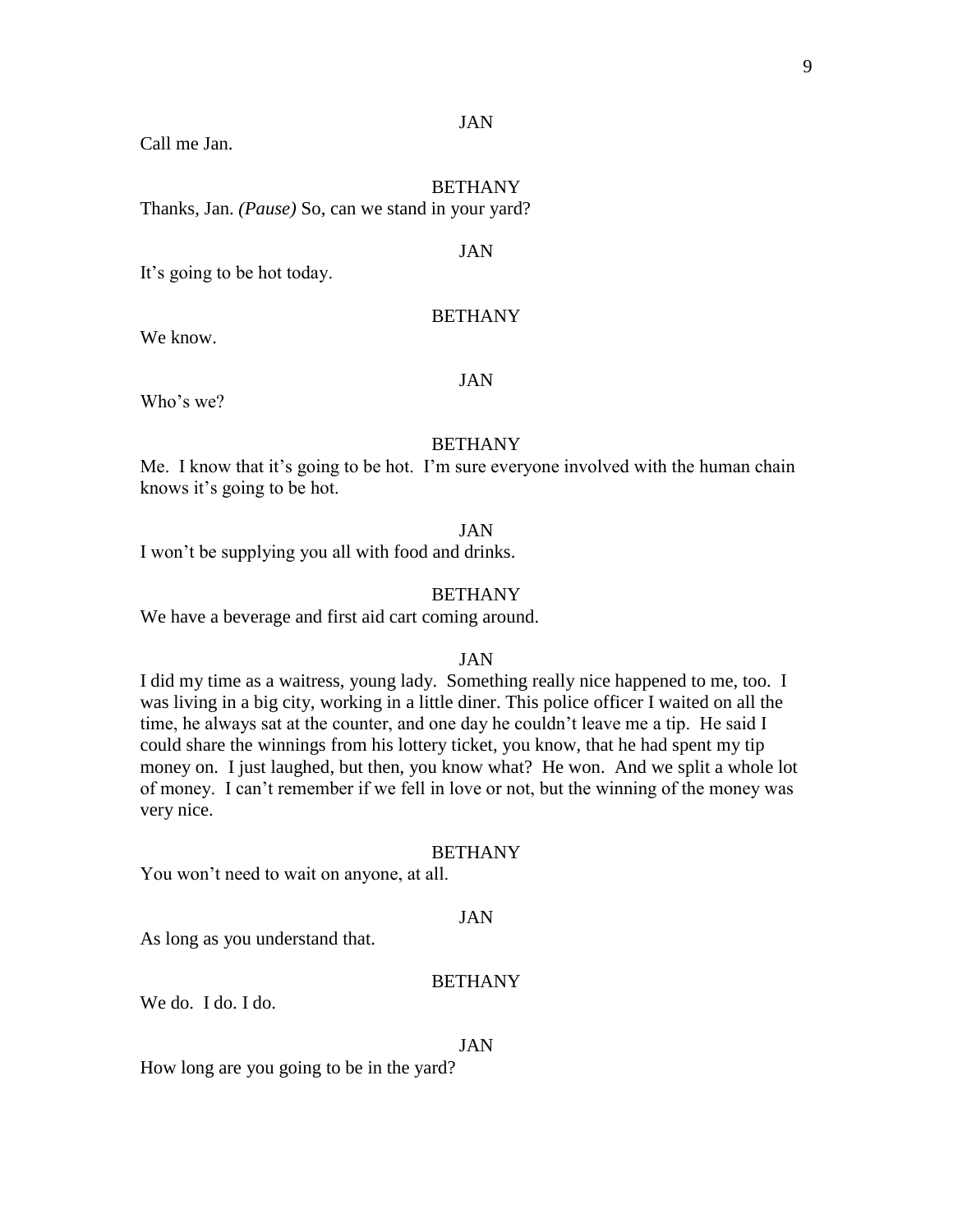## BETHANY

We're gathering in the next twenty minutes or so, and then we have to get organized and hold hands for several minutes without letting go. *(Referring to pocket notebook)* In about an hour, there will be media here to document the event.

## JAN

*(disapprovingly)* Hmmmmmmm.

## BETHANY

What's the matter?

JAN

My nephew Davey is coming over to seed the lawn at 9.

#### **BETHANY**

Oh dear. Do you think he'll be done by 9:15?

JAN

I don't think he'll have started yet. He's always late.

## **BETHANY**

We'll be real careful not to get in his way.

#### JAN

You're going to be in the yard. He's going to be in the yard. The yard's not that big. My yard growing up was really big. My father heard a voice when I was small and that voice said he ought to carve a baseball field out in the back. My mother was afraid but she ended up agreeing to it. And then, you know what? People came from all over to look at that baseball field. And the last thing I remember about that is a whole bunch of car headlights, lined up for miles, all down the interstate!

#### BETHANY

Maybe your nephew will be really late and we'll be finished by the time he gets here.

## JAN

Let's just see how the day goes.

#### **BETHANY**

Okay. I'm okay with that, but can we maybe please lie to Meredith and tell her it's completely under control and that I've done a really excellent job of communicating with you and you support the cause and are maybe proud to be a part of things?

### JAN

Who's Meredith?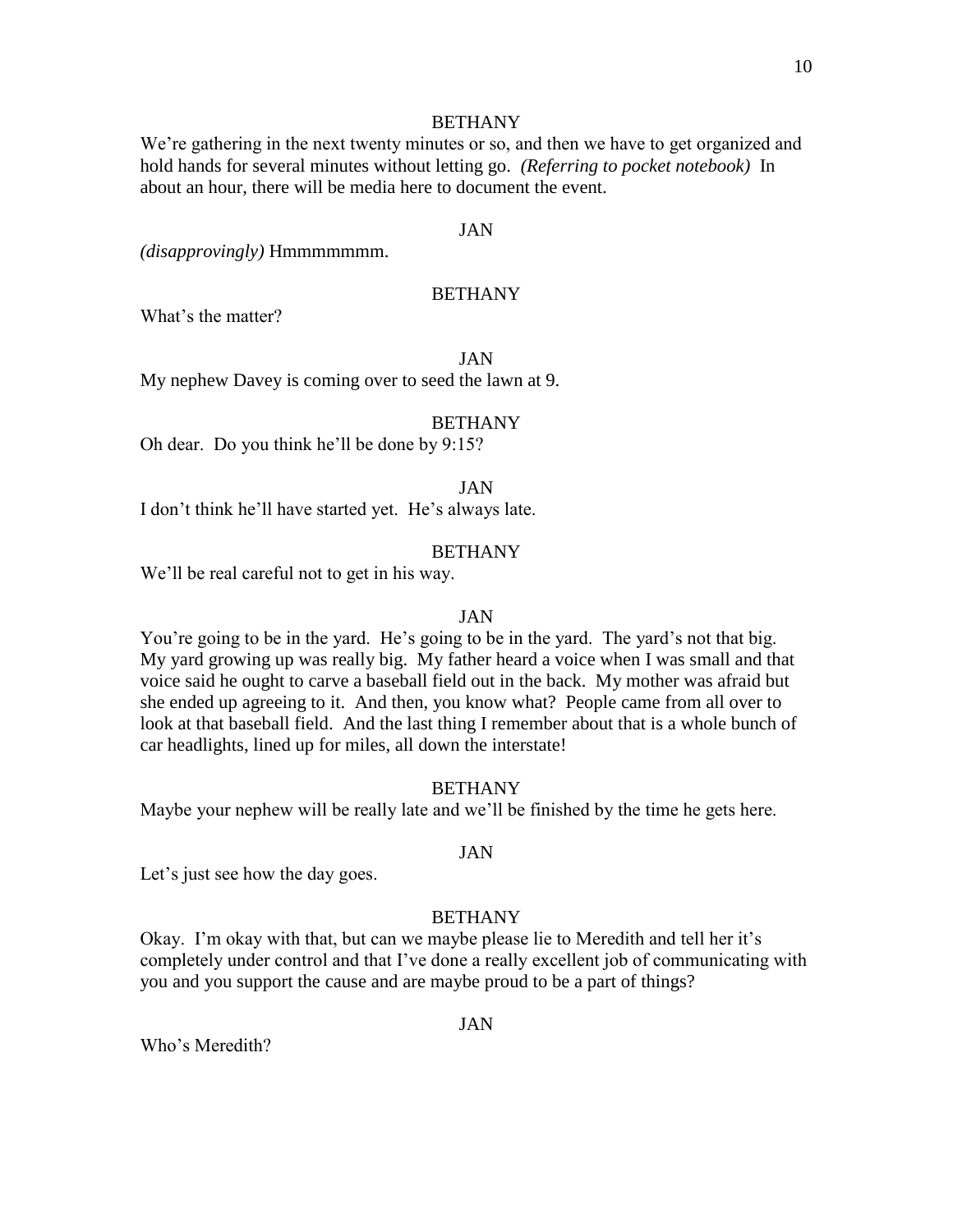## BETHANY

She's, like, the boss of the human chain.

# JAN

Oh. Must have been a heck of a thing to put together.

## **BETHANY**

She really likes to call emergency meetings.

## JAN

I admire people who do charity work.

# BETHANY

You wouldn't admire her. If you meet her, I doubt admiration will be the feeling you feel.

JAN

#### Really?

#### BETHANY

You would think that someone that does charity work like this would be, like, super nice, but she's not.

| No?                                    | JAN            |
|----------------------------------------|----------------|
| She lacks compassion.                  | <b>BETHANY</b> |
| For the shoppers?                      | <b>JAN</b>     |
| For me.                                | <b>BETHANY</b> |
| I see.                                 | JAN            |
| She's also my ex-almost-sister-in-law. | <b>BETHANY</b> |
| Your what now?                         | JAN            |

# BETHANY

I almost married her brother. Thomas.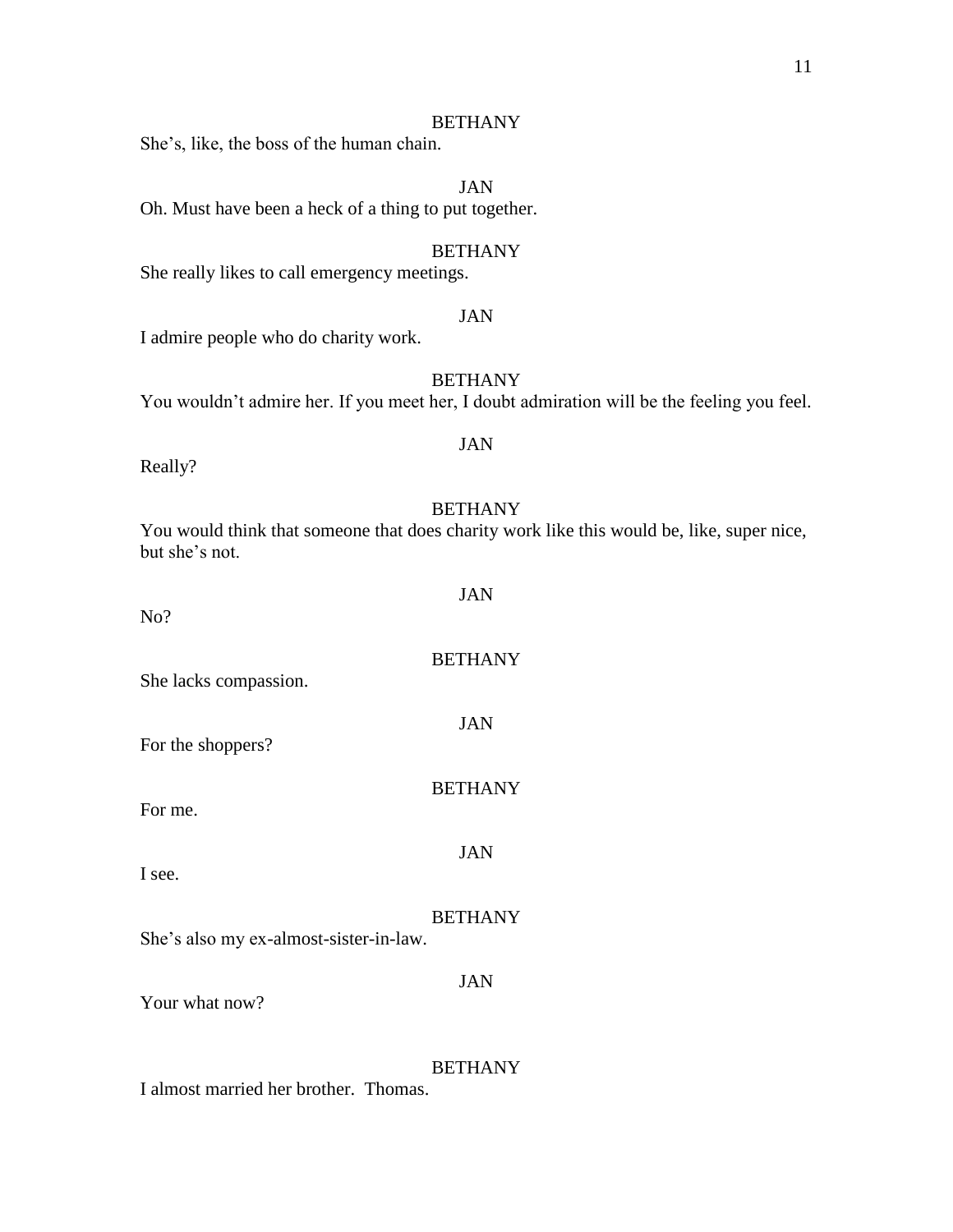# Who called off the wedding?

# BETHANY

Meredith.

JAN

Oh my.

# BETHANY

She doesn't think I'm good enough for Thomas, or smart enough, or pretty enough, or ambitious enough, or common sensical enough, or—oh, here she comes!

*(MEREDITH enters from the direction she exited earlier)*

## MEREDITH

Oh good, Bethany, your people are starting to show up?

#### BETHANY

Oh, um, no.

I'm Jan Everly.

#### MEREDITH

JAN

Well, thanks, Jan, for participating in the chain.

## JAN

You can call me Mrs. Everly, and I'm not.

#### MEREDITH

JAN

Well then, what are you doing here?

Standing in my yard.

## MEREDITH

I'm not–oh! *(Instantly irate)* Bethany! Why didn't you tell me this is the lady from the house?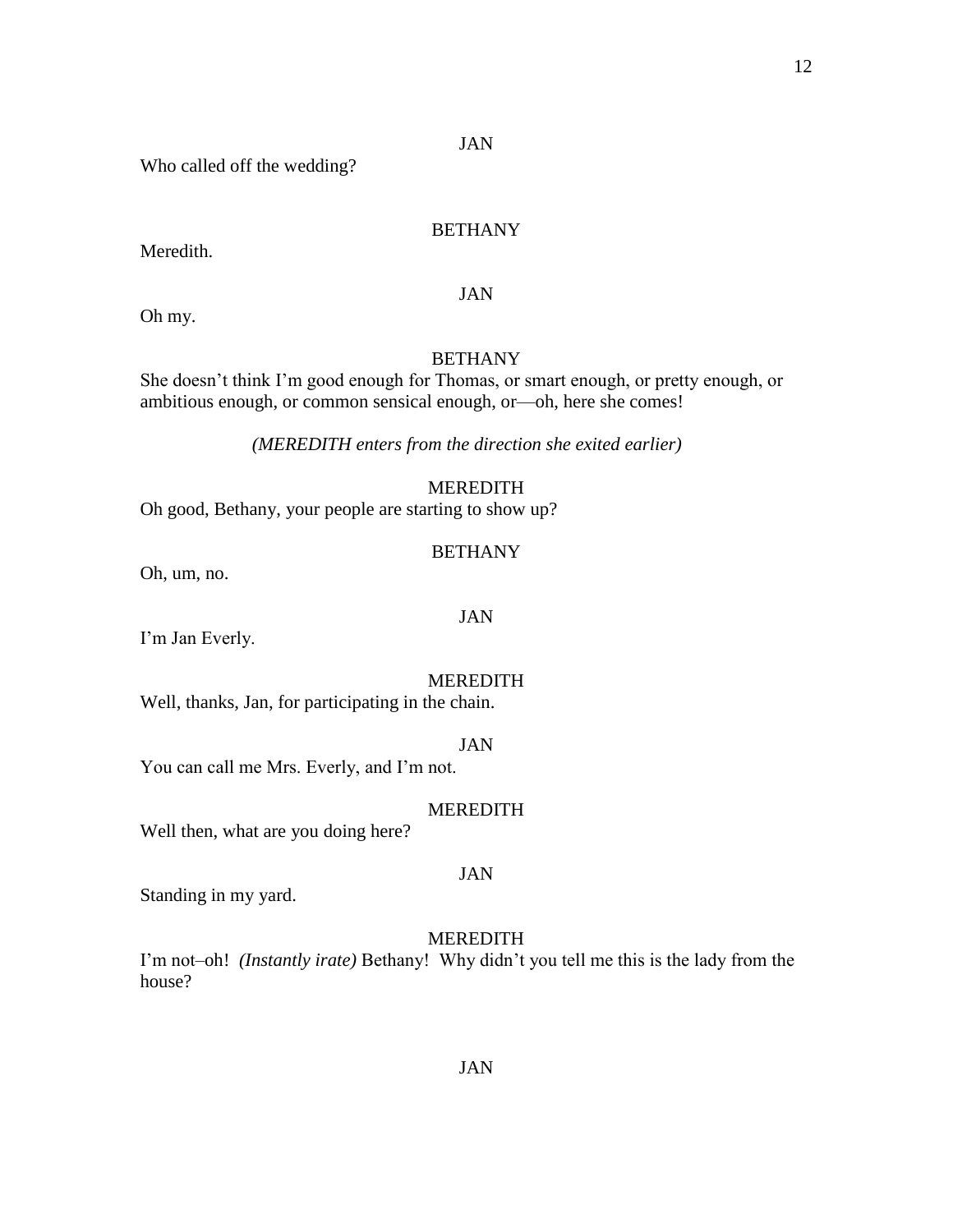You should know that Bethany was very persuasive in her communication with me. She laid everything out very clearly and I have agreed to let the goings on go on.

#### MEREDITH

The committee sincerely thanks you, Mrs. Everly.

JAN You're sincerely welcome. I'm going to go finish my coffee. *(Exits into house)*

## MEREDITH

Oh! One second! Is there any way you could pick up your yard a bit?

# JAN

Excuse me?

#### MEREDITH

Can you like, move some of this stuff into your garage or something?

#### JAN

This yard will stay exactly how it is.

## MEREDITH

Really? *(No response)* Can we clean it?

JAN If you move a single thing in this yard, I'll have you arrested for trespassing. *(JAN exits)*

#### MEREDITH

What a bitch!

#### BETHANY

Don't say that!

#### MEREDITH

She's not going to hear me.

#### **BETHANY**

But she's nice. She's totally letting us use her yard.

## MEREDITH

Like she really had any choice. You can't stop the human chain, Bethany. Now, every other captain has people here. You do know that you're responsible for covering 100 yards.

## **BETHANY**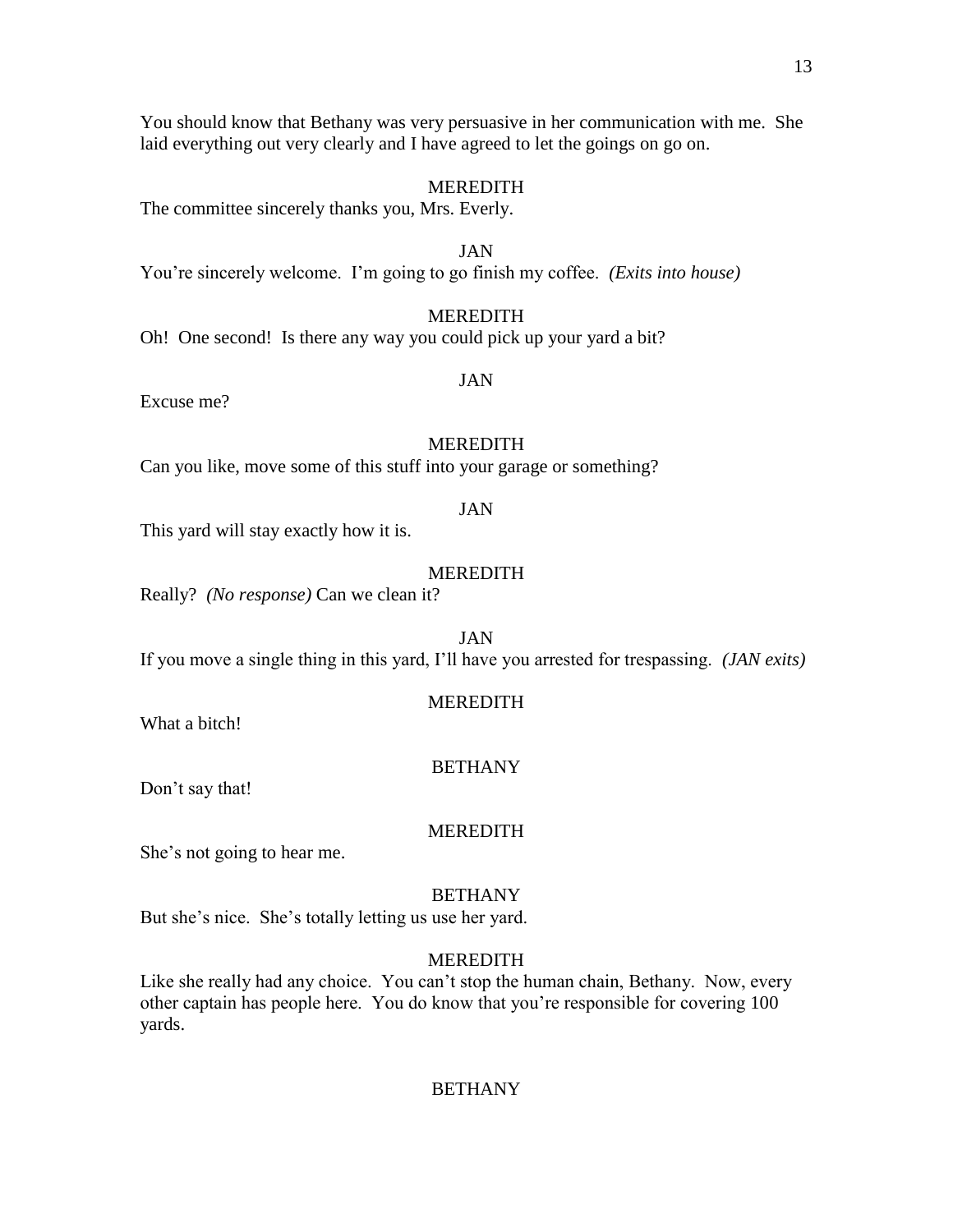Well duh.

#### **MEREDITH**

Don't "duh" me, Bethany. You better have it together.

## BETHANY

I will. They're all coming.

## MEREDITH

Well, I see some of the busses pulling onto the shoulder so-

#### BETHANY

Busses?

#### **MEREDITH**

Some of the captains hired busses for their volunteers. Or had busses donated, in most cases.

#### **BETHANY**

Why did they need busses?

## MEREDITH

It's just easier to get 60 people here at once on a bus, have them all check in on a bus, file off the bus in the order they're going to stand in and then when they are done, load them all back on to the bus and get them out of here. You obviously didn't get a bus, so whatever, we'll have like 45 cars on the shoulder of the road, thanks to Captain Bethany. That'll add a nice touch to the helicopter images. Great job.

> *(MEREDITH exits in a huff. BETHANY shows signs of a mental struggle, then stands with her arms outstretched as if she is holding hands with people on both sides of her. She looks side to side, calculating the distance between her hands. She attempts to lengthen said distance by leaning, stretching, contorting, whatever. DAVEY enters. He is 18-20)*

#### DAVEY

Aunt Jan! There's a really big bird in the yard.

#### **BETHANY**

Oh God! I'm not a bird!

#### DAVEY

Really?

## BETHANY

*(startled by his sudden appearance)* Um, no I'm really not. I'm a captain of this portion of the human chain.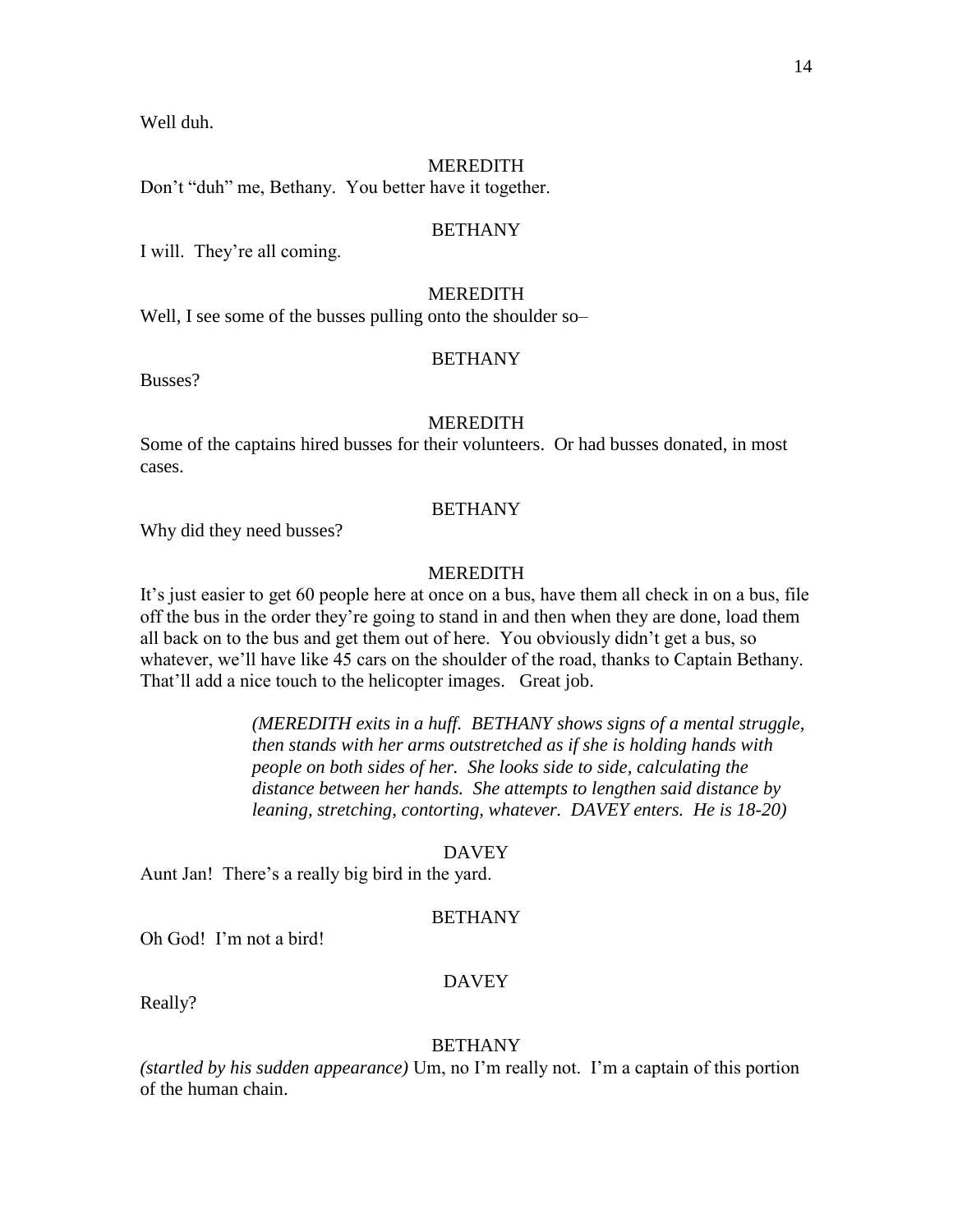# DAVEY

That sounds scary.

## BETHANY

Oh it's not. It's just people holding hands.

## DAVEY

In my aunt's yard?

# BETHANY

Yes, but by mistake. My mistake apparently. But she said it was okay. Jan did.

## DAVEY

She tell you I'm seeding the lawn?

# BETHANY

She did but not yet. She said at 9, but you're always late.

#### DAVEY

Well, today I'm early. Fifteen minutes early.

# BETHANY

Okay. *(Pause)* How many people do you think it would take to cover a distance of 100 yards?

# DAVEY

A football field?

## BETHANY

No, just any 100 yards.

## DAVEY

That's as long as a football field. *(BETHANY shrugs)* Figure a person for every two yards. Wait, if your wing span is the same as your height . . .

# BETHANY

Exactly what I figured.

## DAVEY

You can't expect your people to average six feet tall. You got little kids coming?

### BETHANY

No. 18 and up.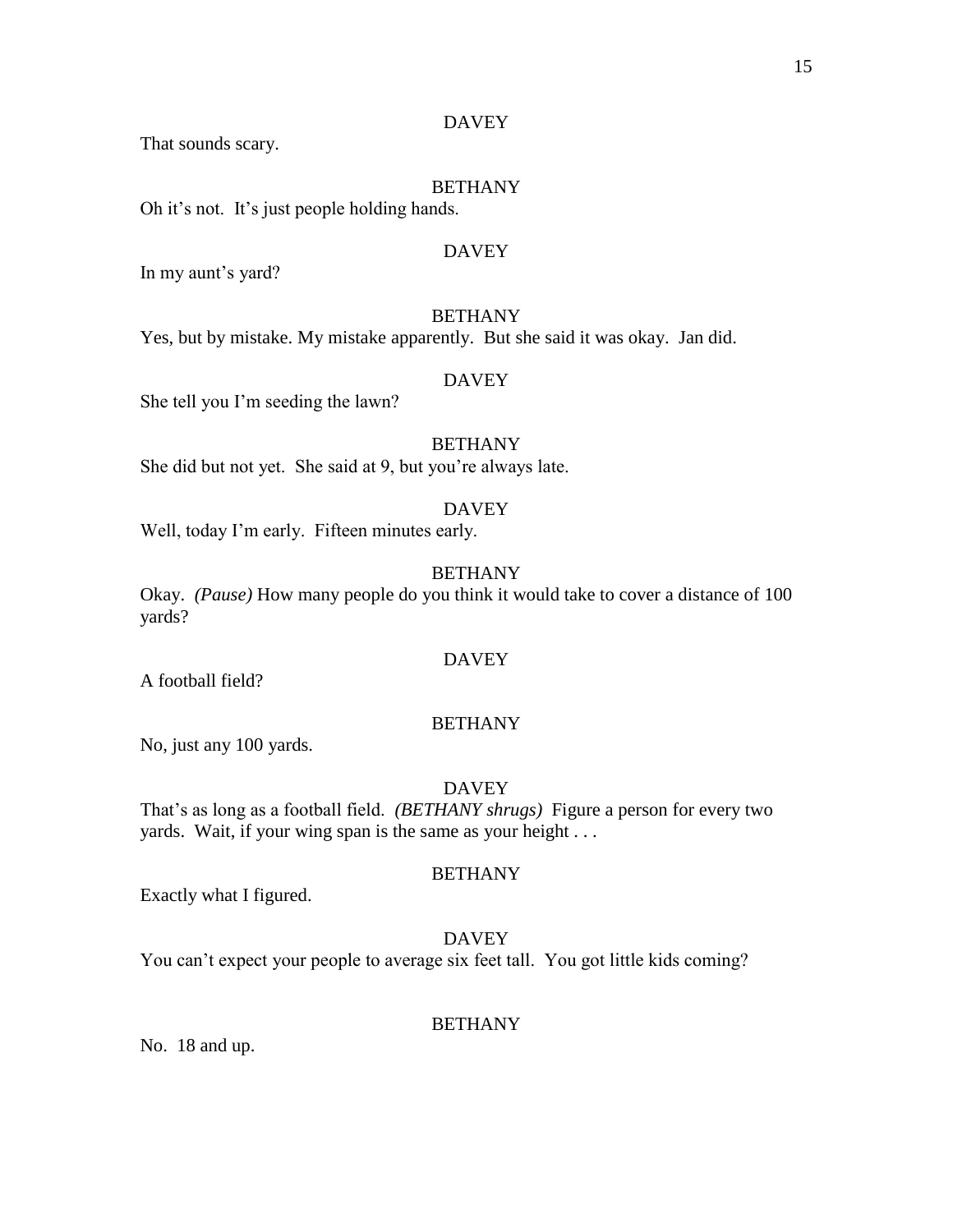# DAVEY

Good. But you still can't figure them to all be six feet tall. There's probably a lot of girls, right?

# **BETHANY**

Some.

## DAVEY

So just to be safe, figure your height or wing span average is five feet. So you need sixty people.

# BETHANY

No. Twenty.

## DAVEY

It's 60, actually.

# BETHANY

Five goes into one hundred twenty times.

# DAVEY

So twenty people gets you to one hundred feet, but your dealing with yards, so you have to times it by three. Twenty times three is sixty.

## **BETHANY**

Say that again.

# DAVEY

You want to cover a hundred yards, that's three hundred feet. Average wing span of your hand holders is five feet. Five goes into three hundred sixty times. You need sixty people.

*(BETHANY computes*, *then slowly comes to the realization that she has miscalculated terribly. SHE screams in horror. DAVEY winces. JAN comes bolting out the back door.)*

## JAN

What the devil is going on out here?

# DAVEY

Bad math, I think.

## JAN

On whose part?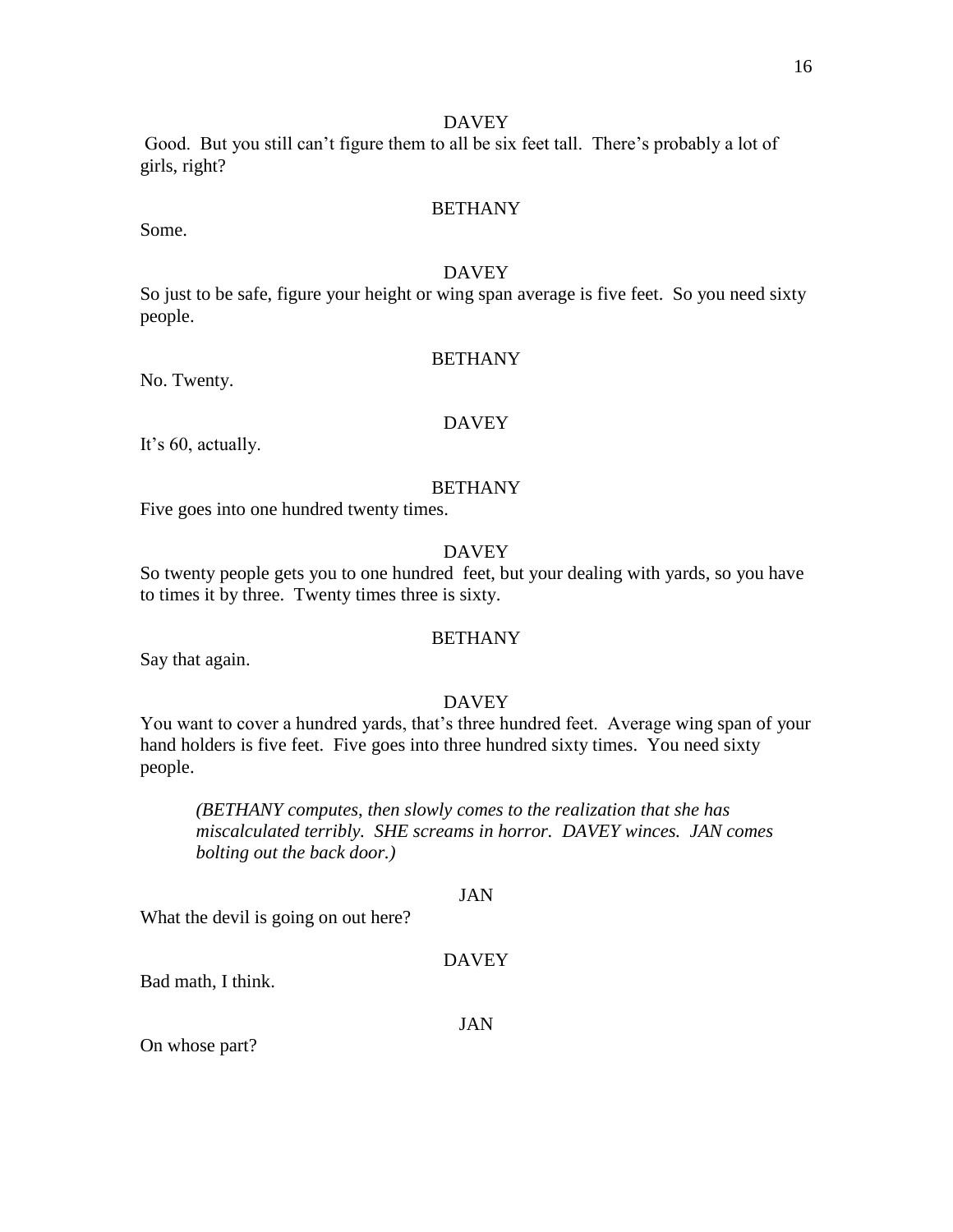## **BETHANY**

JAN

Mine! Mine! I did it wrong!

Can we fix it?

# **BETHANY**

Not now!

## JAN

Davey?

# DAVEY

It seems this girl's only got a third of the people she needs.

## BETHANY

I did feet instead of yards. Feet instead of yards!

# DAVEY

So just find the person in charge and tell him to send any extra people your way.

# BETHANY

*(to JAN, in terror)* Meredith!

# JAN

We won't be dealing with the person in charge, Davey. Get in the house and start calling some of your friends.

# **DAVEY**

They're not awake. We drove the whip last night until –

JAN Wake them. How many more people do we need?

# BETHANY

JAN

Forty!

#### Boy oh boy.

*(DAVEY shrugs and exits into the house. JAN moves to BETHANY)* This is quite the pickle. And I don't know that we can get forty, but maybe we can just stretch.

#### **BETHANY**

Thank you. Thank you for helping me.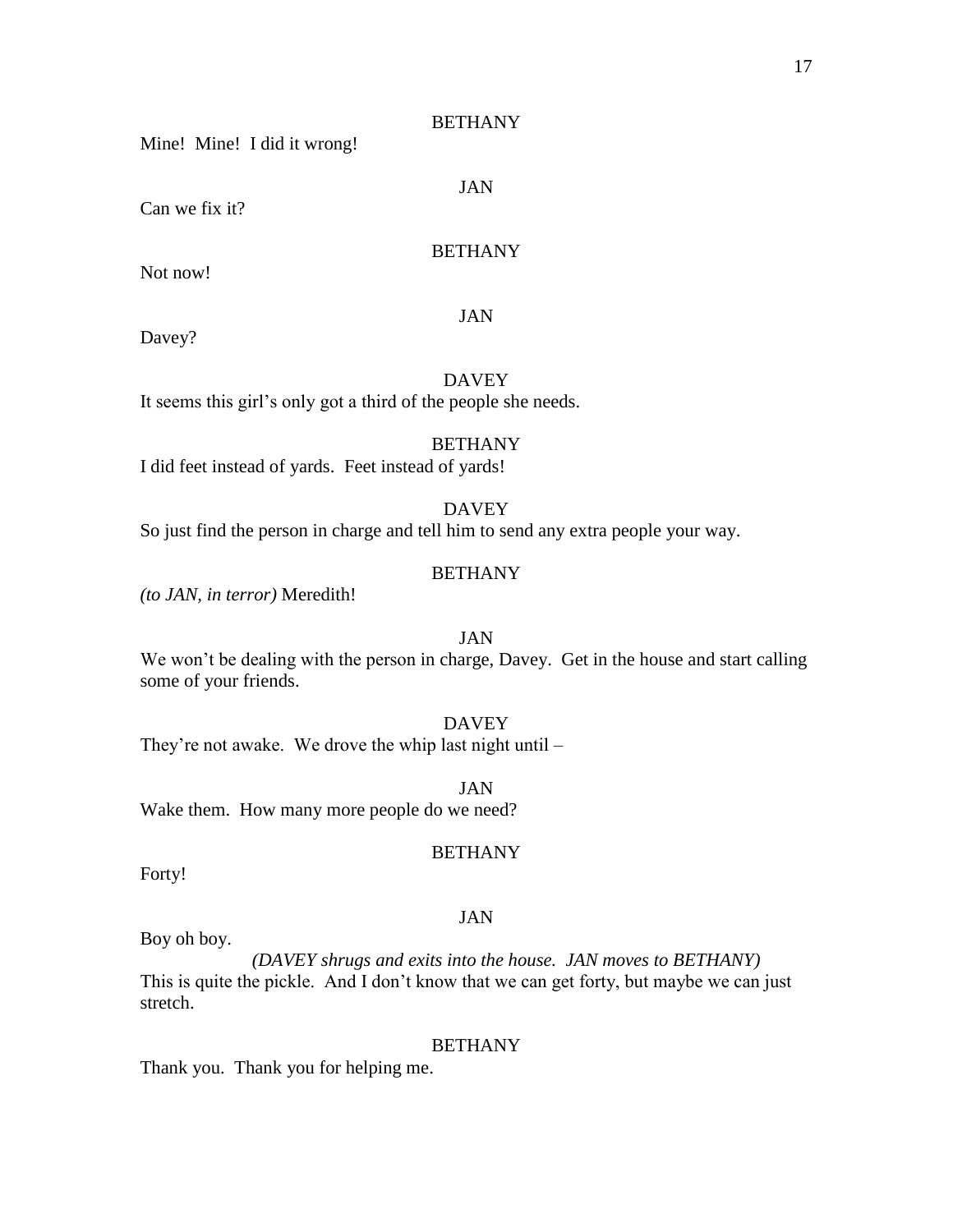Do you have any other friends you can call? Ones you didn't ask when you thought you didn't need them?

## **BETHANY**

No. *(pause)* I don't really have that many friends. Most of my friends were Thomas' friends and they sort of stuck with him after the wedding got cancelled.

#### JAN

Well then, who do you have coming?

# BETHANY

My brother and three of my cousins, my mom and six girls from her work, and the compulsive shoppers support group that meets in the basement of my church. They have about 10 members.

## JAN

So counting you, that's 22 people.

# **BETHANY**

Yes. I got what I thought were two extra people, in case anyone didn't show up.

# JAN

And now counting me and Davey, you're at 24.

#### BETHANY

Really? You'll do it? You don't have to. What about seeding the lawn?

JAN

The lawn will be here tomorrow, the chance to help won't.

#### BETHANY

Thank you so much.

## JAN

Now you've still got work to do. Think. Who else can you call? Think now. *(BETHANY thinks hard and can't come up with anything)* What about Thomas?

## BETHANY

What?!?!

JAN

He was going to marry you–I think he might be able to do this small thing for you.

# **BETHANY**

He would. I know he would.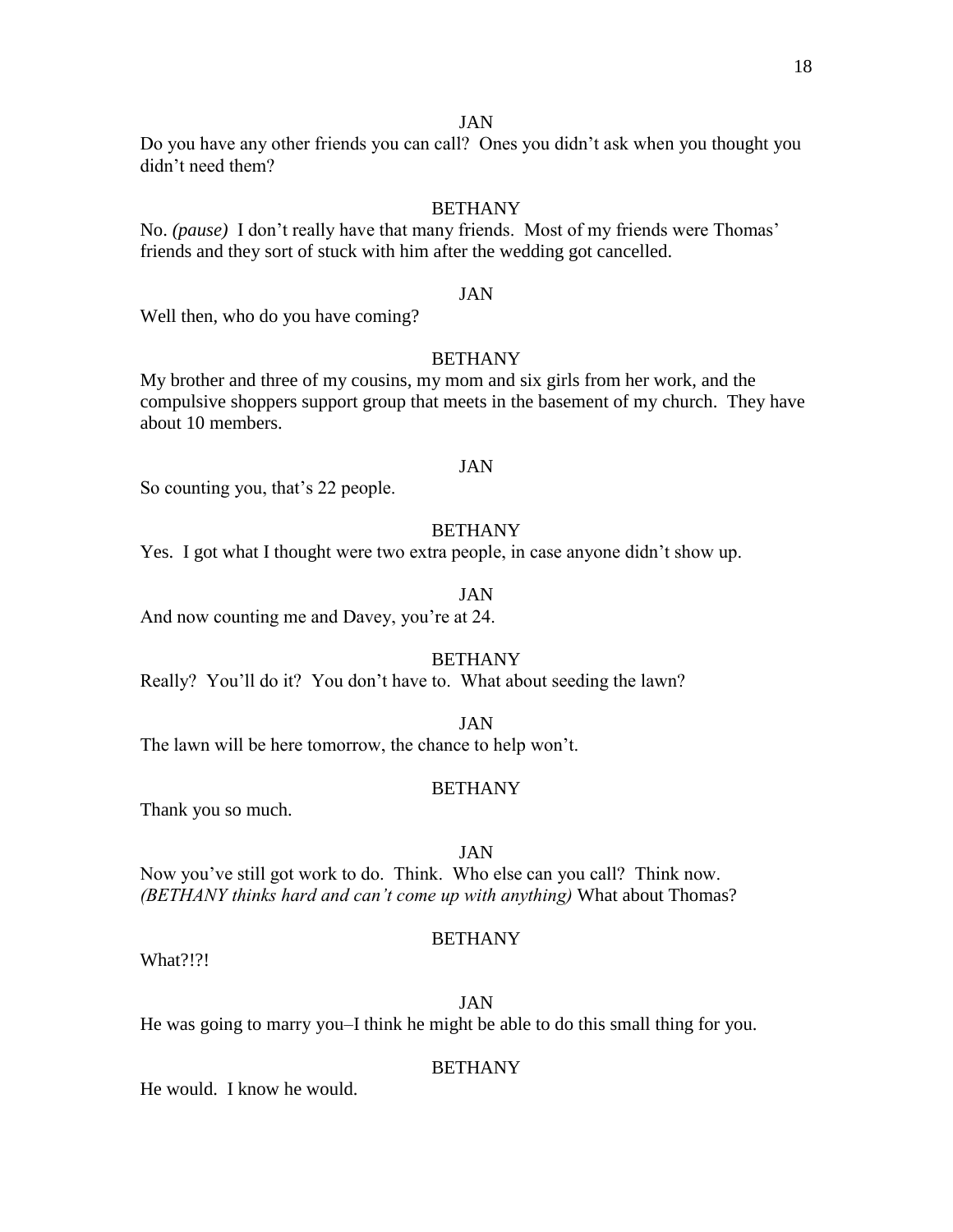Then call him.

#### BETHANY

But if Meredith sees him here, she'll bury me alive.

#### JAN

Bethany, don't exaggerate.

## BETHANY

I'm not. She said, "If I see you with my brother again, I'll bury you alive."

JAN

Oh dear. What do you think she'll do to you if the human chain fails because of you?

## **BETHANY**

Well, she said she'd set me on fire.

#### JAN

Which would you prefer?

# BETHANY

I might be able to dig myself out if she buries me alive. I don't know if I could put myself out if I was on fire. Unless we were near a lake.

# JAN

Well there used to be a creek about two minutes into the woods, but it's been dry several years now. Call him. See if you can't get him to help you. I bet he will.

## **BETHANY**

*(taking out cell phone)* Okay.

#### JAN

I'll go in and see if Davey's made any progress.

*(JAN exits into house, BETHANY dials)*

## **BETHANY**

Please let it be voice mail. Please let it be voice mail. Don't answer, don't answer, don't answer. *(Eyes bright, smile—it is voicemail)* Hello Thomas, it's me. I was wondering if there was any chance you might be able to come down to Farmer City and help us out with the human chain thingy. We are a little short on people and–oh shoot. *(Big breath)* I screwed up, Thomas, and I'm going to be in big trouble if I don't get more people here right away. If you could come it'd be awesome. You just have to get on 74 West and get to Route 54 and you should see us. Oh, I hope you can come. If you can't come, that's okay. But please never mention this to Meredith. That I called you. She'll get really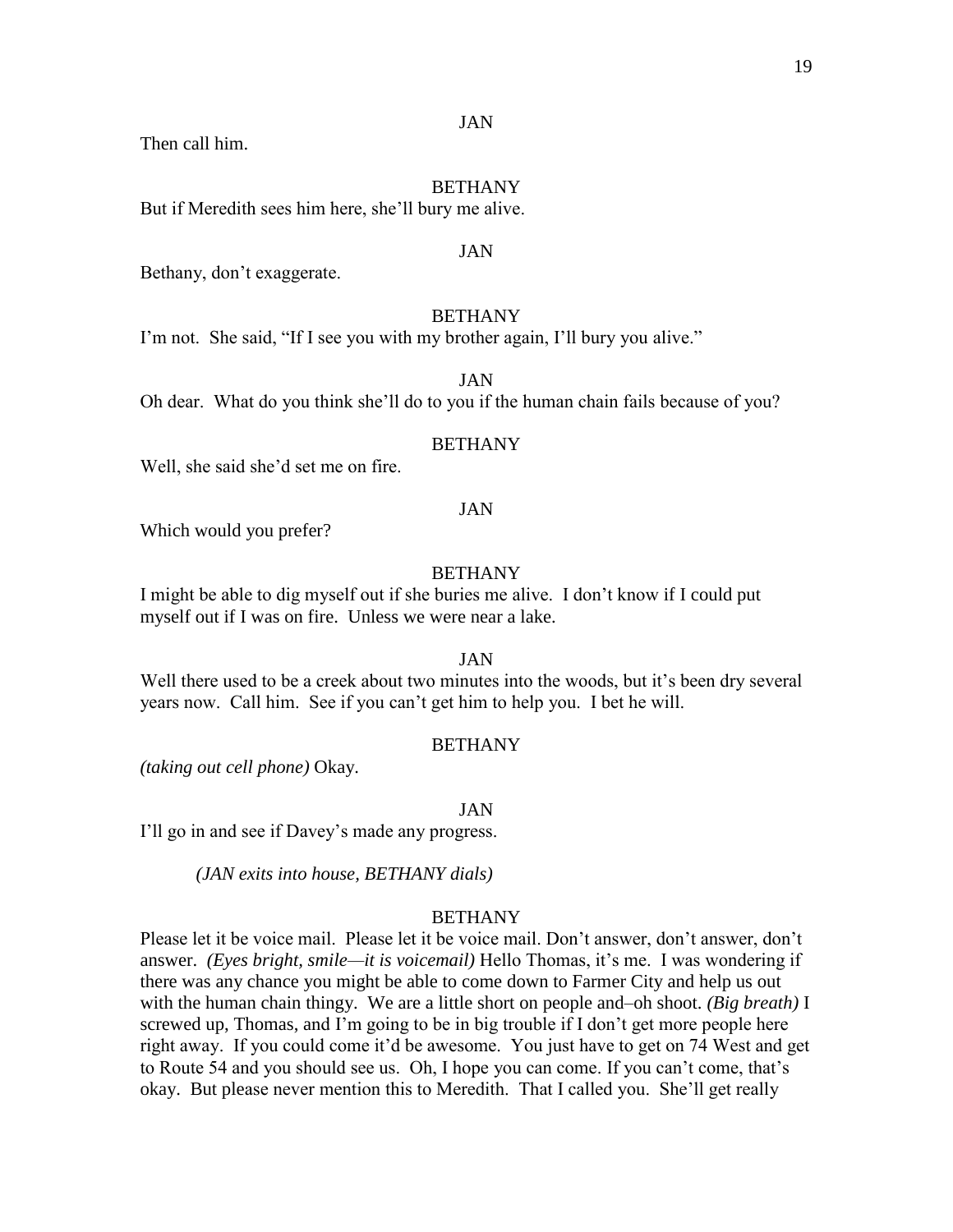mad. On that note, if you do come here, maybe you should wear a disguise, because I don't want her to see you here and get mad at you. So maybe I'll see you here, but if I do and you are in a disguise, please tell me who you are so I know. I would feel awful if you were here and I didn't recognize you.

*(JAN has come into the yard)*

JAN

Were you able to reach him?

# BETHANY

No. I left a message.

JAN

Davey's got Mickey and AJ coming over. They should be here in minutes.

# BETHANY

Are they big? Can you estimate their wing spans?

JAN No, I cannot. But they are fairly large sized boys.

# BETHANY

Taller than 5 feet?

# JAN

Absolutely. Both much taller than me.

# BETHANY

That's really good.

*(DAVEY enters, carrying a full size, fairly lifelike scarecrow in front of him)*

# DAVEY

Do you have to be human to be in the human chain?

# BETHANY

I couldn't find my captain's information sheet yesterday!

# JAN

Davey, that's a bright idea!

# **BETHANY**

What?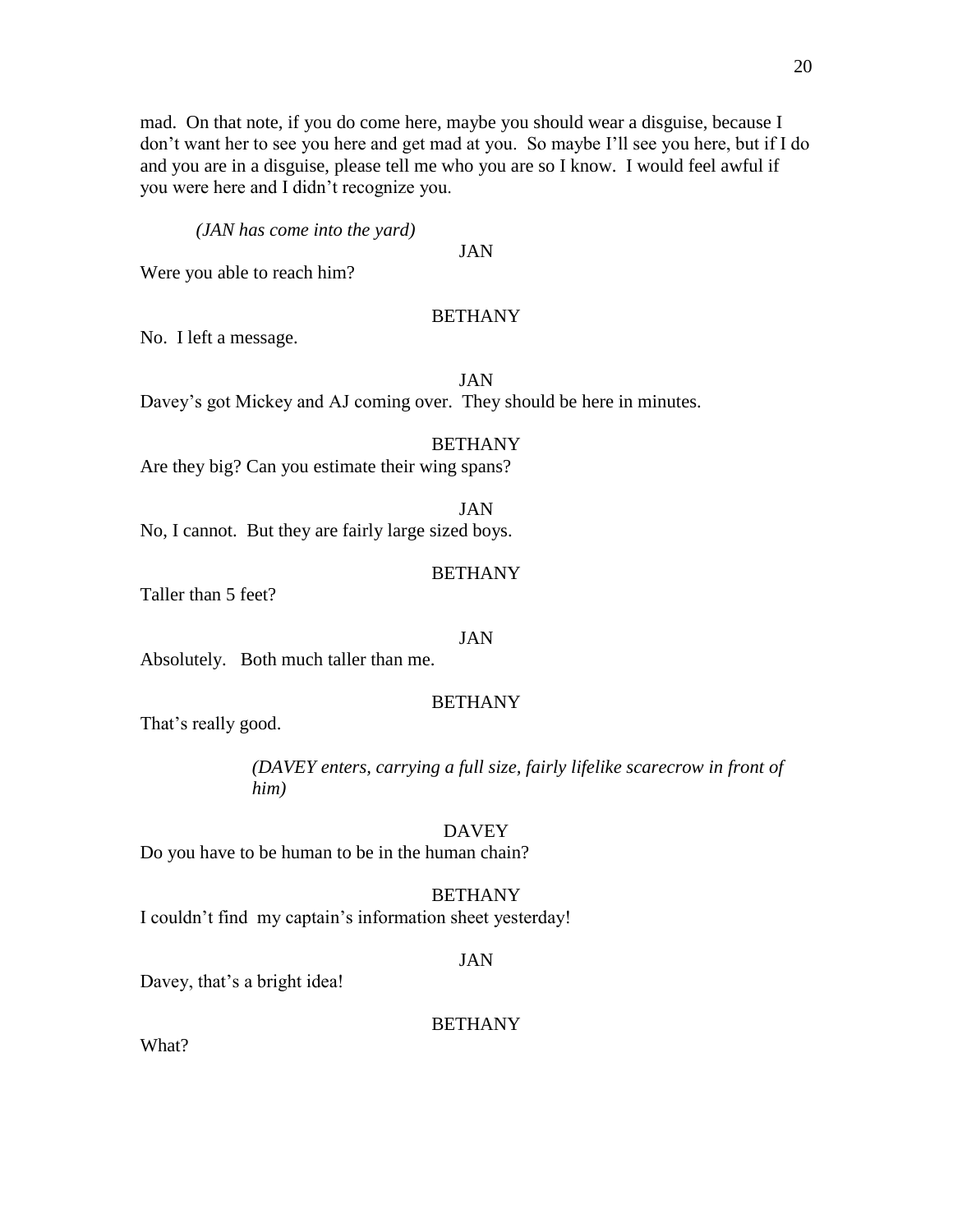Fill the empty spots with scarecrows! I had a strange dream about a scarecrow once. We had to follow a golden path to get help, and I missed that scarecrow the most of all!

# DAVEY

*(completely ignoring his aunt)* AJ and Mickey are bringing ones from their houses. AJ thought he might have two!

## JAN

That's four more people!

# BETHANY

But they're not people.

JAN

Has Meredith made any direct threats regarding the use of scarecrows?

# BETHANY

No. I'd remember that.

# JAN

Well, they're shaped like people, and they will fill empty spots. I don't think you're in much of a position to complain about your volunteers not being alive.

## **BETHANY**

You're right. Do you think you'd be able to tell he's not real from a helicopter?

## DAVEY

No way.

## BETHANY

Jan?

# JAN

I think he'll look as alive as the people on either side of him.

#### BETHANY

Okay then.

# **DAVEY**

We need to stuff in some extra straw, though, get him less floppy.

## JAN

Well, that's fine. We can probably throw together a couple more, if you go grab some of your mom's old clothes.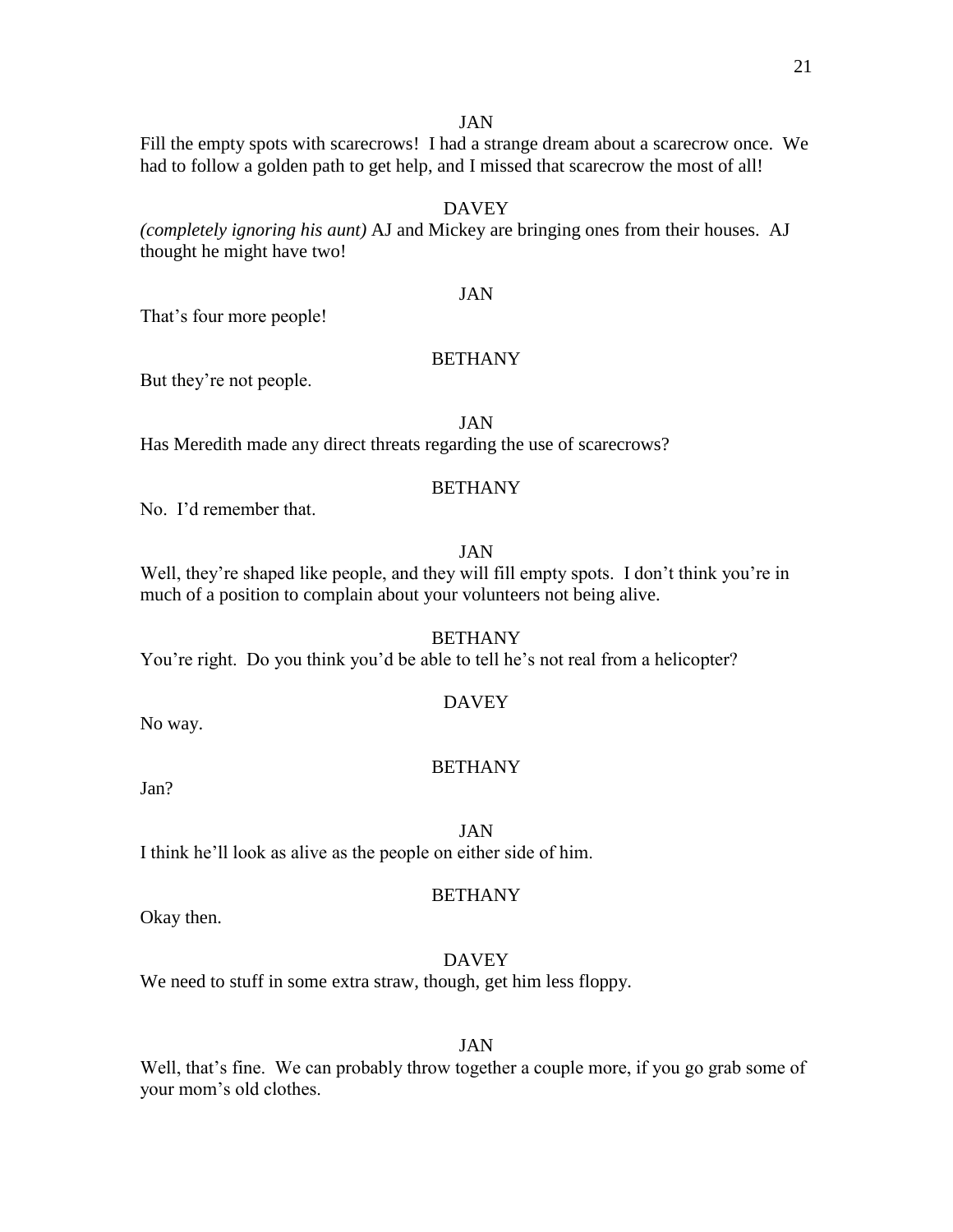## DAVEY

Do you think she'd mind?

JAN My sister was a do-gooder, Davey. I think she'd like to help out.

# **DAVEY**

You're right.

*(DAVEY exits into house)*

Davey's mom lives here?

JAN

BETHANY

She lived here.

BETHANY

She left her son?

## JAN

She died last year.

# BETHANY

Oh. I'm really sorry. That was rude. I'm sorry you lost your sister.

JAN

This was her house. It wasn't exactly here, though. Remember when this county flooded last year?

# BETHANY

Sort of.

## JAN

Well, we lost my sister, Davey's mother in that flood. And the foundation of her house shifted in the high water. We salvaged the house, but we had to move it from the original foundation. We put it here.

# BETHANY

Which is why it wasn't on the committee's map.

# JAN

I would guess that's right.

*(DAVEY enters with an armful of women's clothes, and 3 scarecrows)*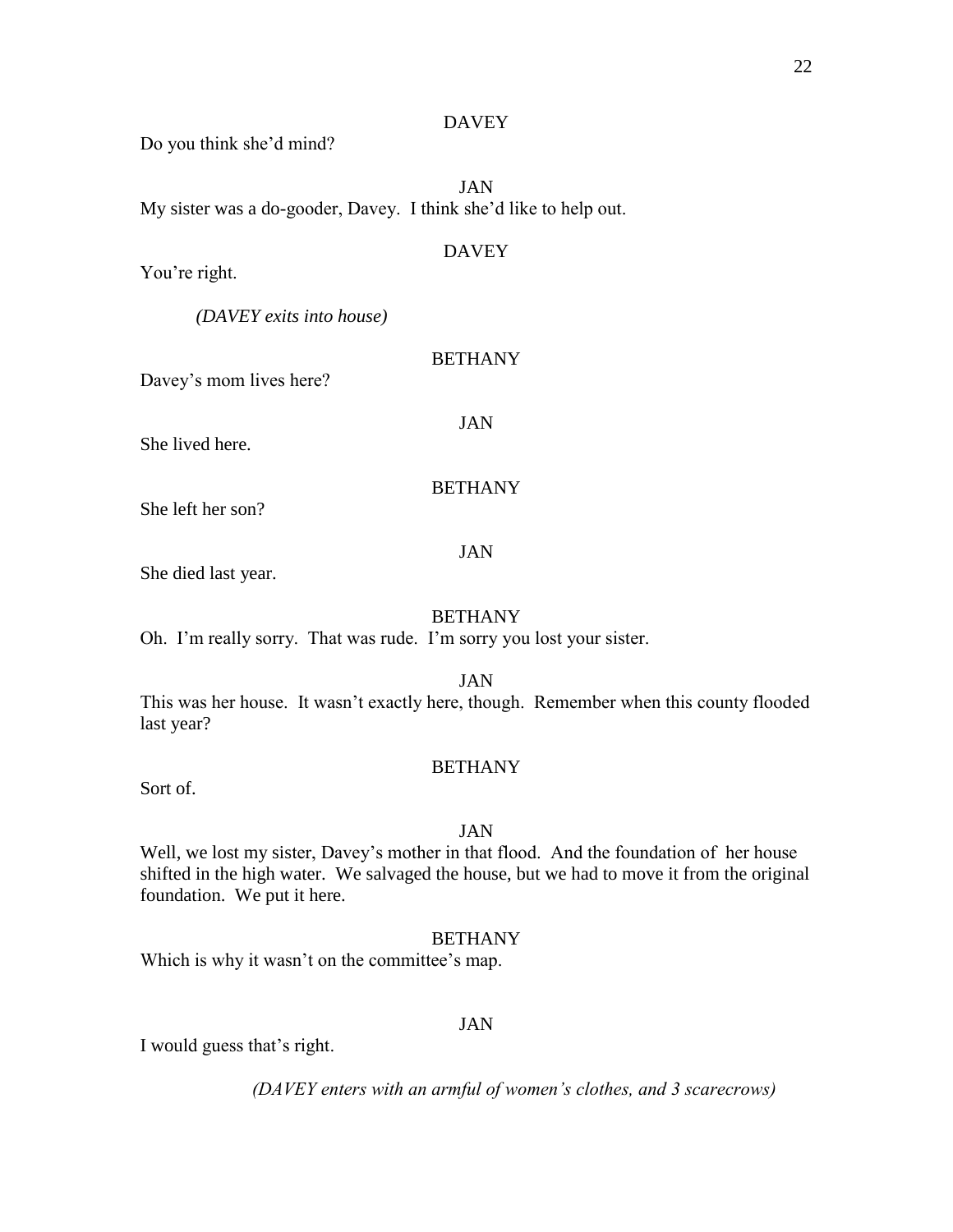## **DAVEY**

My boys showed up, and look what they brought!

# JAN

Wonderful. Be sure you thank them for coming.

#### **BETHANY**

Really thank them! I brought snack cakes for my volunteers and they can have first crack at them.

## DAVEY

That's good. I don't think they've had breakfast.

## BETHANY

Where are they?

# DAVEY

They saw some good looking girls, over towards the trees, so they went to do some standing over there.

## BETHANY

That's not my territory! My hundred yards stops at the pole with the red flag! What if they don't come back?

#### JAN

Davey, will you please get us some more straw, and then explain the situation to Mickey and AJ?

## DAVEY

No problem. They'll understand, but they'll still probably try to take those girls out for lunch.

*(DAVEY exits to get straw)*

## JAN

We're getting there.

## **BETHANY**

Only 32 more people to find.

JAN

We've got four scarecrows! And we'll get four more made.

## BETHANY

So we're still short 24.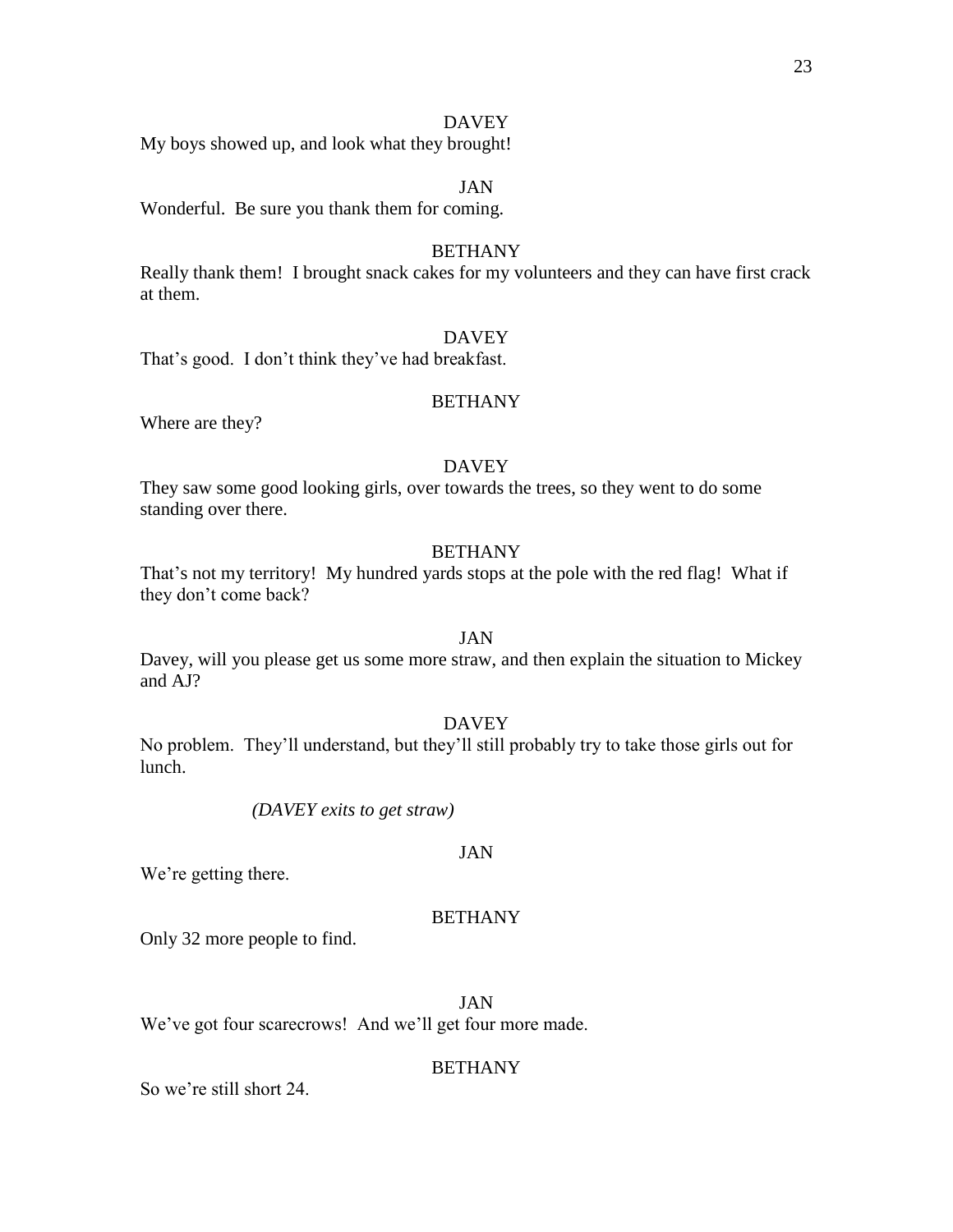We're almost half way.

## BETHANY

We've only got about half an hour before the news-copter.

#### JAN

Let's put together some outfits.

*(As JAN and BETHANY sort clothes, DAVEY returns with a wheelbarrow full of straw)*

## **DAVEY**

Here's the straw!

#### JAN

Let's get to work.

#### DAVE

I'll be back. *(Calling offstage, as he exits toward Mickey and AJ )* Mickey! AJ, you gotta stay on this side of that pole!

*(The work begins now and proceeds as necessary)*

#### **BETHANY**

He's really nice.

# JAN

Davey's a good boy. It's hard to lose your mom at any time, but he was barely 18, and I think that's just too soon.

#### BETHANY

Did Davey get along with his mom?

# JAN

He did. How about you? Do you get along with yours?

## BETHANY

Pretty much. *(Holding up a pair of pants)* These still have the tags on them. Are you sure we should use them?

## JAN

My sister doesn't need them anymore. *(Pause)* And besides, *(holding up an identical pair of pants)* So do these.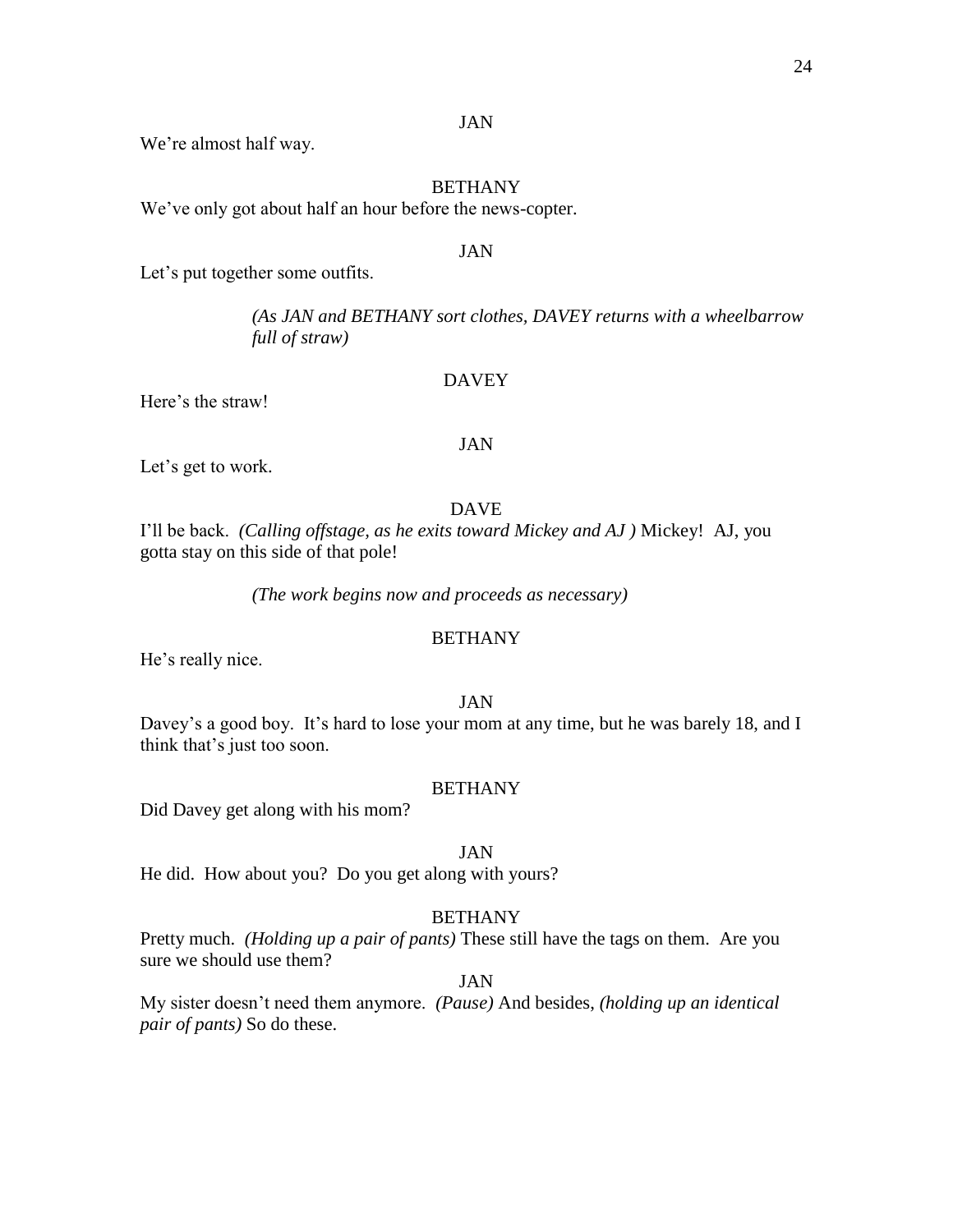*(BETHANY takes a minute sifting through the pile of clothes, realizing that there are multiple identical items, most with the tags still on, never worn)*

# BETHANY

Holy smokes.

## JAN

My sister struggled.

## **BETHANY**

I'll say!

## OFF STAGE WOMAN'S VOICE

Boots! Hey, Boots!

# **BETHANY**

*(looking toward the voice)* Oh, speaking of moms, there's mine! And her friends are with her! I'll be right back.

> *(BETHANY runs off stage to the voice. JAN breathes deeply, holds a shirt to her face, smells it.)*

## JAN

Smells like the mall.

*(JAN collects herself, and proceeds to stuff straw into a pair of pants, DAVEY enters)*

# DAVEY

Everything's square with AJ and Mick. They want to stay by those girls for a while, but they know where the boundary line is. Need help?

JAN

We need to work fast.

# DAVEY

Since it's woman's clothes, do we have to give them boobs?

# JAN

David Michael Starman! *(Thoughtful pause)* Probably yes. But what they really need is arms–long, long arms.

## DAVEY

So AJ asked me, and I didn't know–why are we standing in a line with these people, and scarecrows?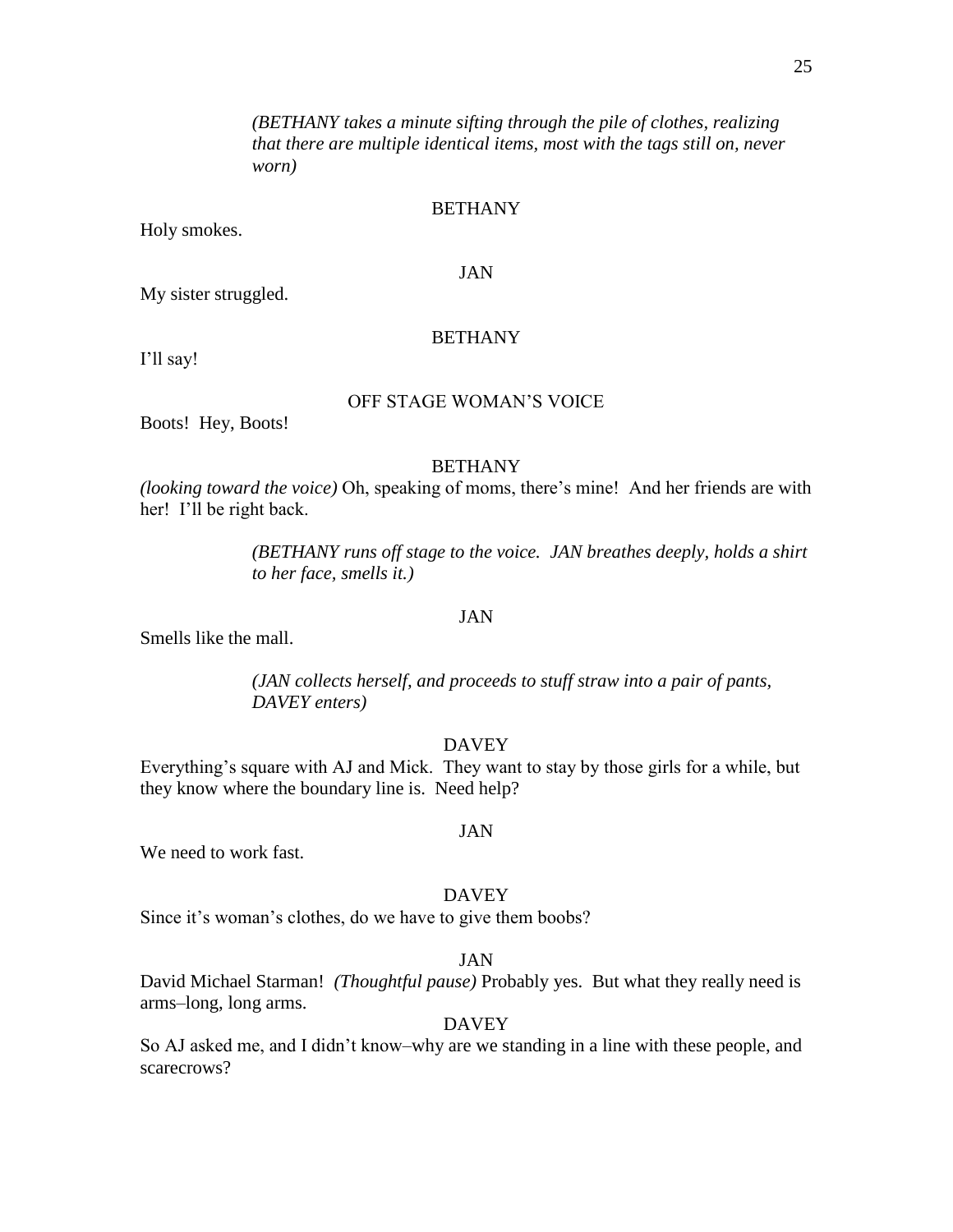To help people who can't stop shopping.

## DAVEY

*(after a pause)* Really?

JAN Yes.Apparently, some people have a real problem*.*

## DAVEY

Really?

JAN Apparently, there are other people who do this.

#### DAVEY

That's something.

#### JAN

Sometimes you have to try hard to do some good, and sometimes the chance to do good falls right in your lap. When I was on a team in the All American Girls Baseball League, we had a manager named Jimmy, and he was a nasty drunk—

DAVEY I'm glad we're using all this stuff for something. I couldn't throw it away–

Me neither.

## DAVEY

But this seems like a good way to go.

#### JAN

I agree.

*(They work for a moment, stuffing clothes. BRENDAN enters from the side of the stage opposite where BETHANY left)*

## BRENDAN

Excuse, me? I'm looking for my sister. Her name's Bethany—

JAN Sure! I'm Jan Everly. This is my nephew Davey–

## DAVEY

"Dave" is fine.

# JAN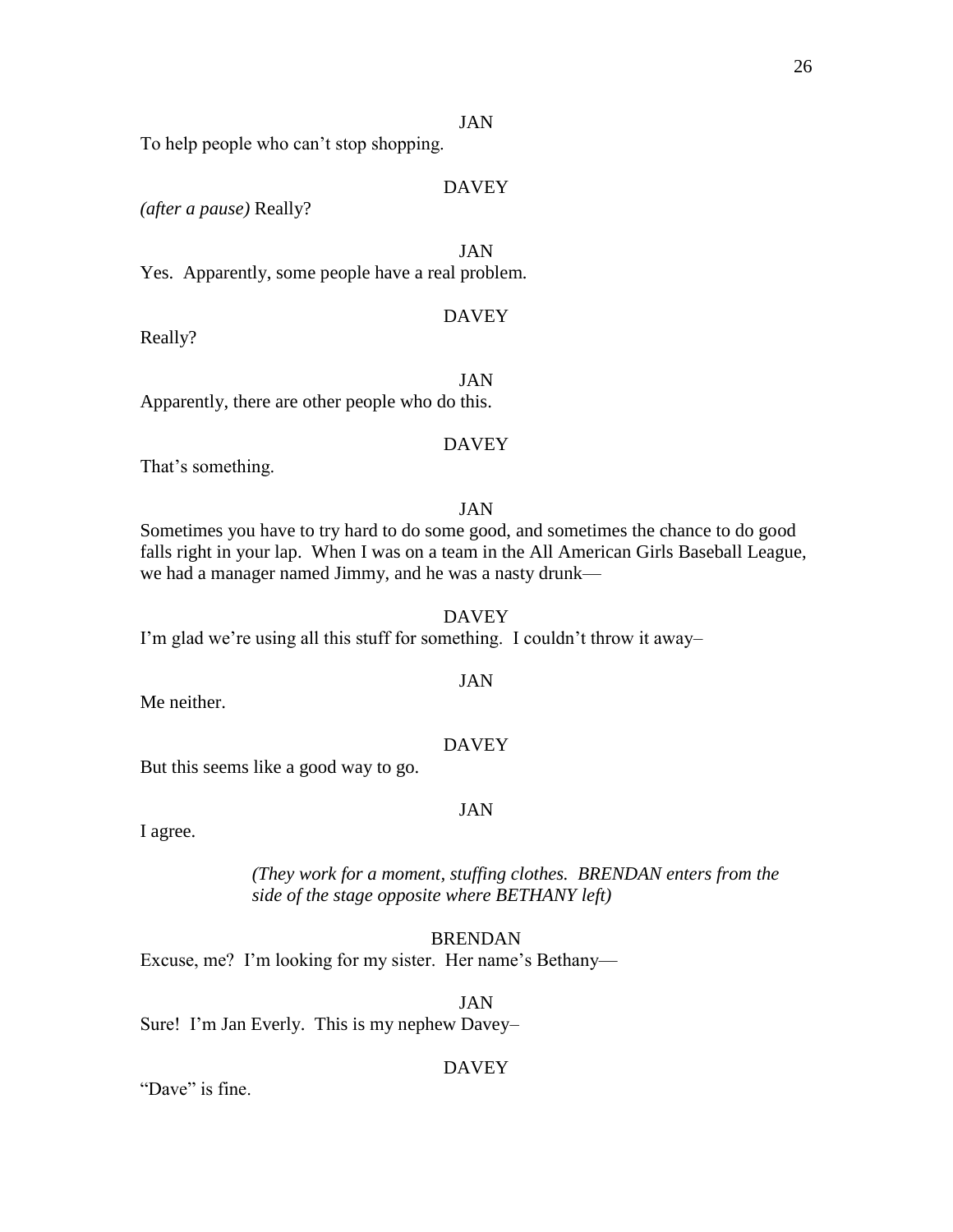I'm Brendan Bell. Nice to meet you.

JAN

Your sister's in a bit of a jam. She's about 30 people short.

## BRENDAN

Really?

## DAVEY

Scarecrows are gonna fill some of the empty spots.

## BRENDAN

Can't she just steal some standers from other groups? I'm sure some people have extras.

## JAN

I'm sure of that as well, but Bethany seems very worried about upsetting her supervisor. She'd rather we deal with this on the hush hush. Do you have anyone you can call?

## BRENDAN

To stand here?

## JAN

They need to get here quickly.

# BRENDAN

Sure. I'll make a few calls. *(takes out a phone)*

# JAN

Good. As long as we can keep Meredith out of Bethany's hair, the better off we'll all be.

# BRENDAN

I'm sorry. *(puts phone away)* Did you say Meredith?

DAVEY That's the supervisor girl. I guess she's kind of psycho.

## **BRENDAN**

Have you met this broad?

## DAVEY

No.

## JAN

I have.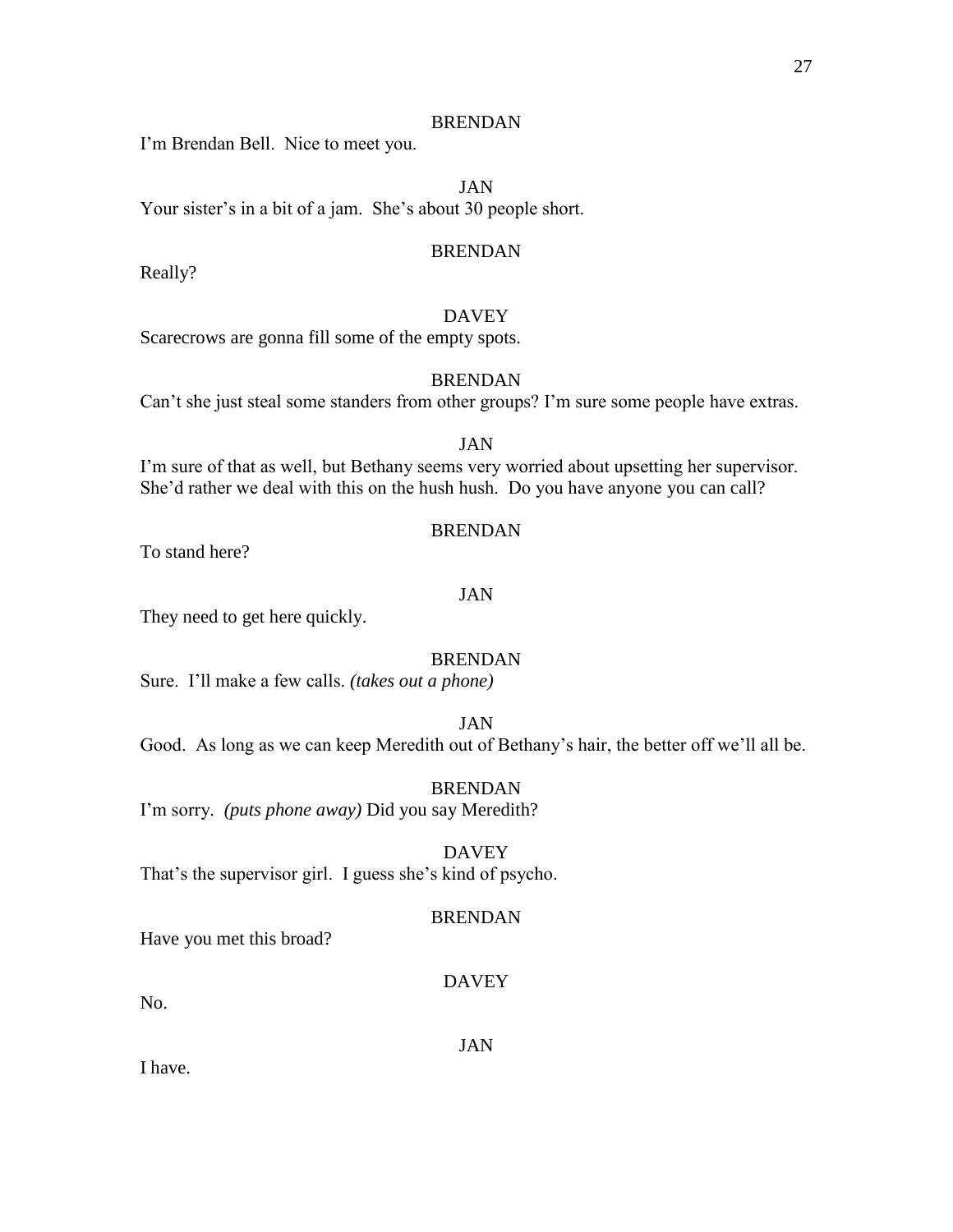Okay. "Kind of psycho" does not begin to touch on approaching the particular brand of crazy that Meredith is. She's the poster girl for *(cartoon like sounds and gestures indicating crazy).*

## **DAVEY**

Bethany seems super afraid of her.

## BRENDAN

By the end of the day, you will be too. Meredith feels like if she's not pushing everybody, nothing will get done. *(a pause filled with thinking)* Listen, any way I can borrow some of those clothes?

## DAVEY

These are all women's clothes.

#### BRENDAN

That's great. Any XLs?

#### JAN

We've got every size from 4 to 26.

#### BRENDAN

Excellent.

*(He begins scouting through the clothes pile)* Some of these are brand new.

#### JAN

Most of them are.

#### BRENDAN

Is it okay if I wear them?

## JAN

I suppose.

#### BRENDAN

Believe me. I need to change if I'm going to stick around and help my sister. *(He begins changing into women's clothes)* Man, I didn't realize Meredith was a part of this thing. Poor Bethany. Hold on. Does that mean Thomas is here?

#### JAN

He wasn't supposed to be, but I convinced Bethany to call him when she realized she needed extra people.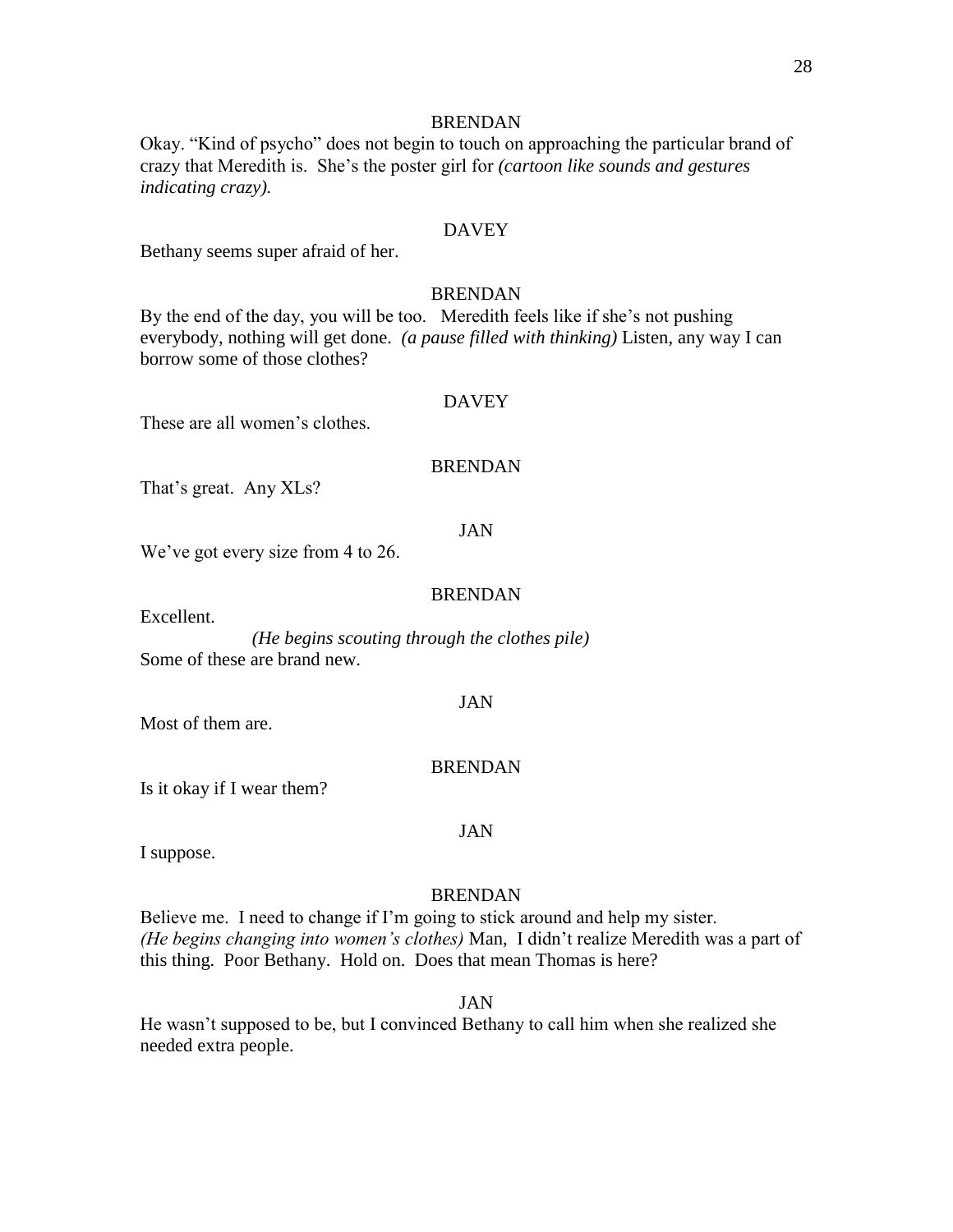He'll probably come. He's a good kid. He just can't stand up to his sister. Not many people can.

# **DAVEY**

Does dressing as a woman count as standing up to her?

#### BRENDAN

No. No, man. This is the precaution I have to take because I did stand up to her. Now she's after me.

## JAN

*(skeptical)* Really?

#### BRENDAN

Meredith and I were briefly . . . involved. You know, I wouldn't even say involved. We never went out on dates or anything. I never, like, bought her any food. I just drove her home from a lot of places we happened to end up together. I might describe it as a "curbside romance."

#### JAN

I see.

# **DAVEY**

Wow.

## BRENDAN

There came a time, pretty quickly, actually, when Meredith sort of expected more than I was willing to give. No, wait. That's not even true. She had it set in her mind that I was giving her everything she wanted.

#### JAN

And?

#### BRENDAN

And I thought I was. But I was also giving a few other girls everything they wanted.

#### **DAVEY**

JAN

Strong.

Davey!

#### BRENDAN

Meredith got suspicious, and rightly so. Truly, I didn't think we were anything but what we actually were. But she did.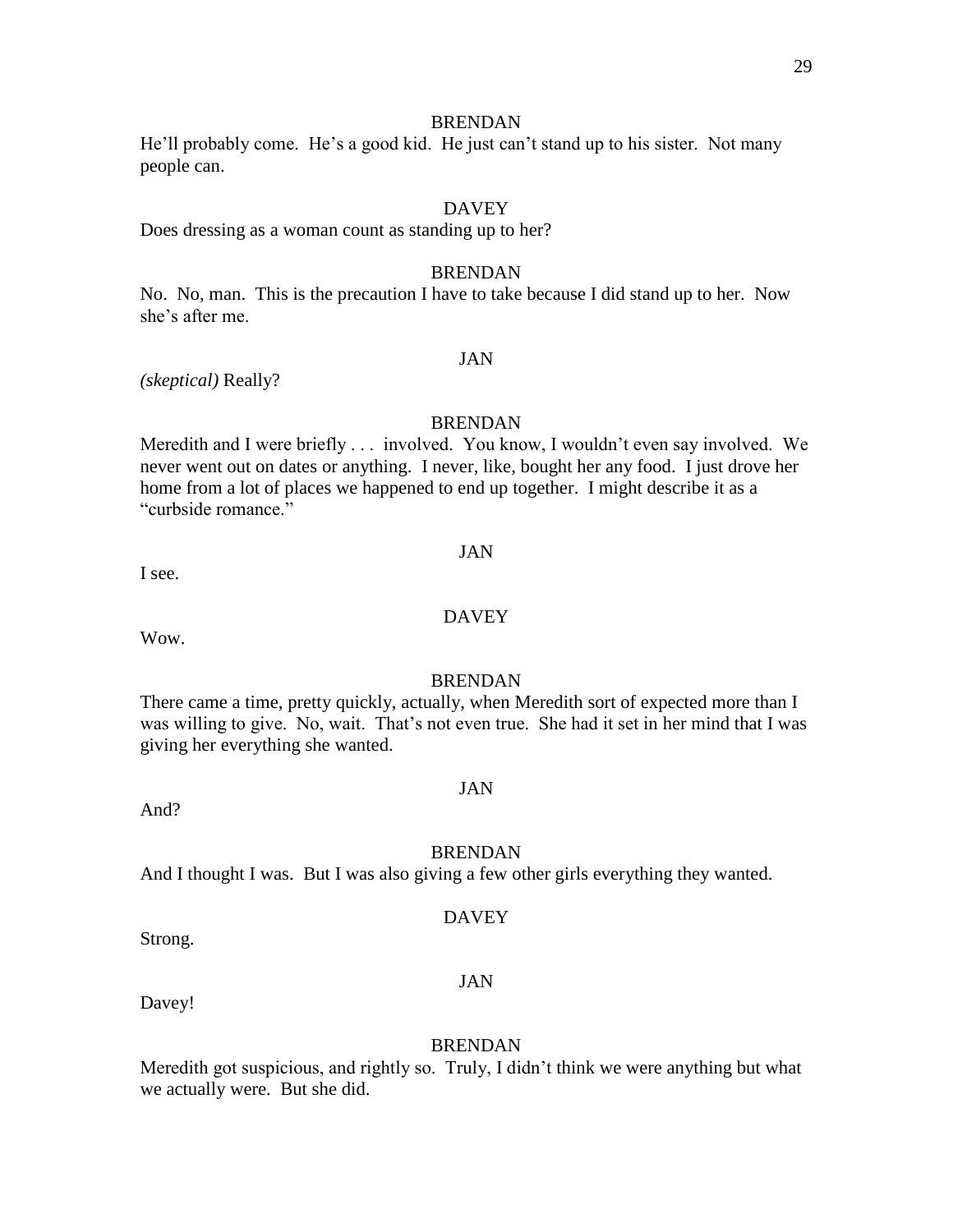## BRENDAN

So get this. This little bit will tell you exactly what a cuckoo she is. She got her hands on my phone and programmed it to forward all my messages to her phone. Then she'd listen to them and forward them back to me, unless they were other girls.

#### DAVEY

And they were.

#### BRENDAN

Of course they were!! But I would not be intimidated. I stood right in front of her and said, "Of course I'm seeing other girls, Meredith. We are hardly seeing each other. In fact, when we're together, I'm usually so drunk that I'm seeing two of you! Half the time, I'm looking at a you that isn't even there!"

## JAN

She didn't take that very well.

## BRENDAN

No. She tried to shove my phone down my throat. But I have a very active gag reflex and I simply cannot be choked. *(A pause while he adjusts the final elements of his outfit)*  But now she wants to kill me. How do I look?

#### JAN

You remind me of my father.

#### BRENDAN

How's that?

#### JAN

When I was a girl, my parents were estranged. My father moved out, but he disguised himself as a lady and moved back in by pretending to be Mrs. Sproutwire and taking care of all the kids for her while she ran the farm. They eventually reunited!

#### DAVEY

You look very womanly. Except for your head.

# BRENDAN

I probably need a hat of some kind. Is that a possibility?

#### JAN

We can rustle up something, I imagine.

So?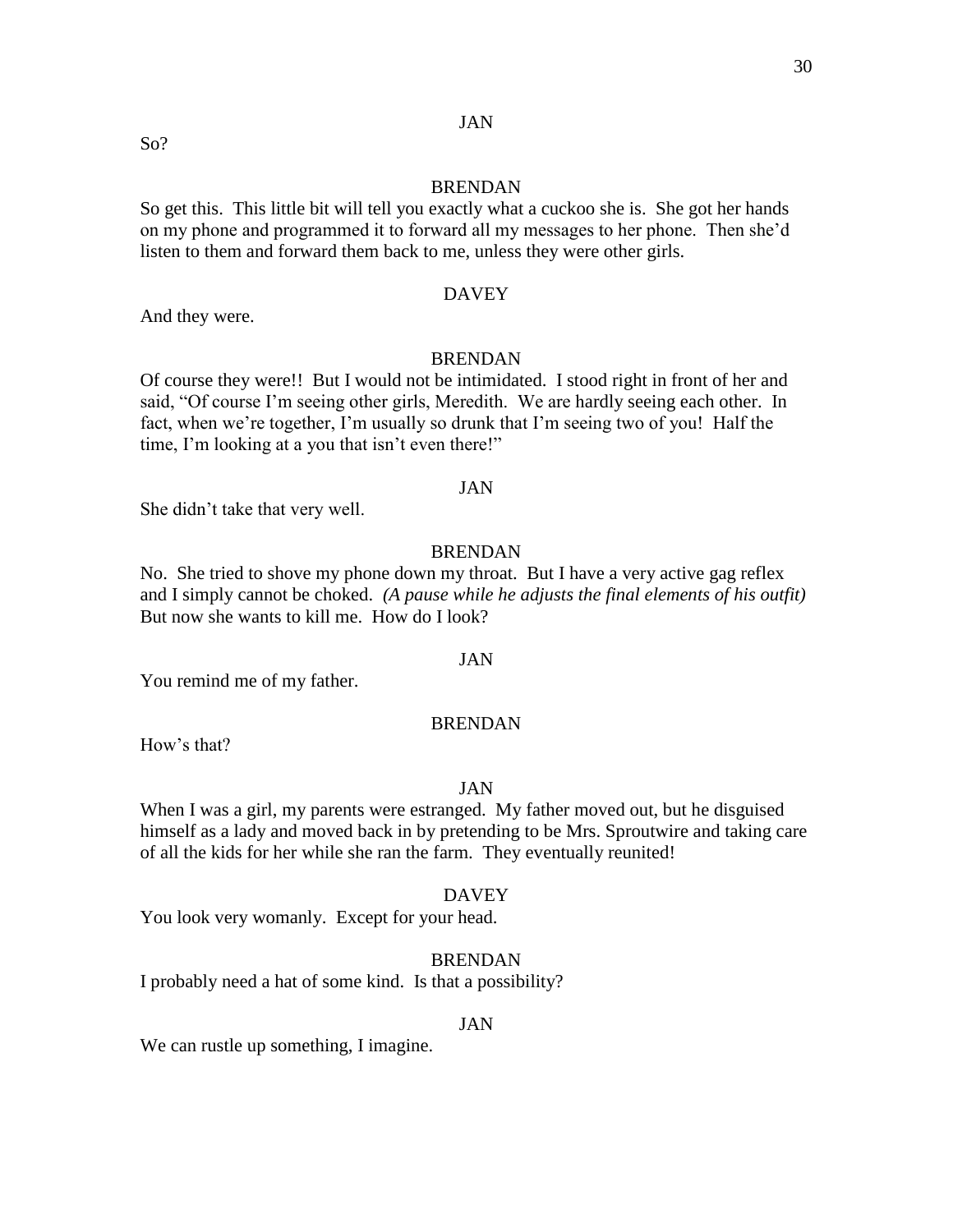## **DAVEY**

In the garage rafters, I think there's a box of hats.

### JAN

I'll come with you, hold the ladder.

# **DAVEY**

Lay low, Brendan.

## BRENDAN

Will do.

# *(JAN and DAVEY exit to garage. BRENDAN rifles through clothes, finding a scarf and tying it around his head, sunglasses and putting them on. BETHANY returns. BRENDAN has his back to her.)*

# BETHANY

Um, hello? Are you here for the chain? *(BRENDAN turns, she realizes he is a man, mistakes him for Thomas in disguise)* You came? You got here so quickly! *(She runs to him, embraces him)* Thank you for doing this!

# BRENDAN

Bethany? It's me.

## **BETHANY**

Brendan?

## BRENDAN

Yeah.

## **BETHANY**

Why are you wearing women's clothing? Does mom know you dress like that?

# BRENDAN

It's just for right now, Beth. I talked to that Jan lady, and her nephew. They said I could use some of these and they went to find me a hat.

Why?

## **BETHANY**

BRENDAN

Oh, you know . . . it's like . . . a few months ago . . . there's just someone that can't find out I'm here.

## BETHANY

Did you skip work?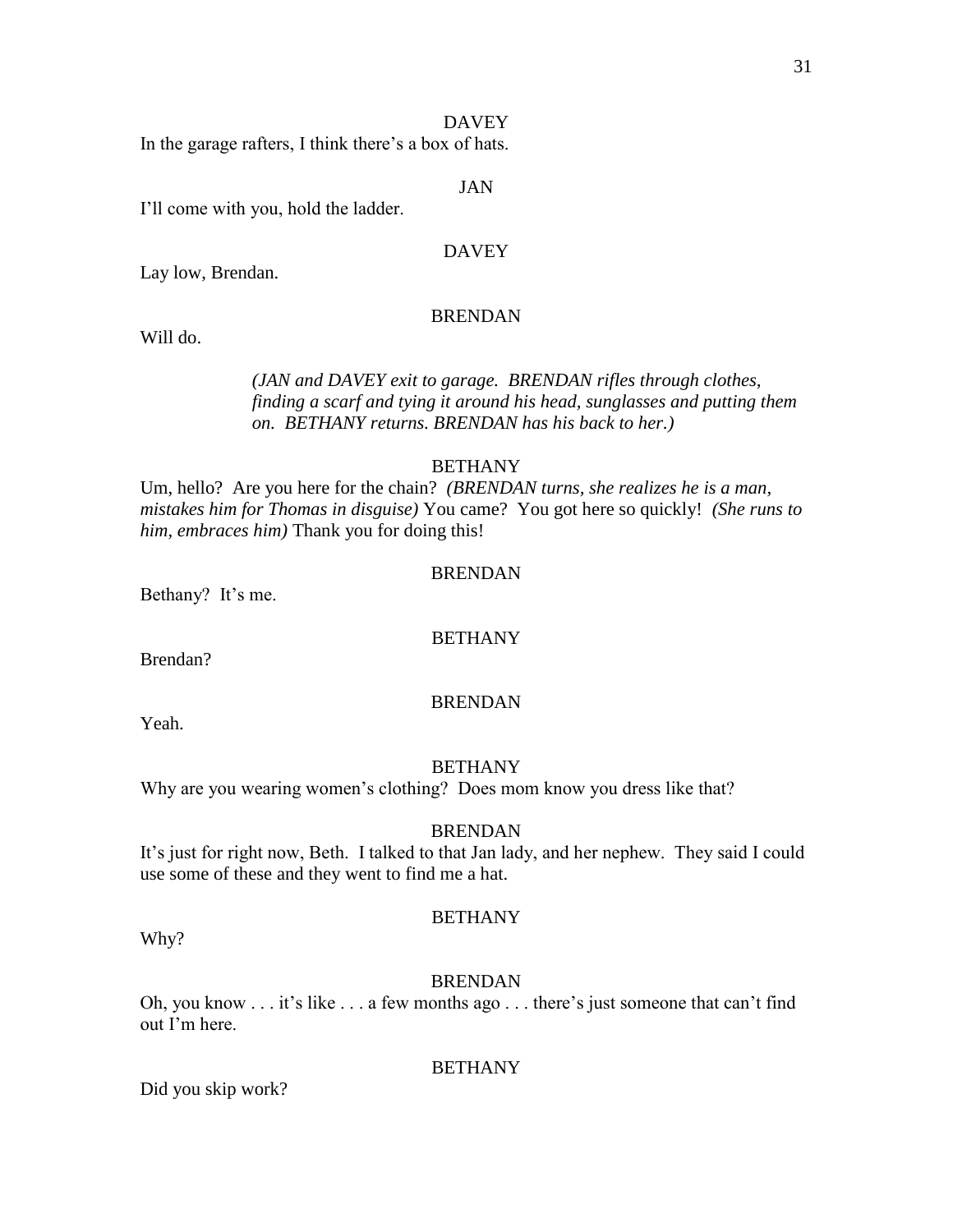I did. I called in sick to come here and my boss, he shouldn't find out I don't have the flu!

# **BETHANY**

I know! He's such a jerk. I'm glad you came, but if he sees you on t.v. he's gonna be really mad.

## BRENDAN

We're going on t.v.?

# BETHANY

Not to be interviewed or anything. Just a camera that's going to drive down the length of the whole human chain. But you can't wave. You have to keep holding hands for the t.v. part.

## BRENDAN

Okay. Is mom here?

# **BETHANY**

She's with her friends over there. They're going to be the first part of my section. You know I don't have enough people, right?

## BRENDAN

I do. Jan told me.

## BETHANY

I called Thomas. I thought you were him in disguise.

# BRENDAN

Why would he be in disguise?

# **BETHANY**

Because if Meredith sees him here helping me, she'll get really mad, you know? He was supposed to be a captain, but he quit after she cancelled the wedding. I think she's taking it out on me. I don't think she wants me to do well.

## **BRENDAN**

I think you need to tell her to go to hell. Please swear today is the last day you'll have anything to do with her.

# **BETHANY**

Not likely.

BRENDAN

Why not?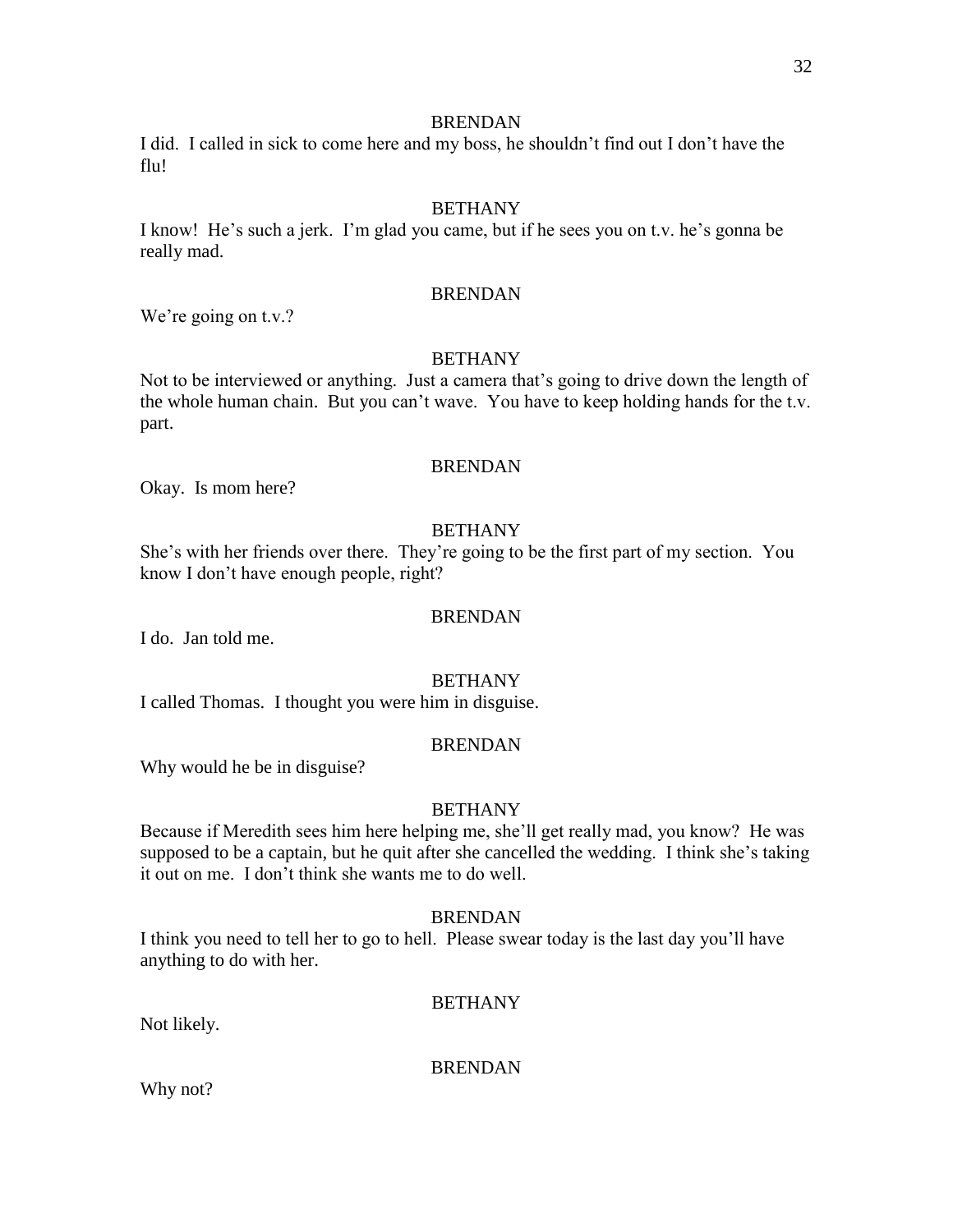# **BETHANY**

She already signed me up for decorating for the 5K to build a new library. Run for Reading, it's called, or Booking for Books. I can't remember which they picked.

# BRENDAN

Tell her you're not doing it.

# BETHANY

No. I'd feel bad leaving. I'd feel guilty. Oh! It's Laps for Literature!

## **BRENDAN**

You remember what mom used to say? If you got . . .

# **BETHANY**

If I got malaria, they'd find a way to do it without me. But I didn't get malaria. I have no excuse.

## BRENDAN

Except fear of Meredith's wrath.

#### **BETHANY**

Basically yes.

#### BRENDAN

Bethany, I need to come clean with you.

#### **BETHANY**

Shoot! Here comes Meredith! Hide the scarecrows!

*(BRENDAN dumps clothing over hay and straightens himself up)*

#### MEREDITH

Bethany, where the hell are all your people?!?

## BETHANY

Here's one! Meredith, this is–

#### BRENDAN

*(a bad Irish brogue and high-pitched "lady voice")* Matilda! Matilda McDougal!

## MEREDITH

Lovely. Do you shop?

#### BRENDAN

I'm sorry?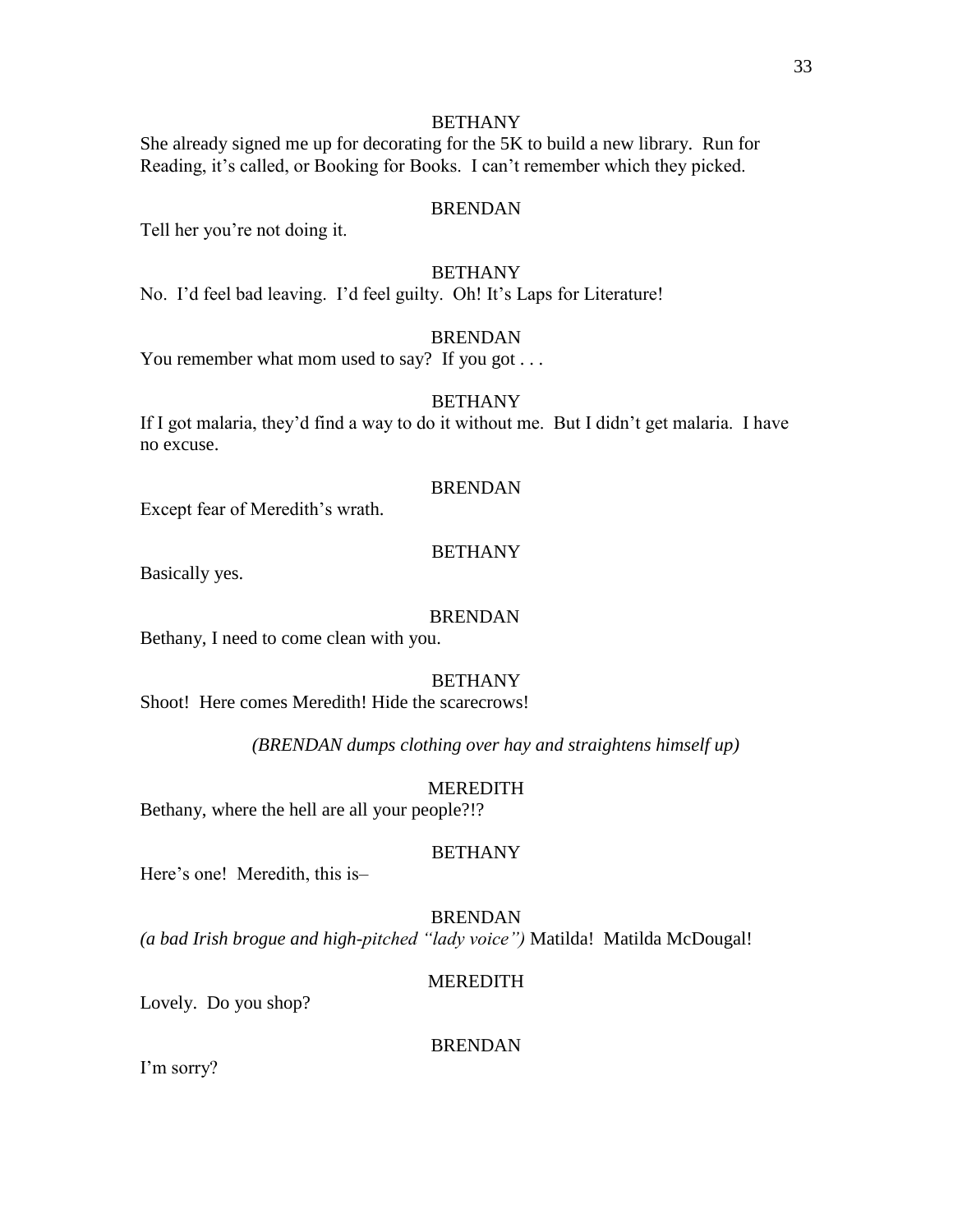Are you hard of hearing?

# BRENDAN

No.

# **BETHANY**

*(puzzled, but instinctlively protecting her brother)* Yes, Meredith. Matilda has a shopping problem, but she doesn't like to talk much about it.

## MEREDITH

Can't fix the problem til you acknowledge it!

# BRENDAN

Sure and beggorah! Let's rally the troops around me and start the hand holdin' then!

# BETHANY

Matilda–I see the other members of your support group coming up. They're over by mom. My mom. See my mom down there by the red flag? That's my mom. Can you go there and greet the rest of the group? Just get them set up right after my mom and her friends.

## BRENDAN

I'll be off now!

*(BRENDAN exits. MEREDITH stares after him)*

| Um, Bethany?                        | <b>MEREDITH</b> |
|-------------------------------------|-----------------|
| Yes?                                | <b>BETHANY</b>  |
| You know that's a man, right?       | <b>MEREDITH</b> |
| Of course I do.                     | <b>BETHANY</b>  |
|                                     | <b>MEREDITH</b> |
| I'm just saying $\ldots$<br>I know. | <b>BETHANY</b>  |
|                                     |                 |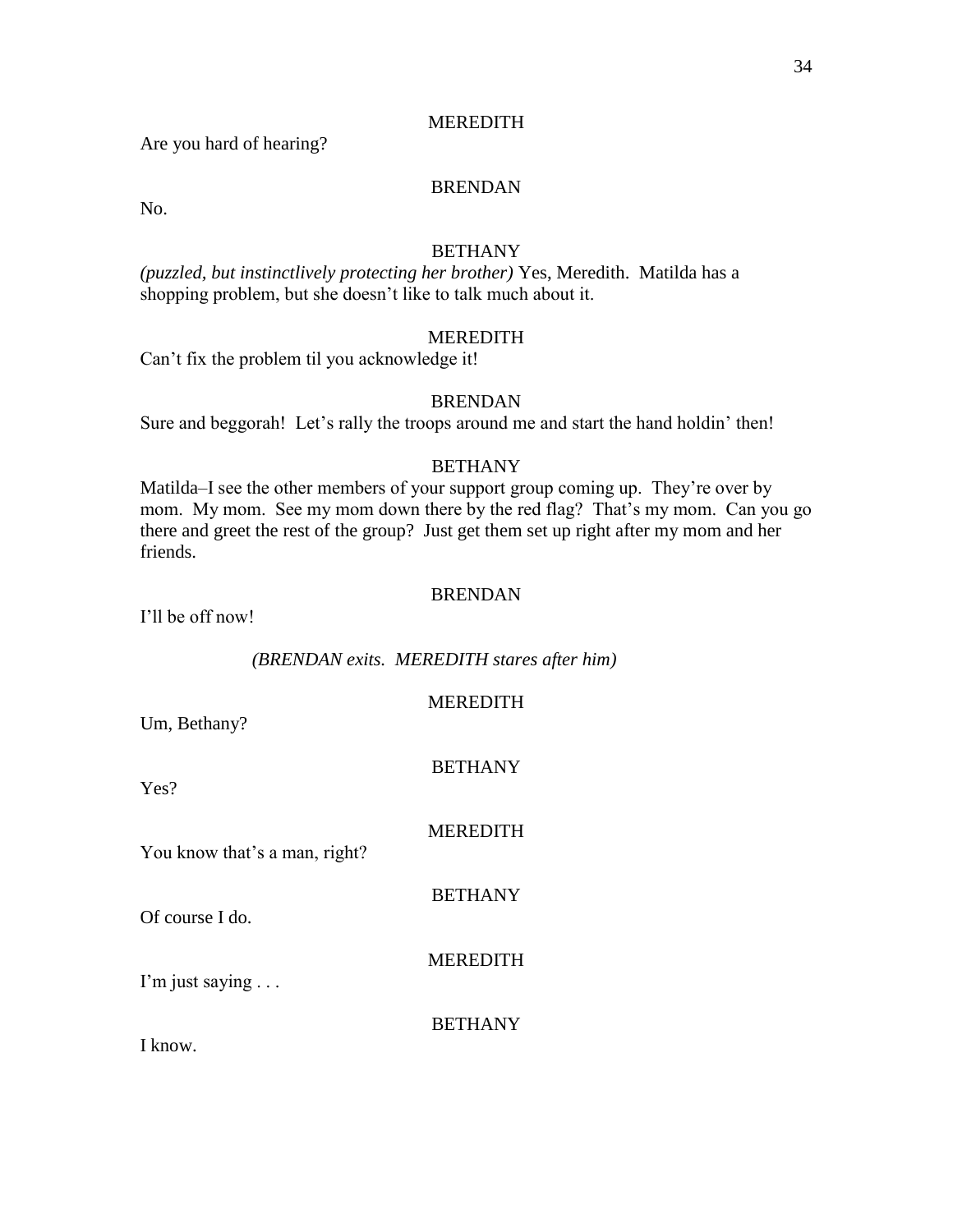That's the worst transvestite I've ever seen. If anything, she needs to shop more!

## BETHANY

He's doing his best.

## **MEREDITH**

Then it's time to give it up. *(A pause)* What's with these clothes?

## BETHANY

Well, they came from inside Jan's house.

### **MEREDITH**

What?!? I asked that nut job to clean up around here, and she's dumping more crap on the lawn? Fantastic! Of all the people to be in our way, we get some crazy clothes-horse running a perpetual yard sale. And, to top it all off, she lands inside your territory! You have to stand up to this lady, Bethany. Every other captain has things in shape. Maybe you and that Mick Tranny can just lock her in her house or something. Fix this. Can you fix this?

#### **BETHANY**

It's going to be fine.

#### MEREDITH

I'll believe that–

*(She stops mid-sentence and stares at JAN and DAVEY, entering lugging a beat up cardboard box filled with hats of all sorts)*

#### JAN

I've had these hats in the garage over 15 years!

#### **DAVEY**

I've never even seen them before.

## MEREDITH

You know, I think this might be a really bad time for a stroll down memory lane.

#### DAVEY

Who are you?

*(MEREDITH rolls her eyes and sighs heavily–who on earth wouldn't know who she is)*

#### BETHANY

Davey, this is Meredith. She's my supervisor.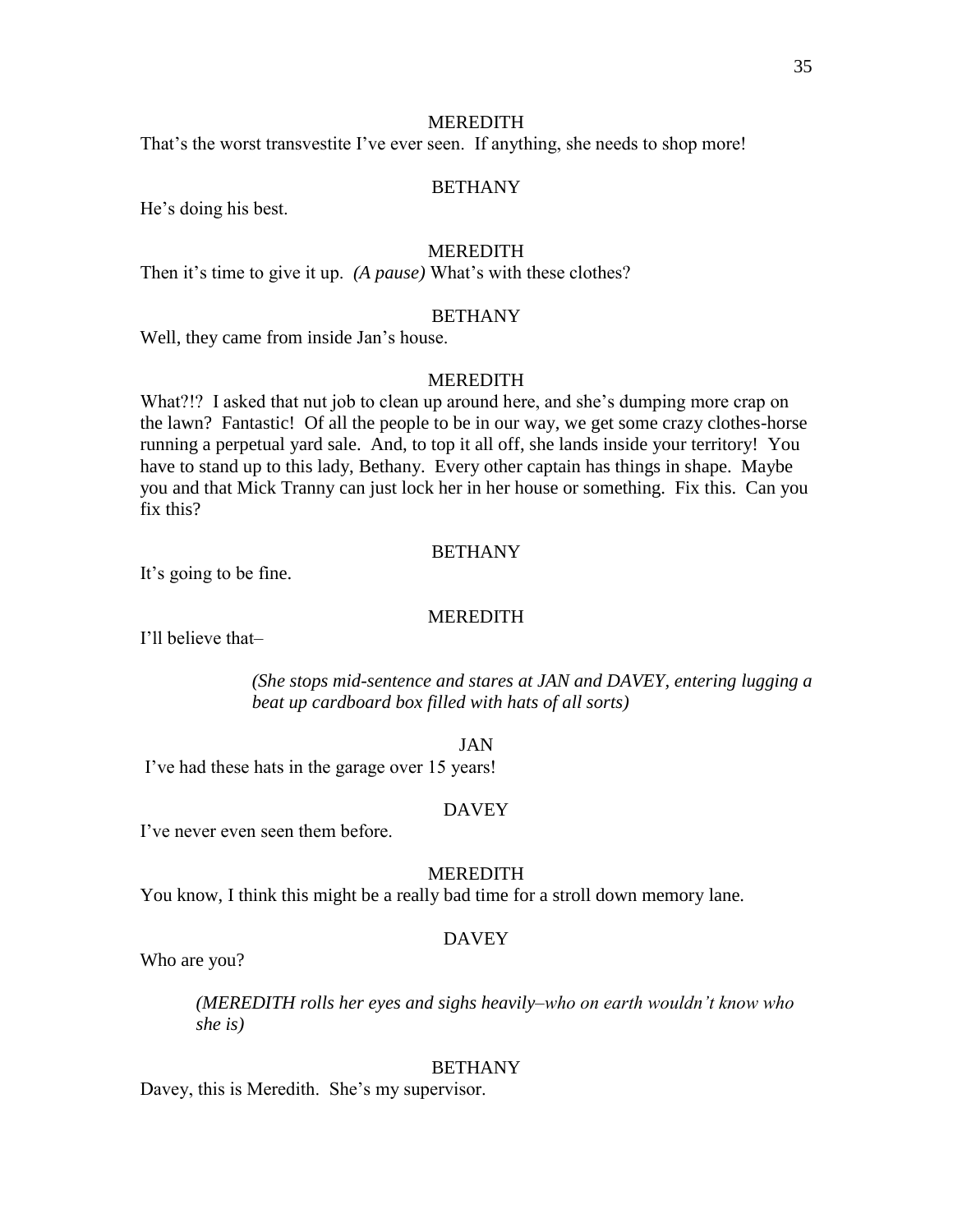## DAVEY

Oh yeah. You're legendary.

# MEREDITH

Damn right I am. Can I ask why you're hauling your Salvation Army donation box to the middle of your lawn?

## BETHANY

It's their lawn, Meredith. They can do what they want.

## **MEREDITH**

They can do what they want after 10 o'clock.

JAN

Nothing's going to get in the way of your standers, Bethany.

## BETHANY

I know, Jan. I'm fine with it.

## MEREDITH

I'm not. It's going to look brutal on tv.

## **BETHANY**

It's my section.

# MEREDITH

It's my chain.

JAN

*(stepping in)* My thought was, actually, that some of the shoppers might want some of these things. Some of the clothes here are brand new. I thought we'd maybe have a little give-away.

## MEREDITH

Are you crazy? These people don't need more shit in their closets! They need to pare down!

## JAN

I thought the problem was them spending all their money.

# MEREDITH

We don't object to them spending money! Who gives a crap about that? We object to them being mentally ill!

# DAVEY

You're against the mentally ill?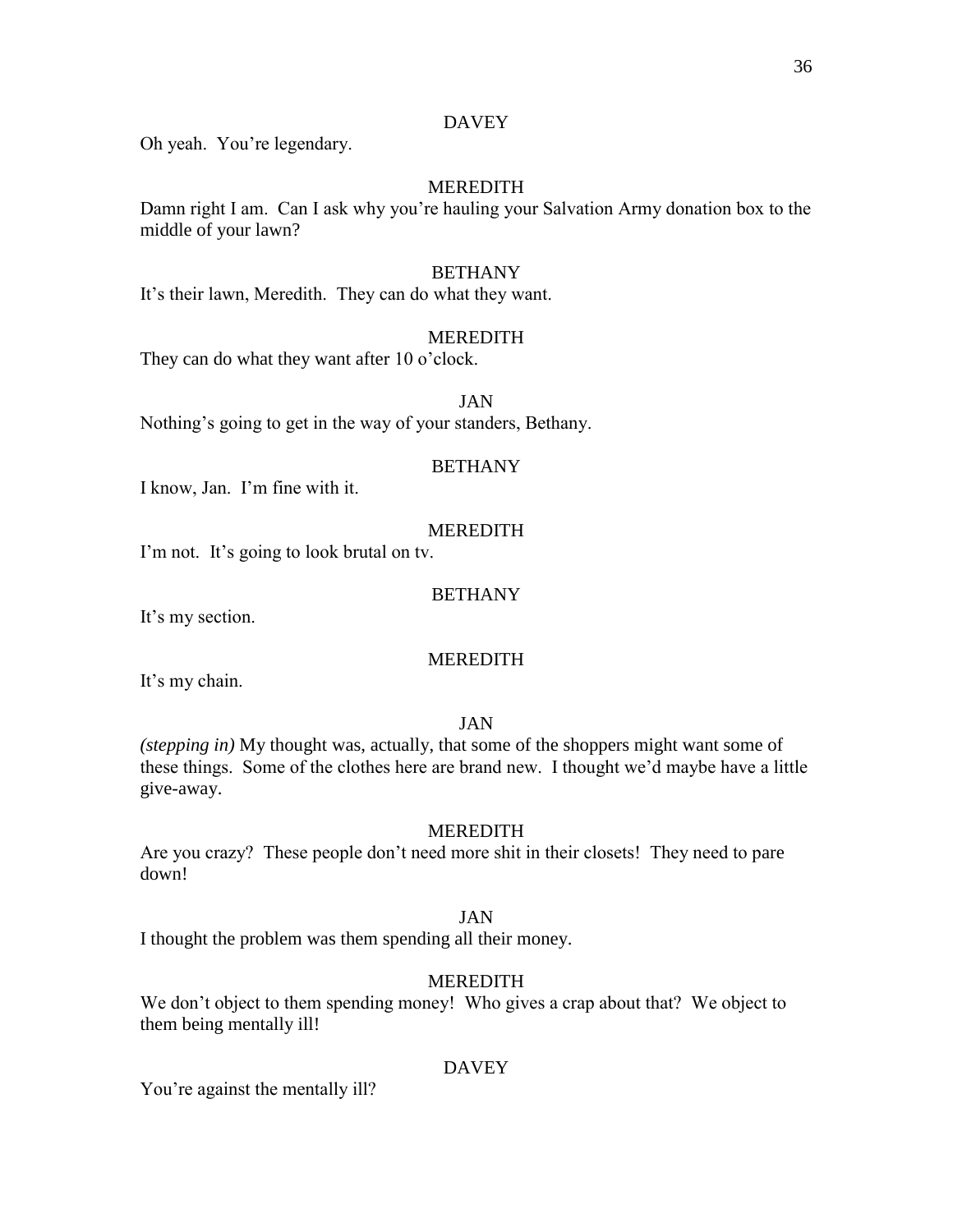Who isn't?!?

## JAN

And standing in a big line is going to fix that how?

#### **MEREDITH**

We're raising awareness! People will see this human chain–they will become aware of the mental illness suffered by those who shop compulsively, and then they can do something about it!

# DAVEY

Like what?

#### MEREDITH

Like stand in the next goddam human chain that some good-hearted person puts together!

# JAN

That'll get us somewhere.

## MEREDITH

I don't see you doing anything about it.

#### JAN

I'm giving you my lawn.

# MEREDITH

Oh, God bless you for that. We're all exceedingly grateful! *(MEREDITH exits in a huff)*

#### BETHANY

I actually am exceedingly grateful.

# JAN

I know, dear. But I think you might have to do me a favor in return.

## BETHANY

Do I have to do it today? Because I don't think I can handle anything else right now.

#### JAN

You have to promise to get yourself away from that girl.

#### **BETHANY**

That's almost impossible.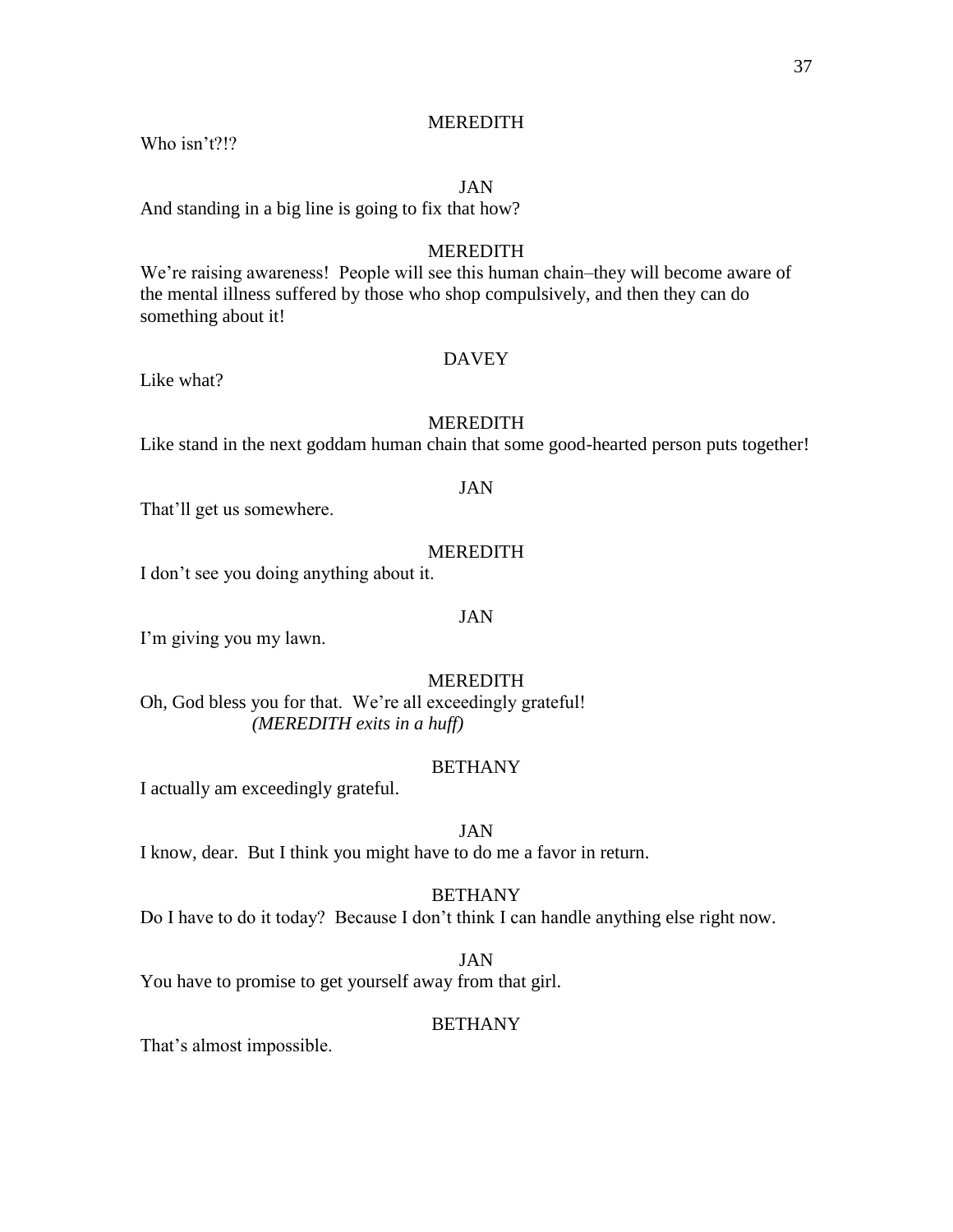What good does she bring to your life?

# BETHANY

Well . . . *(a long time to come up with something)* She signs me up for a lot of stuff.

#### DAVEY

Can't you sign yourself up?

## JAN

For different stuff than she signs up for?

## BETHANY

I guess. But she's the boss of a lot of it.

JAN There have to be some things she's not in charge of.

#### **BETHANY**

Probably.

## JAN

We will work all morning for you. We will build a chain for you. But you have to promise me that you won't get mixed up with her again.

# BETHANY

I promise that I'll try.

Very good.

## BETHANY

JAN

Here's Matilda.

## DAVEY

What?

*(BRENDAN enters, JAN and DAVEY assemble scarecrows)*

# BRENDAN

She cruised right past me and didn't give a second look!

#### BETHANY

Why does it even matter? Anyway, she knows you're a man.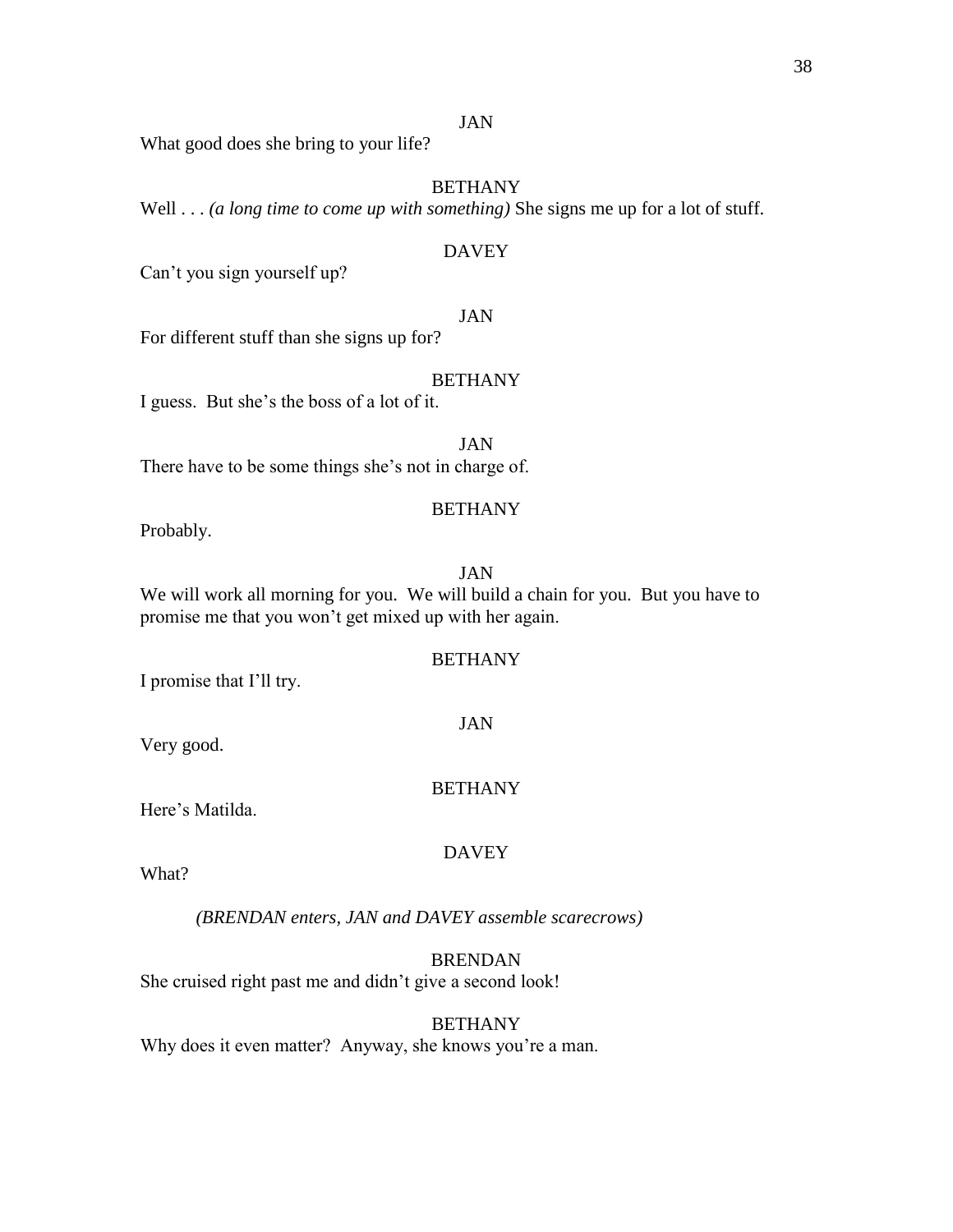Bethany, Matilda, we're going to take a few of these "people" to the end of the section. We can't have them all in a row here.

# **BETHANY**

Thanks, Jan. Thanks, Davey. If you could put them with my mom and her friends. And bring them some supplies. They can put together one or two, I bet. Did you talk to mom?

*(JAN and DAVEY exit with some clothes, hay and all but 2 scarecrows)*

# **BRENDAN**

I did. She and her friends found six spare people in the next group over, and they said they'd be happy to spill over into your area. The cousins are here.

## **BETHANY**

All three?

# BRENDAN

Yep. And I have even better news, I called my fraternity brothers and they're coming.

# BETHANY

*(Throwing her arms around him)* I love you! You're the very best brother!

## BRENDAN

Don't get over excited. Most of them have left for the summer and the house isn't full. I'm guessing you'll get 10 or 12 guys. And 2 blow up dolls, if that's okay with you.

## BETHANY

Dolls? They'll be too small.

## BRENDAN

No. These are life size.

## **BETHANY**

What would your fraternity brothers be doing with life size inflatable people?

## BRENDAN

*(pause)* I don't know, Beth.

# BETHANY

Me neither, but that's 12 to 14 more real and fake people than I had five minutes ago, so great!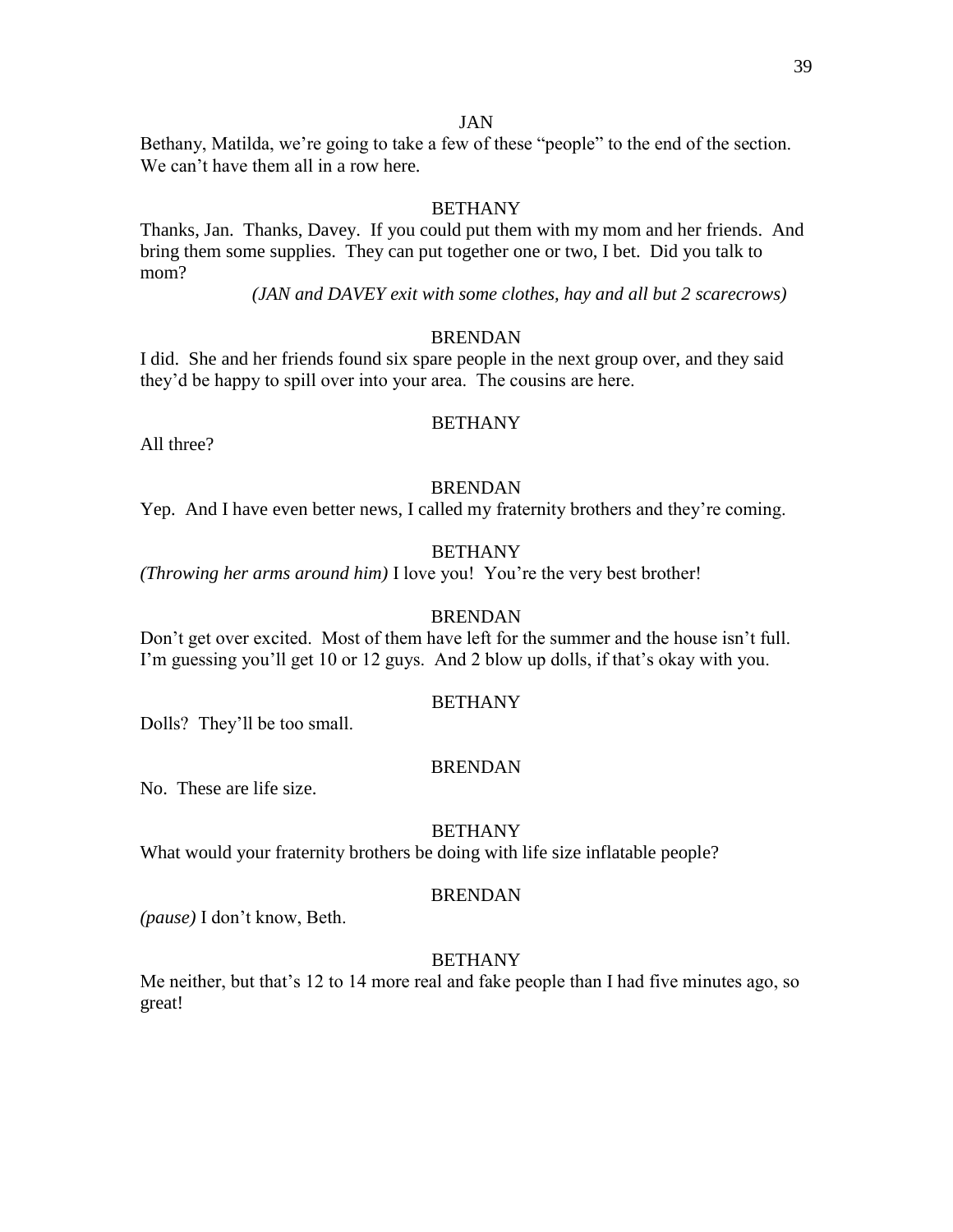They had one stipulation, though. They'll need a copy of the video thing. They're on probation for not fulfilling their community service obligation and this could get them off the hook.

## **BETHANY**

It's great! *(Pause)* So you probably want to change into man clothes then, if your friends are going to be here.

#### BRENDAN

They'll understand.

## **BETHANY**

That you're hiding from your boss?

# BRENDAN

BETHANY

The thing is . . . Beth, I'm actually hiding from Meredith.

She's scary.

| She and I, we know each other.  | <b>BRENDAN</b> |
|---------------------------------|----------------|
| What does that mean?            | <b>BETHANY</b> |
| We've spent some time together. | <b>BRENDAN</b> |
| Where?                          | <b>BETHANY</b> |
| In my car.                      | <b>BRENDAN</b> |
| I see. Then what?               | <b>BETHANY</b> |
|                                 | <b>BRENDAN</b> |
| I called it off.                | <b>BETHANY</b> |
| Like she called off my wedding? |                |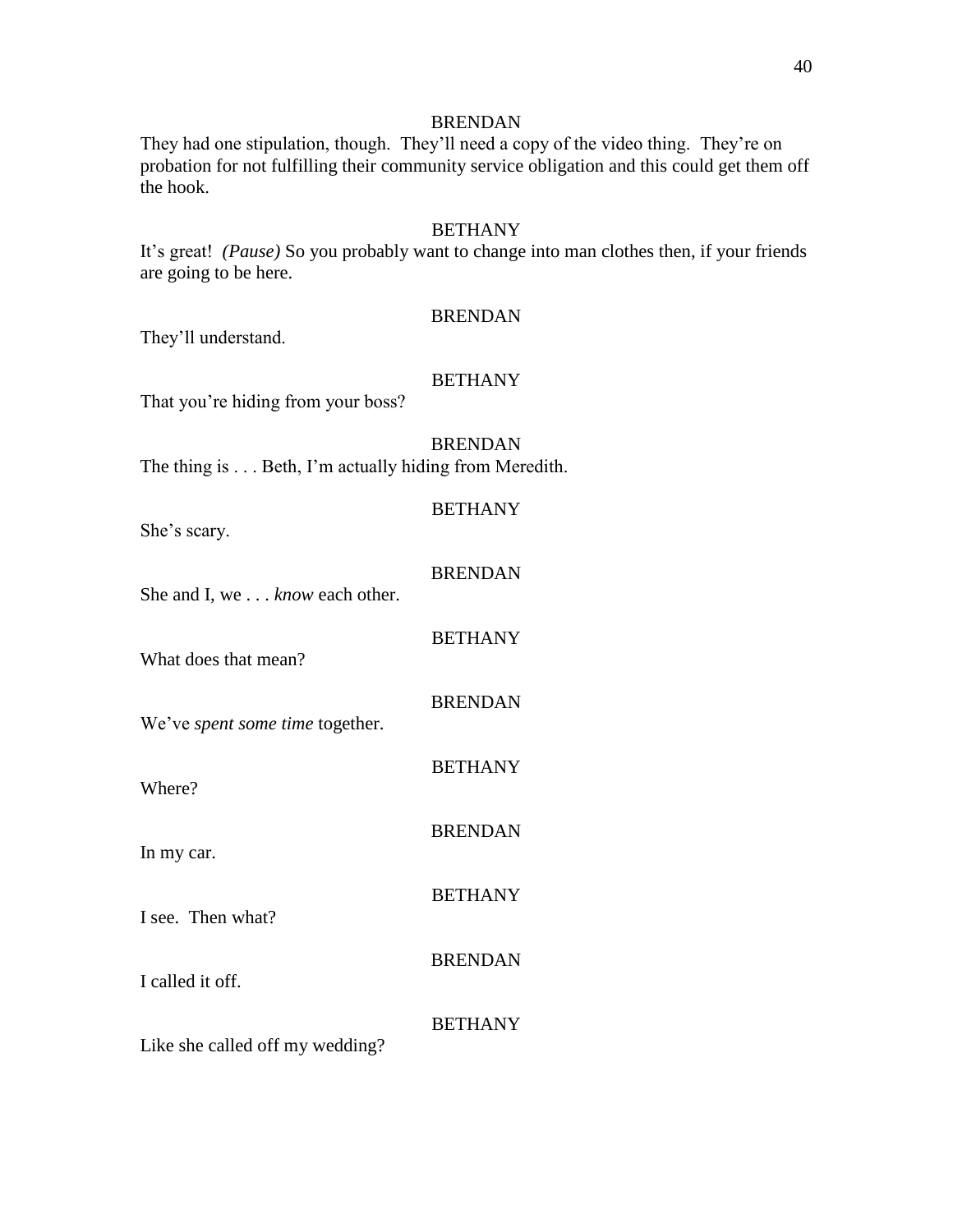Yeah.

## BETHANY

She hates me because of you?

## BRENDAN

She hates you because she was raised in a house where if you weren't bitching at somebody you weren't supposed to be talking.

# **BETHANY**

Thomas isn't like her.

## BRENDAN

He opted for the no talking route, Beth. Meredith is a stark raving crazy person who needs to have everyone in the world do what she thinks they should be doing. She hates you because it's the only way she knows how to be to people. But I'm sure I contributed to it.

#### **BETHANY**

Brendan!

# BRENDAN

I'm sorry, Bethany.

# BETHANY

And now you're hiding from her? Why?

#### BRENDAN

She's really horrible, Beth.

#### **BETHANY**

What did she say she would do to you the next time she saw you?

#### BRENDAN

Gouge my eyes out, fill the sockets with birdseed and tie me to a tree in the forest preserves.

#### BETHANY

That's meaner than anything she ever said to me. Here. *(Pushes box to him)* Have a hat.

#### BRENDAN

Thank you.

#### BETHANY

She's really screwed things up for us.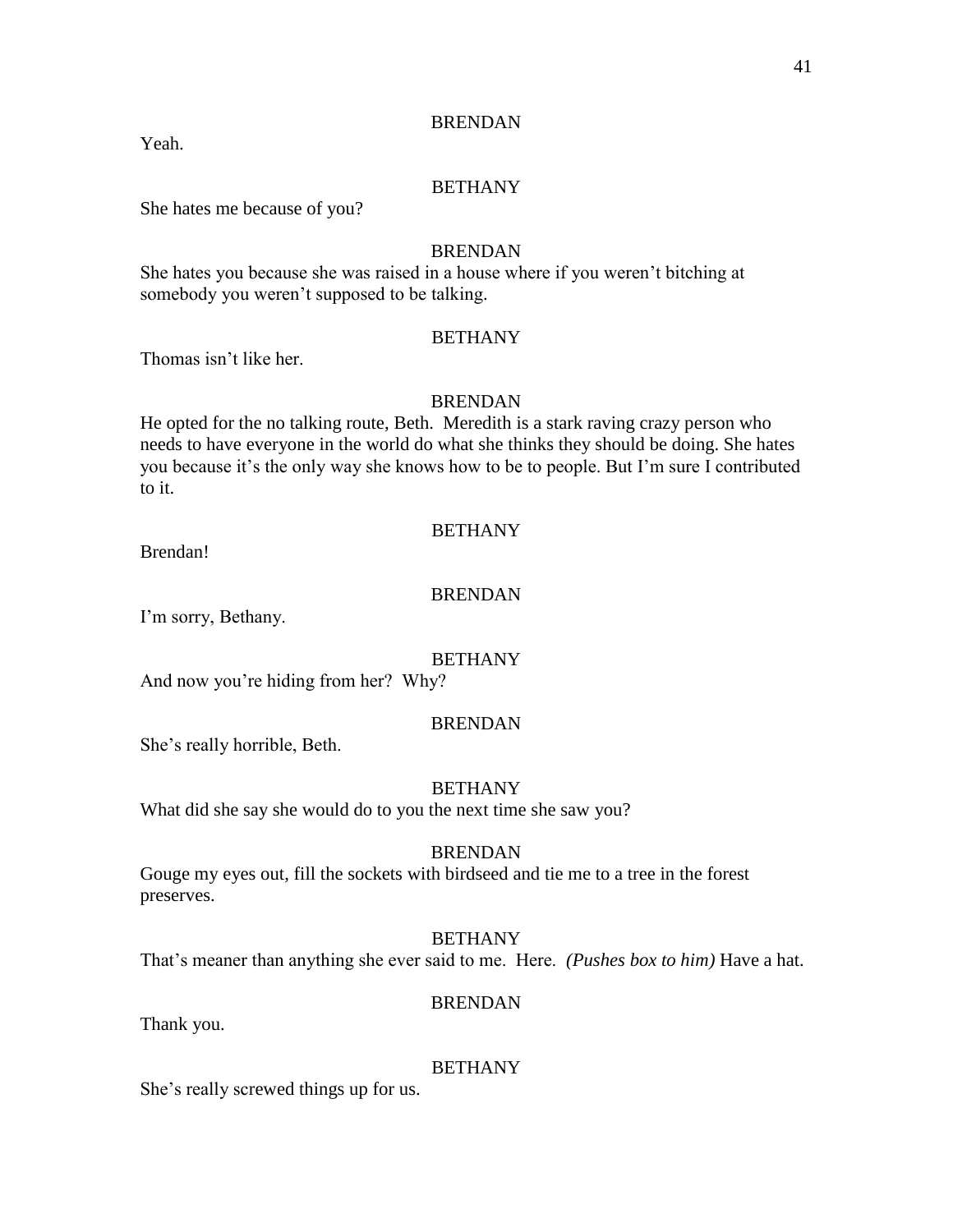I get the feeling there's a lot of people here who don't like her. There was some guy over there dressed like a clown. He was all jokey and juggly and then when Meredith rolled in, he just clammed up and walked away.

*(JAN and DAVEY enter)*

## **BETHANY**

Could it have been Thomas?

#### **BRENDAN**

Well . . . maybe. He was kind of over-the-top, goofy, not really like Thomas. But when Meredith showed up, it was like someone hit him on the head–he got all slouchy and shuffly like Thomas does when she's around.

#### DAVEY

Your boyfriend is dressed up like a clown?

#### BETHANY

Former fiance. Maybe. He had to disguise himself so his sister doesn't see him around me.

## DAVEY

Clowns upset me.

# **BETHANY**

What?

#### DAVEY

Clowns upset me. Is he a sad clown?

## BETHANY

All clowns are happy.

## DAVEY

Not true. Some act happy, but they look sad. And that's the scariest kind of clown there is.

#### **BRENDAN**

He had, uh, like a tear drop painted on his cheek. And the area around his mouth was all white, but in the shape of a rainbow.

## DAVEY

A frown?

BRENDAN

I guess.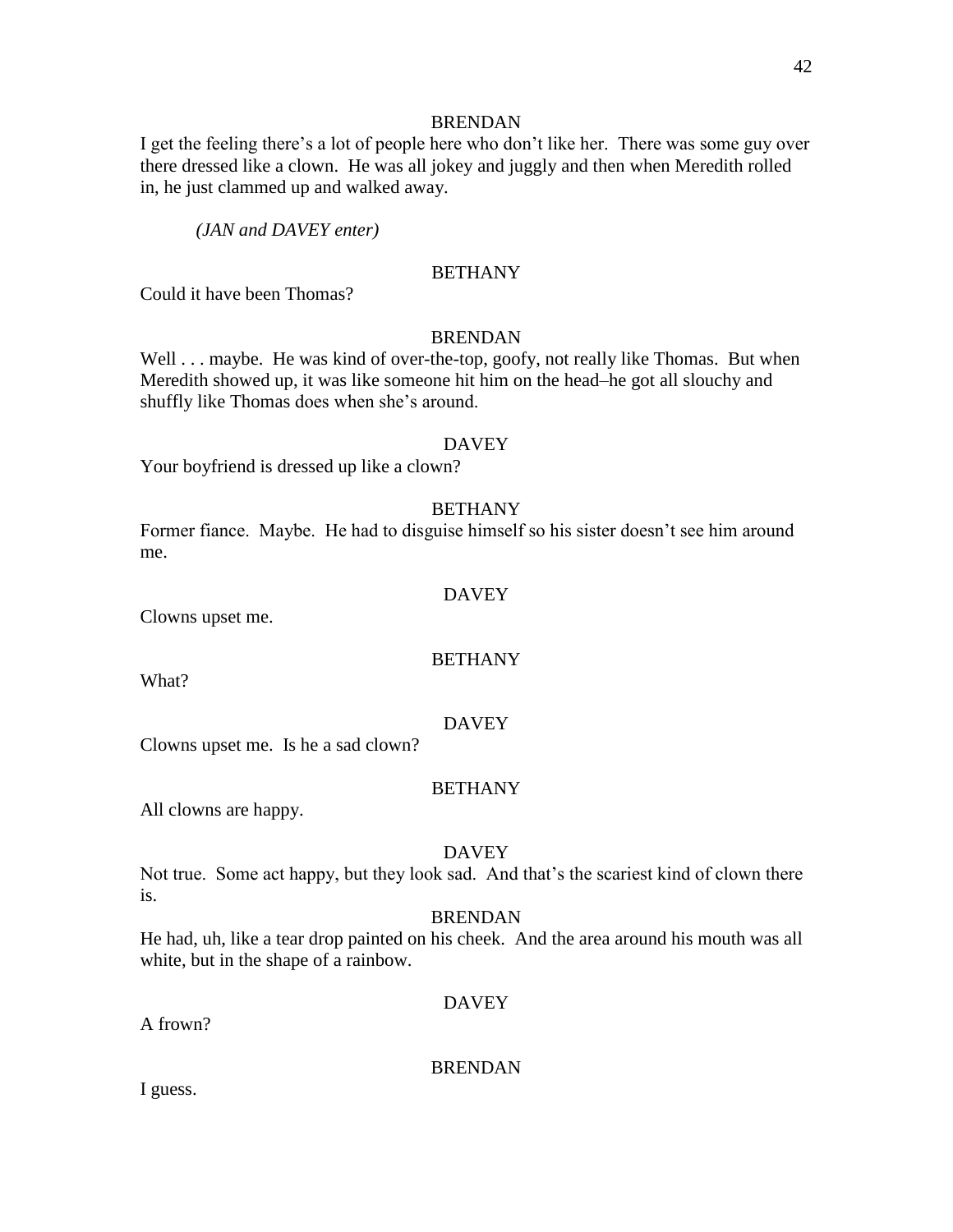## DAVEY

Dammit!

#### JAN

Language, Davey.

# DAVEY

I'm sorry.

## JAN

Davey had a toy clown when he was a boy and one night its arms grew really long and tried to strangle him. Was that the same night that the tree burst through your window and dragged you out with its branches and tried to kill you? His parents didn't know that their brand new fancy house had been built on an old indian burial ground. And they moved the headstones—but not the bodies!!!!

#### DAVEY

I can't be out here with you when he gets here.

#### **BETHANY**

Thomas is really nice, Davey. And we need your arms.

# DAVEY

That's great. I'm sure Thomas is nice. But I just don't truck with clowns.

## JAN

Bethany is still short on people, Davey. Can you hold off being judgmental for one morning?

# DAVEY

If it was prejudice, I would put it aside, Aunt Jan. Bethany? I swear I would. But this is fear. This is hyperventilating, sweating, shaking fear.

#### I understand.

# DAVEY

BETHANY

Thank you.

#### BRENDAN

Won't your friends make fun of you?

#### DAVEY

Probably. Won't yours make fun of you?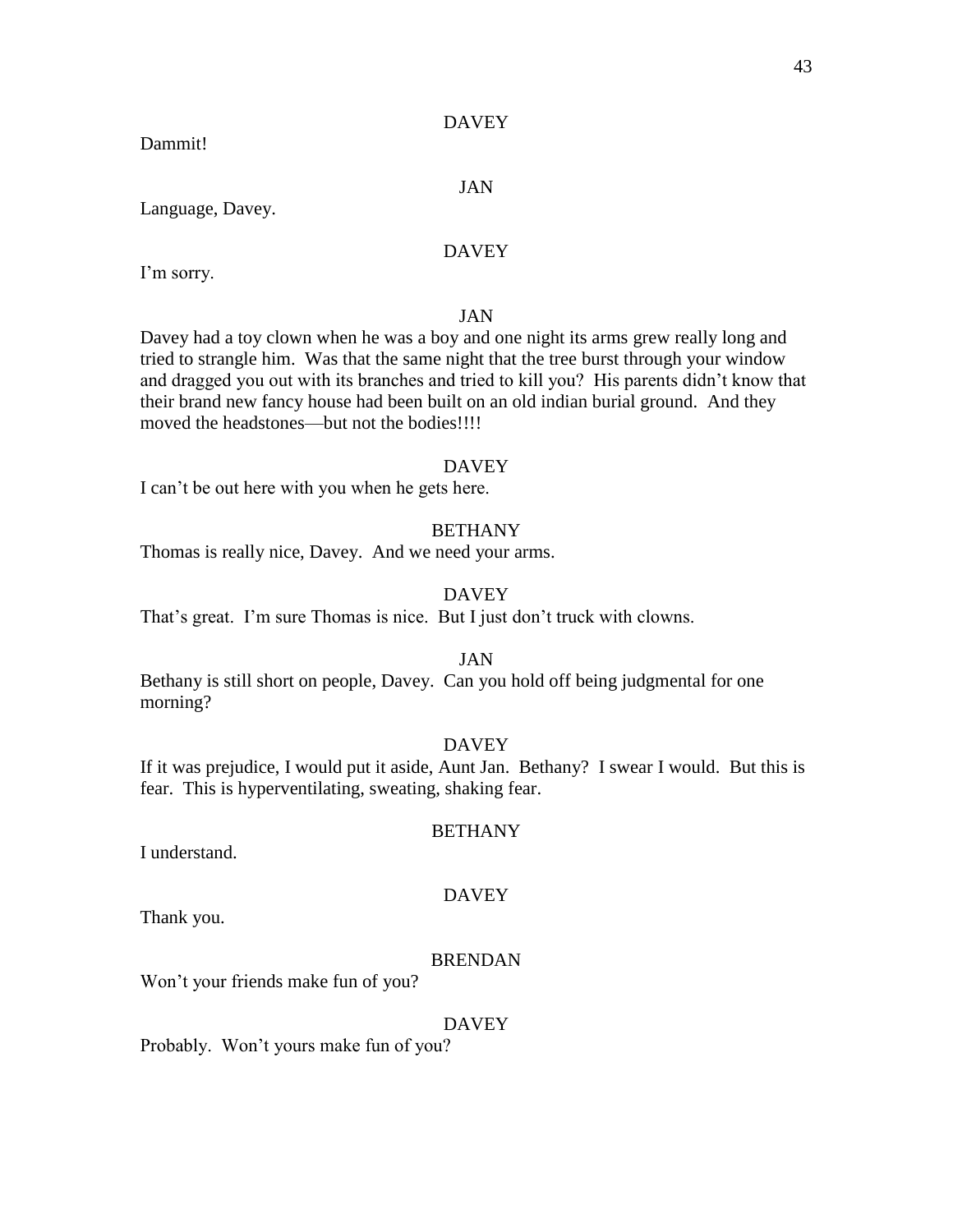We do what we have to do.

# DAVEY

You got that right.

#### JAN

Davey, what if you never see the clown?

## DAVEY

I can't close my eyes that long.

JAN

But you could put a bag on your head.

## **DAVEY**

I'll suffocate.

#### JAN

A paper sack–like for groceries.

#### DAVEY

Okay, but why would someone in this thing have a paper sack on his head?

*(A moment of quiet reflection for all)*

## **BETHANY**

Because a compulsive shopper could be anyone. If might be your brother, or your cousin, or your grocery bagger . . .

#### JAN

Exactly. Shopper X.

## BRENDAN

Like Malcolm X, but on a much smaller and less politically and socially significant scale.

#### DAVEY

Yeah. What he said.

## BRENDAN

Here comes TomTom the Clown.

## DAVEY

Crap! *(Grabs a paper bag from one of the boxes and pulls it down over his head)*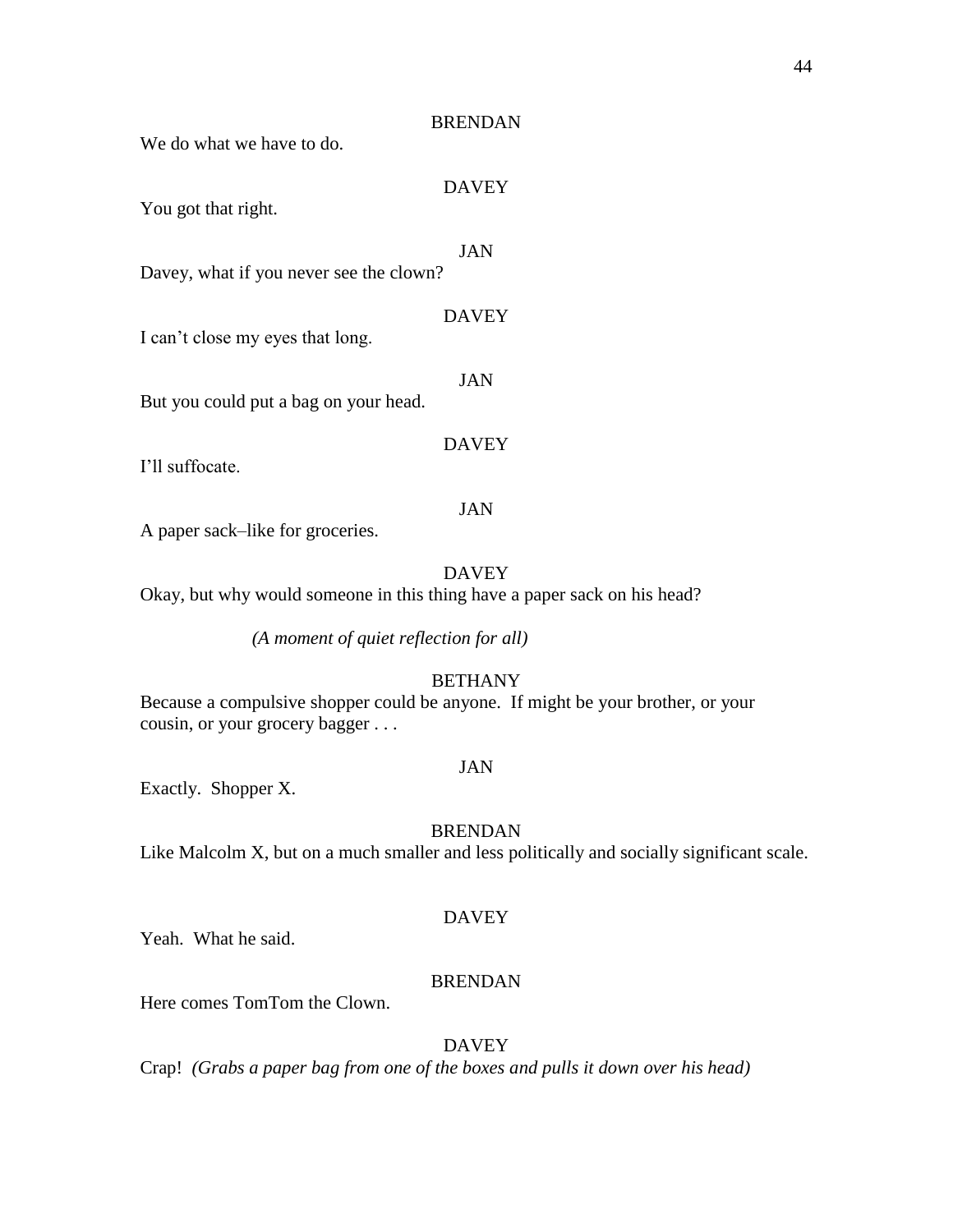|                                         | (THOMAS enters, in full clown regalia. All stare. BETHANY                   |
|-----------------------------------------|-----------------------------------------------------------------------------|
| <i>approaches</i> )                     | <b>BETHANY</b>                                                              |
| Thomas? (THOMAS nods)                   |                                                                             |
| Is it him?                              | <b>DAVEY</b>                                                                |
| Yes.                                    | <b>JAN</b>                                                                  |
| Why didn't he answer?                   | <b>DAVEY</b>                                                                |
|                                         | (THOMAS gestures off stage, and indicates that MEREDITH is on her way here) |
| He says Meredith is coming.             | <b>BRENDAN</b>                                                              |
| He didn't say anything!                 | <b>DAVEY</b>                                                                |
| He can't talk. She'll hear him.         | <b>BETHANY</b>                                                              |
| Silent and sad? I'm doomed.             | <b>DAVEY</b>                                                                |
| Just keep the bag on.                   | <b>JAN</b>                                                                  |
| (MEREDITH enters)                       |                                                                             |
| Top o' the mornin' to you lassie!       | <b>BRENDAN</b>                                                              |
| Uh-huh. Bethany, are you in shape here? | <b>MEREDITH</b>                                                             |
| Pretty much.                            | <b>BETHANY</b>                                                              |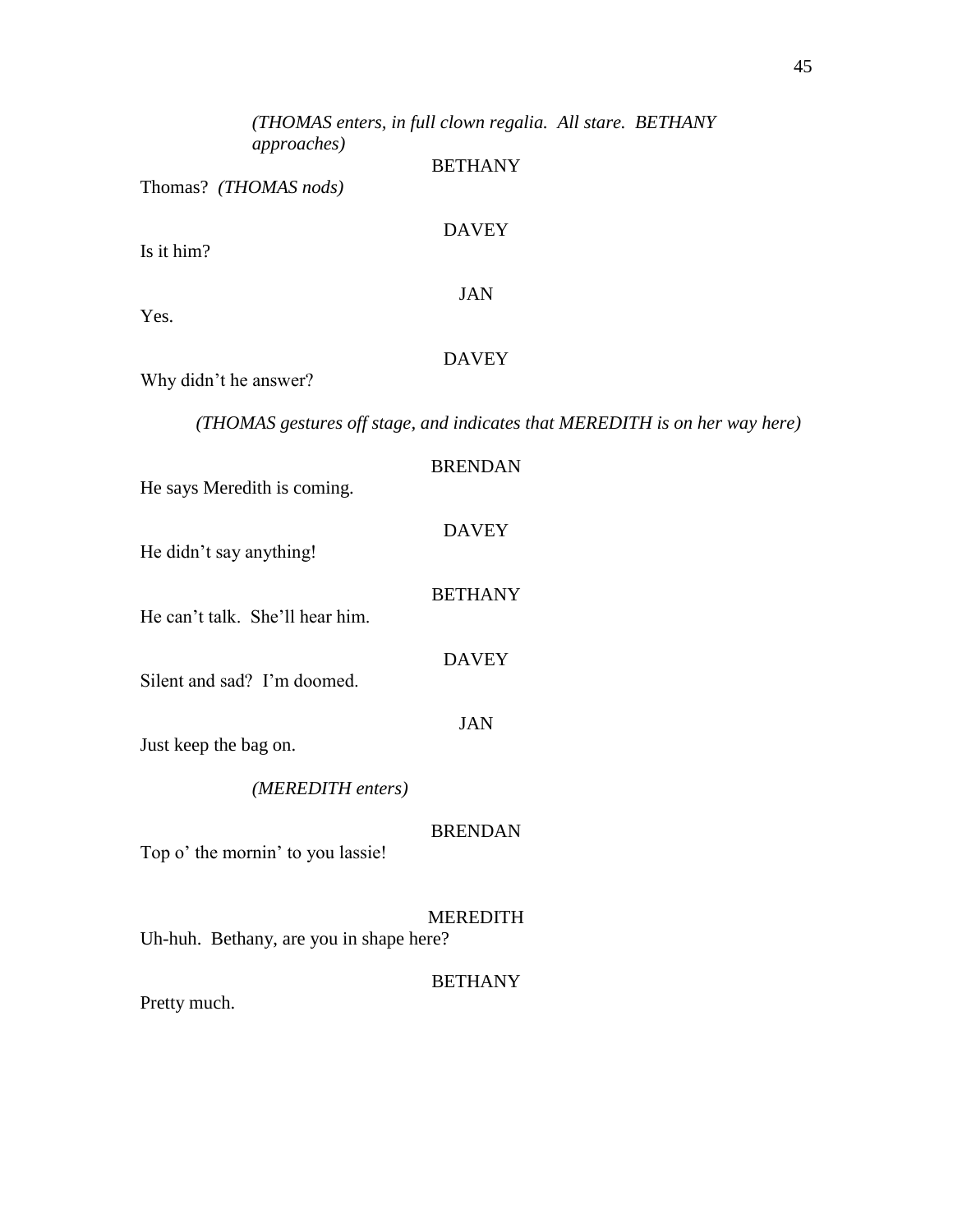We just got word that the drive by and the helicopter are going to happen at the same time. In roughly 10 minutes. Then they'll just photoshop the golf cart out of the helicopter footage or something.

#### BETHANY

That's great!

#### MEREDITH

It is what it is. Who's the circus reject? I saw him over there earlier.

## BETHANY

That's Tom-Tom . . . I mean Tomahawk the clown.

#### **MEREDITH**

Are you kidding me?

#### BRENDAN

No, me girl! And a fine entertainment he's been too! We're havin' such a loverly time here with Bethany!

# MEREDITH

You hired a clown named Tomahawk? I'm signing you up for a cultural sensitivity course.

# **DAVEY**

He's a friend of ours.

#### MEREDITH

Who the hell are you?

#### DAVEY

It's Davey. We met earlier.

#### MEREDITH

*(Grabbing at bag)* Get this stupid thing off your head.

## DAVEY

Stop! Get off me! I'm making a political statement, Meredith, about the universality of the plague of buying stuff when you don't need it but you have to because if you don't buy stuff you don't feel fulfilled. You can't see my face. I'm a compulsive shopper. I could be anyone.

#### MEREDITH

I like it. I think there's hope for you.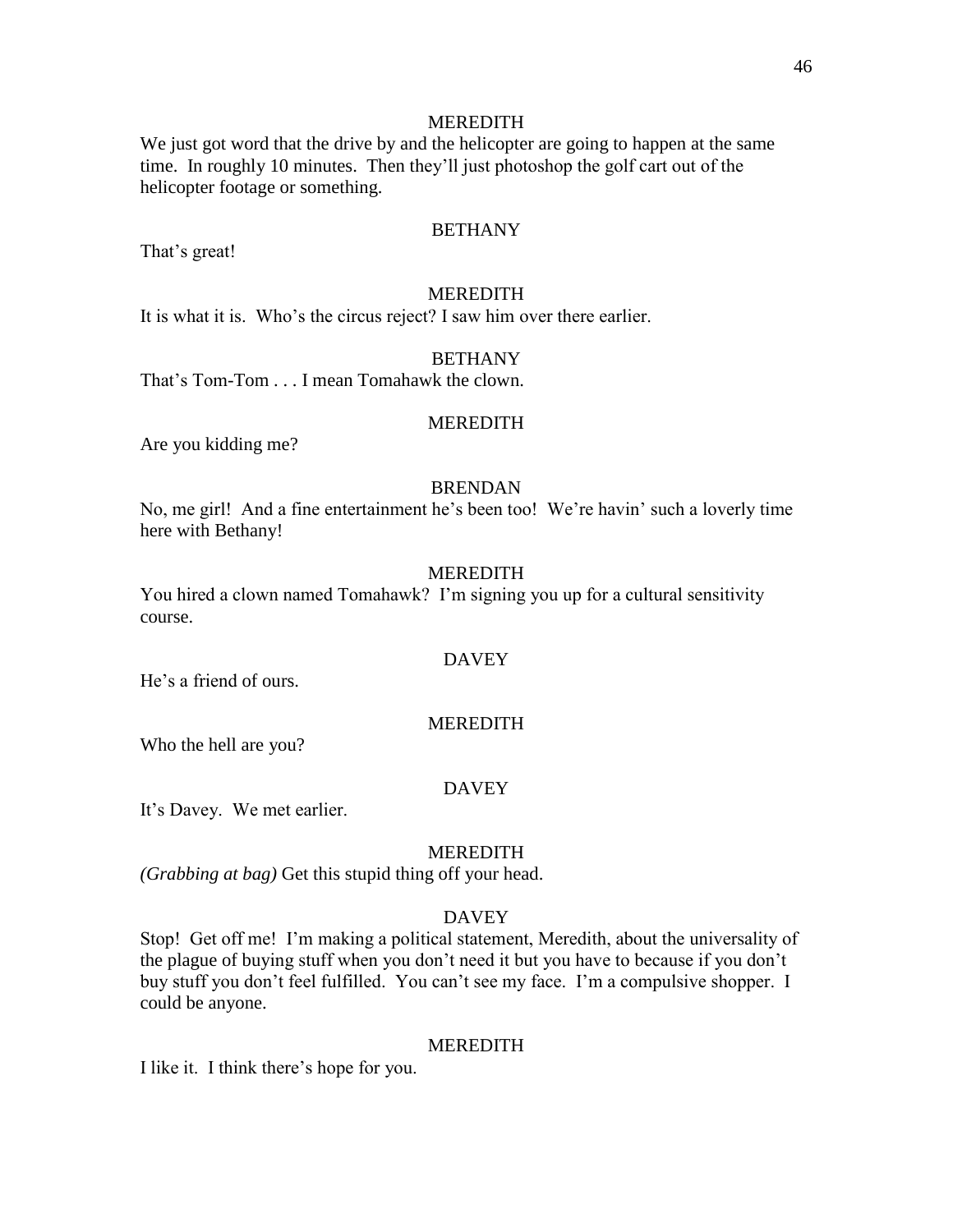# DAVEY

Bethany came up with it.

# MEREDITH

Bull. Don't stand up for her. I'm signing you up for the aspiring activists fall luncheon. You're in charge of silverware. Okay, everyone. You need to start to assemble. Do you understand the path? Why am I doing this? Bethany, take over. I have to go electrocute the guy they sent to drive the golf cart. He's a complete idiot.

## (*MEREDITH exits.)*

## **BETHANY**

Okay, I'm the boss now. *(Giggling, reassured by the presence of THOMAS)* That's kind of funny.

# JAN

We've done everything we can do, honey. Now we jut have to stretch and hope.

## BETHANY

Okay. You're right, right?

# THOMAS

Beth, you're gonna do great. I know how hard you worked on this.

## BETHANY

Thanks for coming.

*(A shrug and smile from THOMAS, indicating, "Where else would I be?" She kisses him carefully on the mouth, then speaks with an authority we haven't heard before)*

Let's get everybody in order*.* 

# BRENDAN

My boys just pulled up!

*(BRENDAN runs off stage left, BETHANY off stage right, the others, except DAVEY gather up the scarecrows and sort of line up, BETHANY returns)* 

## JAN

Thomas, I'm real glad you came out here today.

# THOMAS

I couldn't let Bethany fail. She's the sweetest girl.

## DAVEY

Then why the hell did you leave her?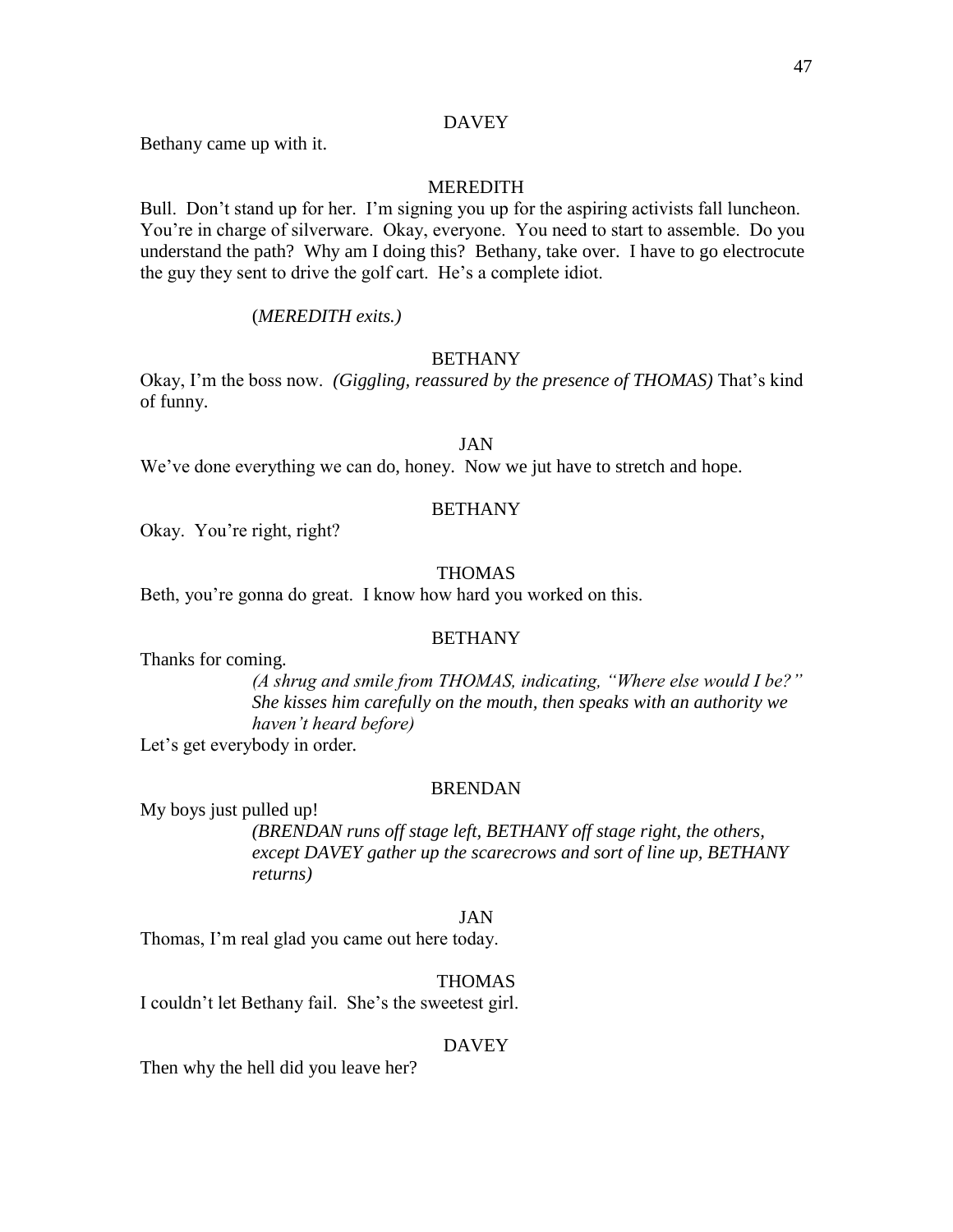# THOMAS

It's hard to explain. My sister . . .

# JAN

You need to do something about her.

THOMAS I should probably ask my dad to talk to her.

JAN

No, son. *You* need to do something.

# THOMAS

I do.

JAN You're a grown man in a ridiculous disguise.

#### THOMAS

THOMAS

JAN

THOMAS

You're right.

JAN You let the woman you love be intimidated by your own sister.

I know.

You should be ashamed.

I am.

#### DAVEY

Man up, Thomas. You clown.

## THOMAS

Well, I have stood up to her. I quit this project after she called off the wedding.

JAN Running from something isn't standing up to it.

# THOMAS

It's just . . . whenever I upset her, she gets like my mom.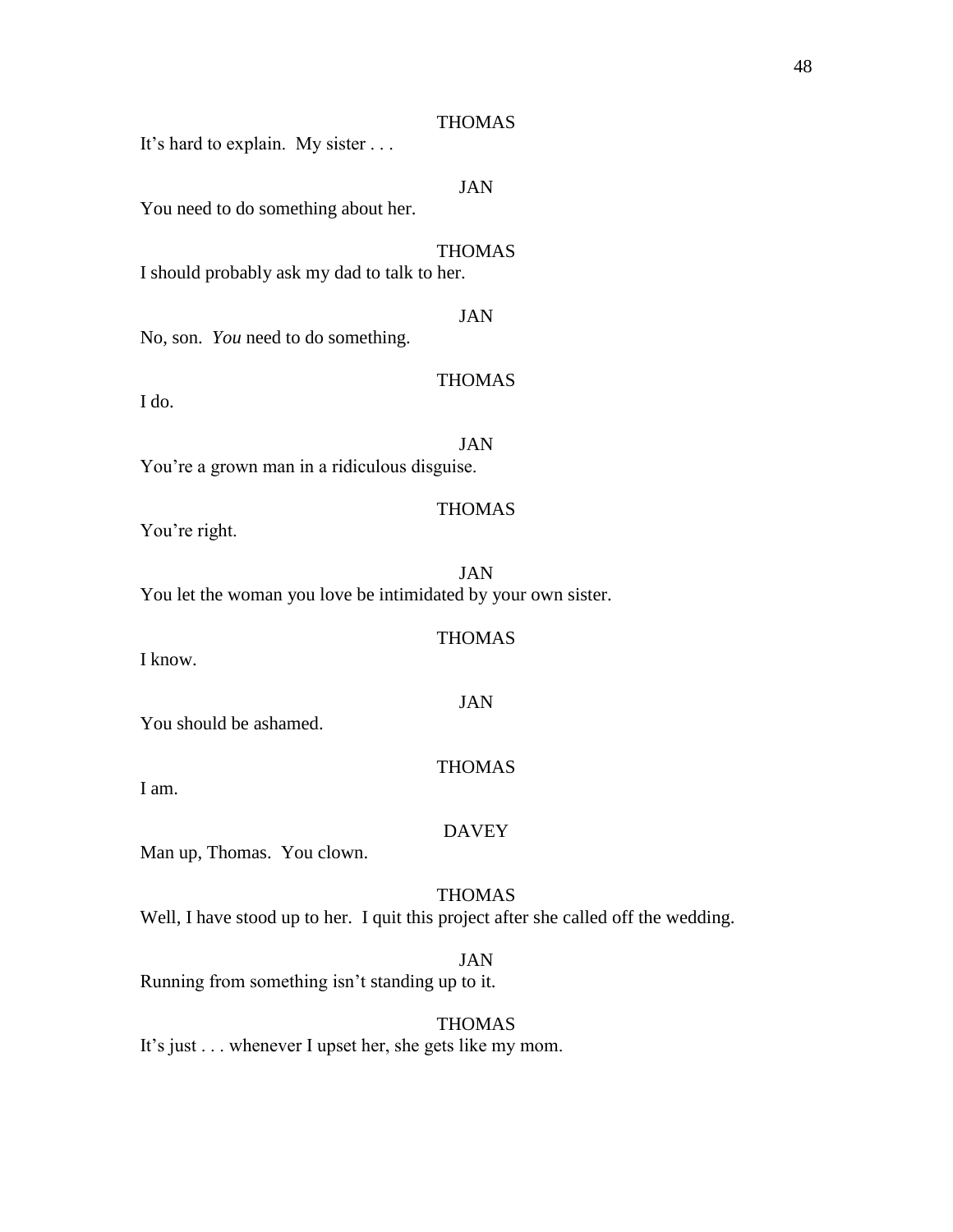Do you want to be happy?

# THOMAS

Yes.

# JAN

Are you grown up enough to know what will make you happy?

## THOMAS

Yes, I am.

## BETHANY

*(rushing in)* Davey, here.

*(She guides him to the right of the stage and sets him up with a scarecrow on his right. The idea is that the next person offstage is holding the other hand of the scarecrow and continuing the chain. DAVEY lifts his bag to see the set up, accidentally sees THOMAS and screams)*

#### JAN

What the devil is wrong with you?!?

## DAVEY

That's just so damn scary!!

### BETHANY

There's no reason to lift up the bag!

## DAVEY

It's hard not to know what's going on!

#### JAN

All right, you ninny! I'll stand with you and hold your hand, just in case he tries to get you. Is that okay with you, Bethany?

#### BETHANY

Yes, Jan, I think that will work out nicely. And then if you could hold this guy for me. *(Setting up a scarecrow next to JAN)* I'll go here in the middle. *(an airhorn sounds far off—the signal)* That's the signal! Hurry up! Brendan, come on!

#### BRENDAN

*(entering dragging cheap blow-up doll dressed in fraternity house cast offs, ie flannel pants and a date party t-shirt)* I brought my lady friend here. She's not all that wide, but we should be okay. *(grabs a scarecrow)* I'll get this guy then and connect up over here. Thomas, join up?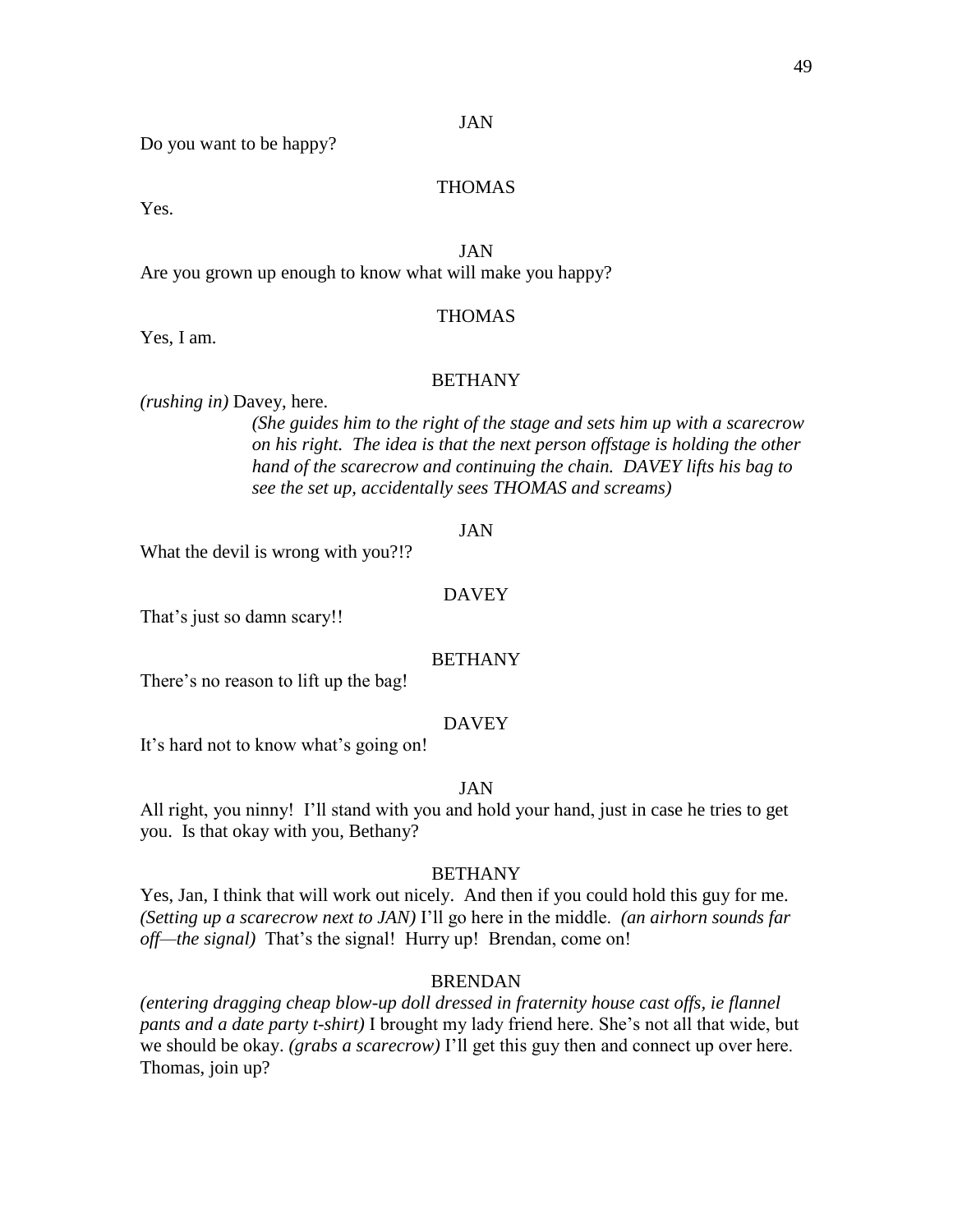*(BRENDAN goes to the stage left side and "connects" via the scarecrow to the next offstage person. THOMAS holds BRENDAN's right hand. The line thus goes, SR to SL: scarecrow, Davey, Jan, scarecrow, Bethany, Thomas, blow up doll, Brendan, scarecrow. Width of playing area may dictate more or fewer fake people—adjust as necessary. There is a gap between BETHANY and THOMAS.)*

## **BETHANY**

Oh no!

## JAN

Can't you reach?

# BRENDAN

Don't let the little lady fall Thomas! She's a little tipsy!

## THOMAS

I've got her.

## **BETHANY**

Don't let the scarecrows come apart, we don't have time to put them back together.

JAN It's going to be fine, Bethany! Nothing's going to come apart.

# BETHANY

But we're not even together.

#### THOMAS

Brendan, you need to handle this one on your own for a second.

#### BRENDAN

She's gonna go down!

## THOMAS

I'm letting go. One, two, three!

*(THOMAS lets go and BRENDAN struggles keeping the doll and the scarecrow upright. THOMAS runs to BETHANY)*

## BETHANY

What are you doing?

## THOMAS

I love you. Hold on to this!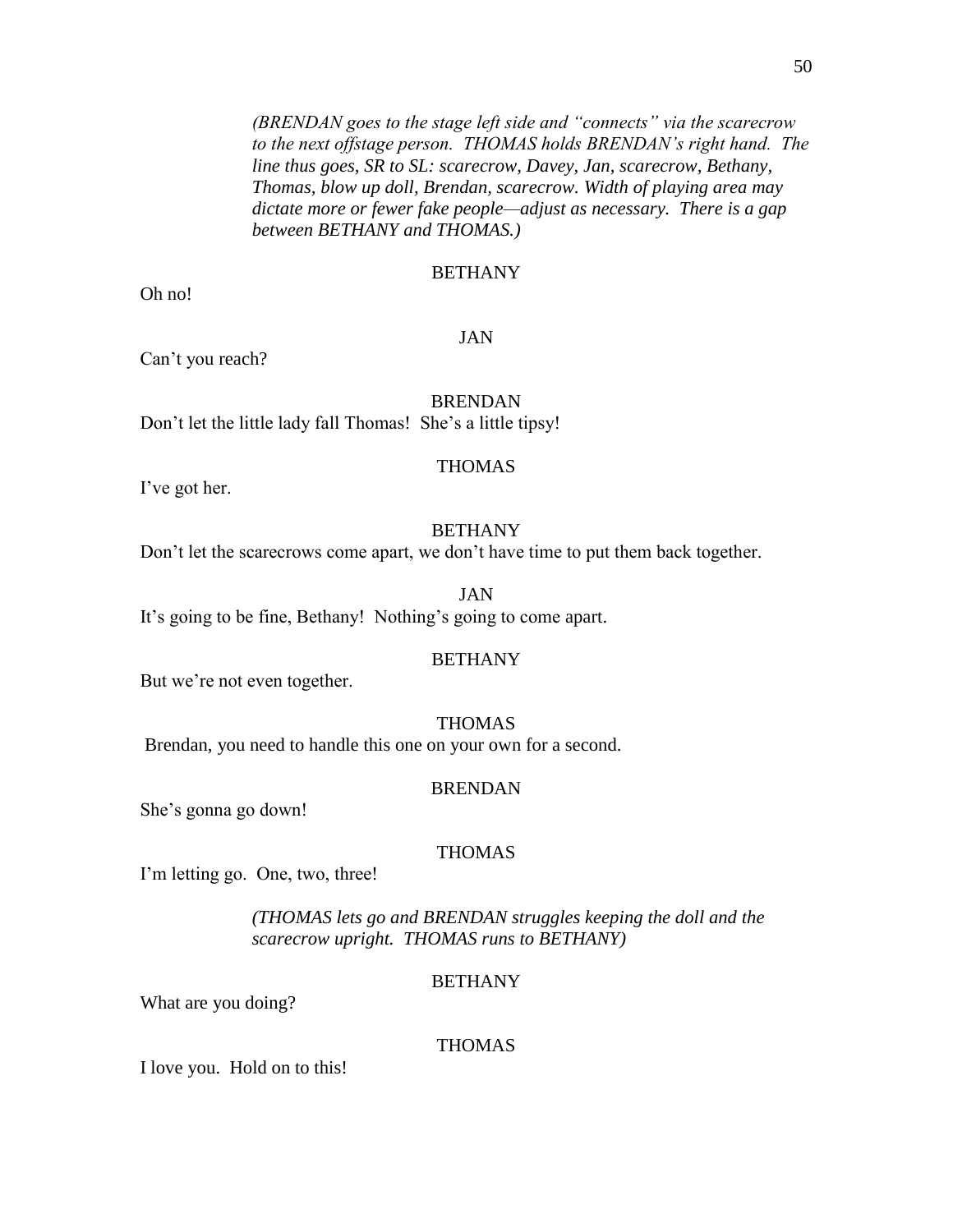# BETHANY

What?

# THOMAS

Trust me!

*(BETHANY takes the corner of his sleeve and from it begins to pull a long string of clown/magician style silk scarves*. *SHE stops when just a foot or so is out.)*

#### BETHANY

Oh, Thomas! You've saved the whole day!

# THOMAS

You did almost everything!

# **BETHANY**

 $\overline{y}$ 

I love you!

*(SHE kisses him passionately and without any feeling or thought but the love of him. SHE comes away from the kiss with her face slathered in greasepaint. SHE moves away slowly, pulling the scarves from his sleeve. They are connected and the strand is precisely the length it needs to be to cover the gap between them.)*

| Wow.                        | JAN            |
|-----------------------------|----------------|
| Isn't he the best?          | <b>BETHANY</b> |
| He does love you!           | <b>JAN</b>     |
| You think?                  | <b>BETHANY</b> |
| I do.                       | <b>JAN</b>     |
| What the hell's going on?   | <b>DAVEY</b>   |
| You should really see this! | JAN            |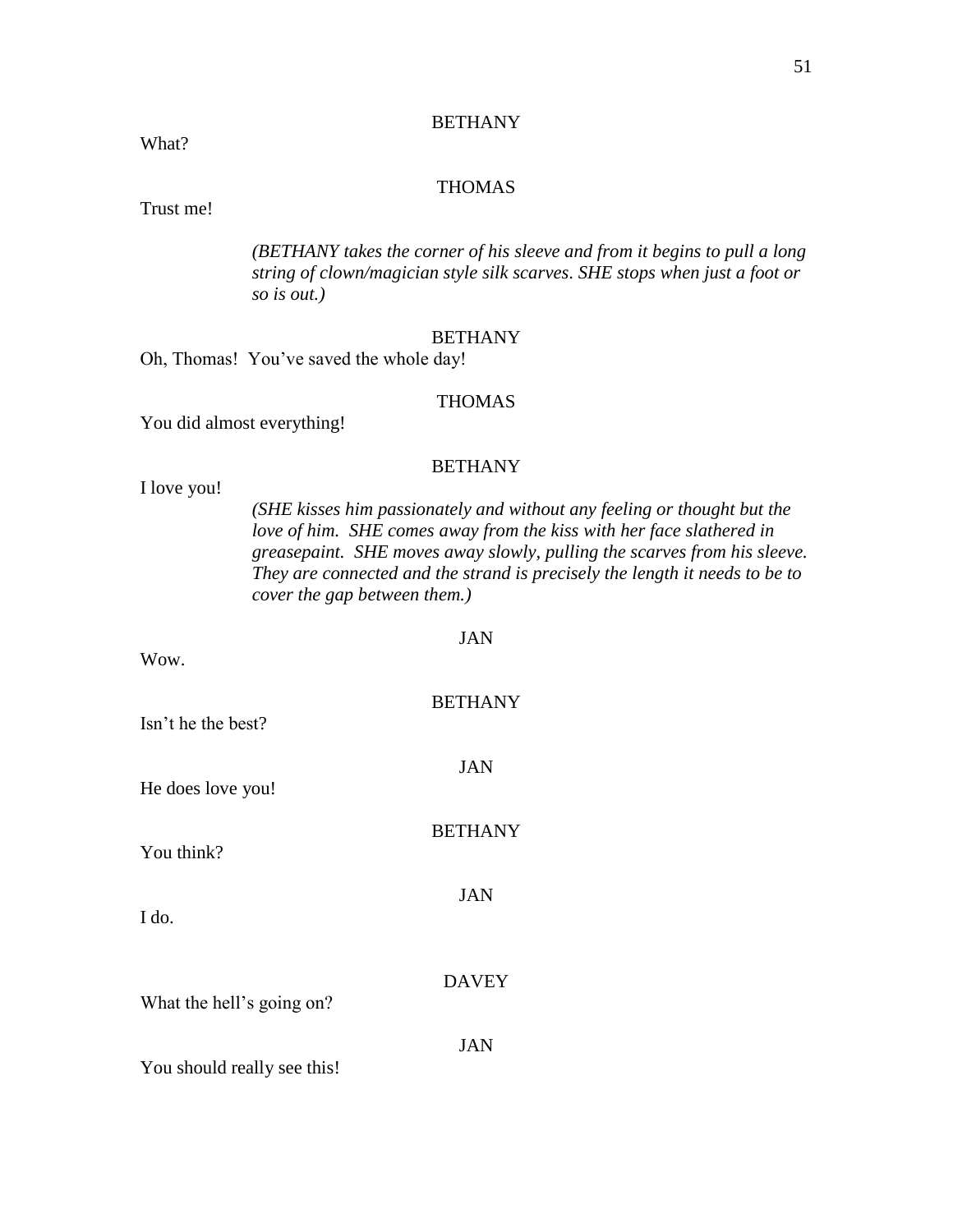# DAVEY

What is it?

### BRENDAN

We're not telling.

# DAVEY

Well . . .

*(DAVEY carefully lifts the bag, but what he sees is THOMAS, BETHANY [now in semi-white face] engaged in what seems to be a clown act or trick. He screams–a short burst)*

Holy shit! They're multiplying!

# JAN

Davey! Don't lose it now! You keep a grip on that scarecrow and you hold on to aunt Jan!

## DAVEY

*(Whining)* Okay. Okay. There are no clowns. No clowns.

## THOMAS

The golf cart's coming. Everyone be strong!

*(All eyes stage right. The golf cart, driven by MEREDITH, with some kind of TV type camera affixed to the back, slowly rolls in. She sees Bethany's face as soon as she possibly can)*

## MEREDITH

What the hell is on your face, Bethany?!?

#### BETHANY

What?

*(Distracted, MEREDITH runs the cart into a box of clothing*. *The engine dies. MEREDITH attempts to restart it, fails, keeps trying through the next exchange)*

#### MEREDITH

Dammit! What've you got going here? What the hell is on your face? Were you making out with the clown?

#### THOMAS

Meredith, stop.

MEREDITH

What?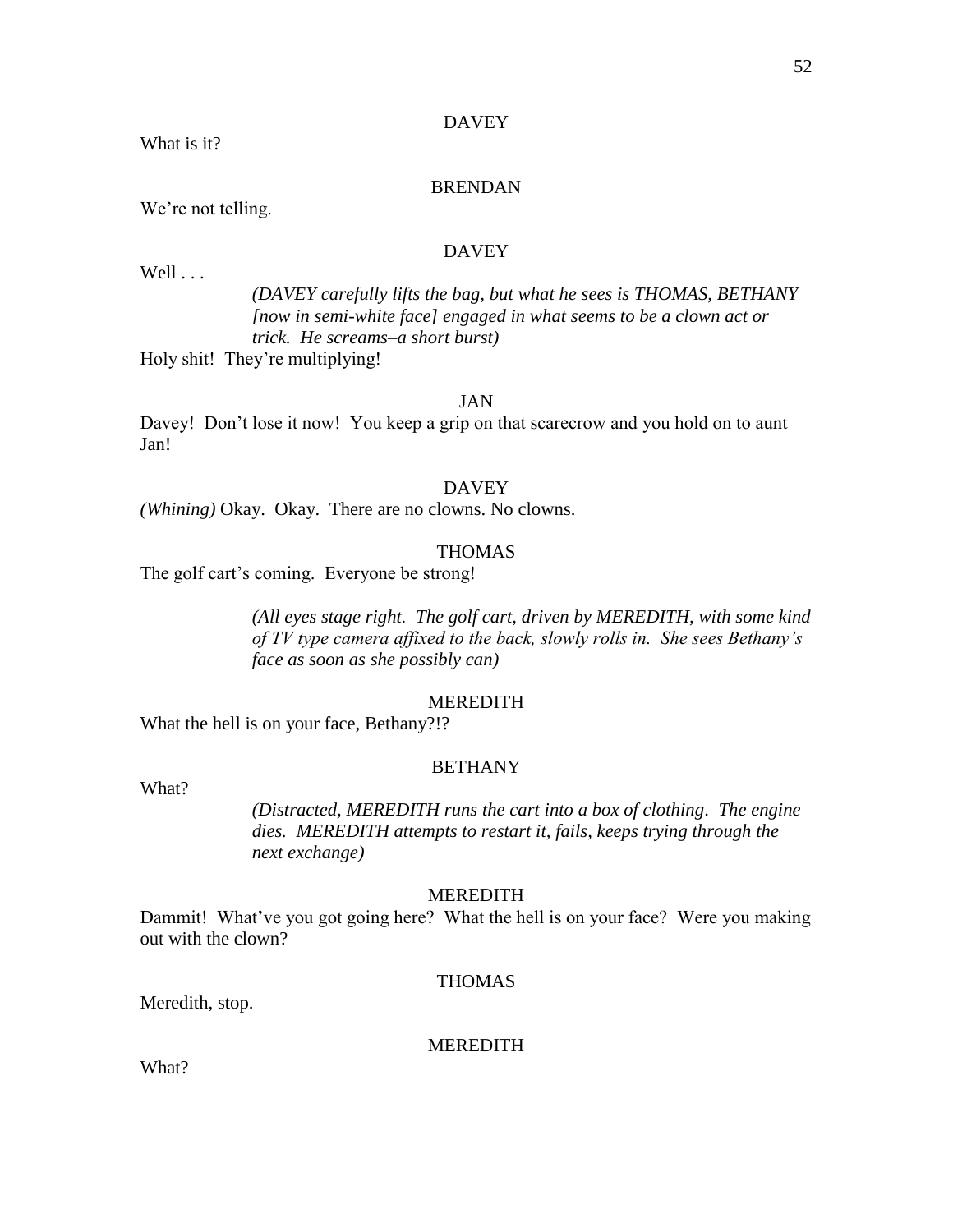# THOMAS

Stop yelling at Bethany.

## MEREDITH

# Listen here, Barnum and Badass, you just shut—Thomas? *(Caught. His clown eyes widen in terror. MEREDITH gives up on starting the cart and gets off and approaches him. The human chain remains in tact.)* What the shit are you doing here?

**THOMAS** 

Holding hands.

# MEREDITH

For who?

THOMAS

For the shoppers?

#### **MEREDITH**

Bull.

## THOMAS

For Bethany. Bethany asked me to come and I did. Because I care about her and I wanted her to succeed.

## MEREDITH

Bethany's not good enough for you. Sorry, it's true. It's too bad you can't cover your ears for this, Bethany, but this chain better stay together.

## THOMAS

Stop it, Meredith.

#### MEREDITH

She's almost retarded, Thomas. I let her be a captain to prove to you what a colossal flop she is. She didn't realize her her captain's manual was missing until yesterday! I swiped that thing after the first meeting just to see how long it would take her to figure out it was gone. She's positively brainless! She can't do anything for herself. Every bit of productive action she takes is directed by someone else, usually me.

#### DAVEY

You're a bitch.

#### MEREDITH

Who said that? *(A pause)* Baghead? I put a lot of stock in the opinion of someone with a bag on his head.